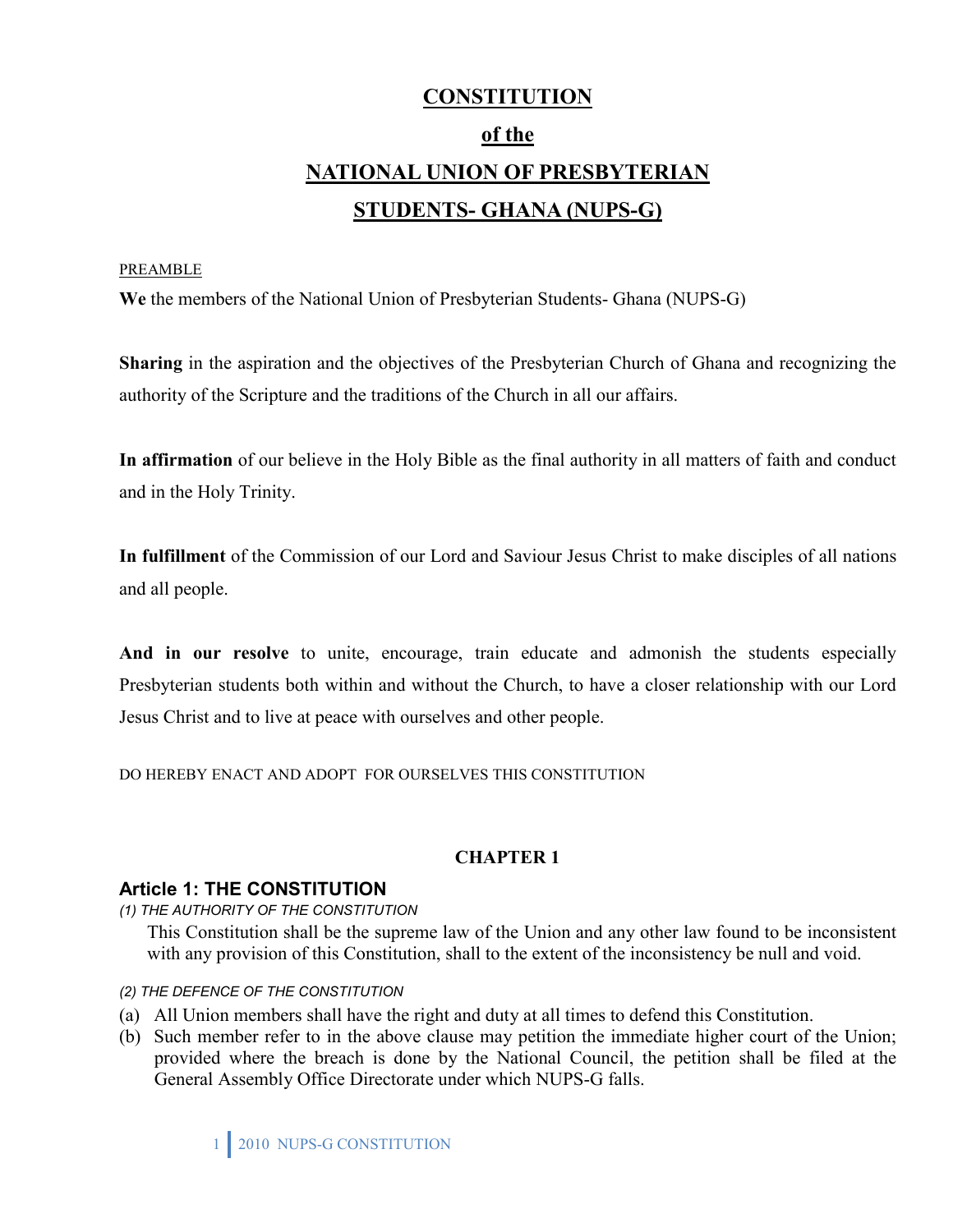### **Article 2: NAME**

The Union shall be known and referred to as the National Union of Presbyterian Students – Ghana (NUPS-G), hereinafter referred to as the Union.

### **Article 3: OBJECTIVES**

The objectives of the Union shall be:

- (1) to bring all Presbyterian students in all Post-Basic Educational Institutions in the country under one umbrella and to foster good relationship among members in the Union.
- (2) to inculcate in members, the fear of God by means of effective Bible Study and Prayer and to encourage effective witnessing for the Lord Jesus Christ.
- (3) to foster co-operation with other Christian Movements in Ghana and elsewhere.
- (4) to establish branches of the Union in all Post-Basic Educational Institutions in Ghana.

### **Article 4: MEMBERSHIP**

- (1) Membership shall be open to all Presbyterians in all Post-Basic Educational Institutions.
- (2) Every member shall be required to possess a NUPS-G membership card.
- (3) Every member shall belong to a Branch unless he/she is an alumnus.
- (4) Associate membership shall be open to :
- (a) all members of the Presbyterian Church of Ghana other than members of the NUPS-G.
- (b) students who are non-members of the Presbyterian Church of Ghana but express interest in the Union's activities and identify with the objectives and beliefs of NUPS-G.
- (5) Associate members shall not be made to hold office.

### **Article 5: MOTTO AND SLOGAN**

- Motto: 'For to me, to live is Christ and to die is gain.' (Philippians 1:21)
- (2) Slogan: NUPS-G! Response: For Christ!

# **Article 6: THE COURTS AND STRUCTURE OF THE UNION**

- (1) The Union shall establish Courts of the Union which shall govern the Union.
- (2) The Courts of the Union shall be:
- (a) The National Congress;

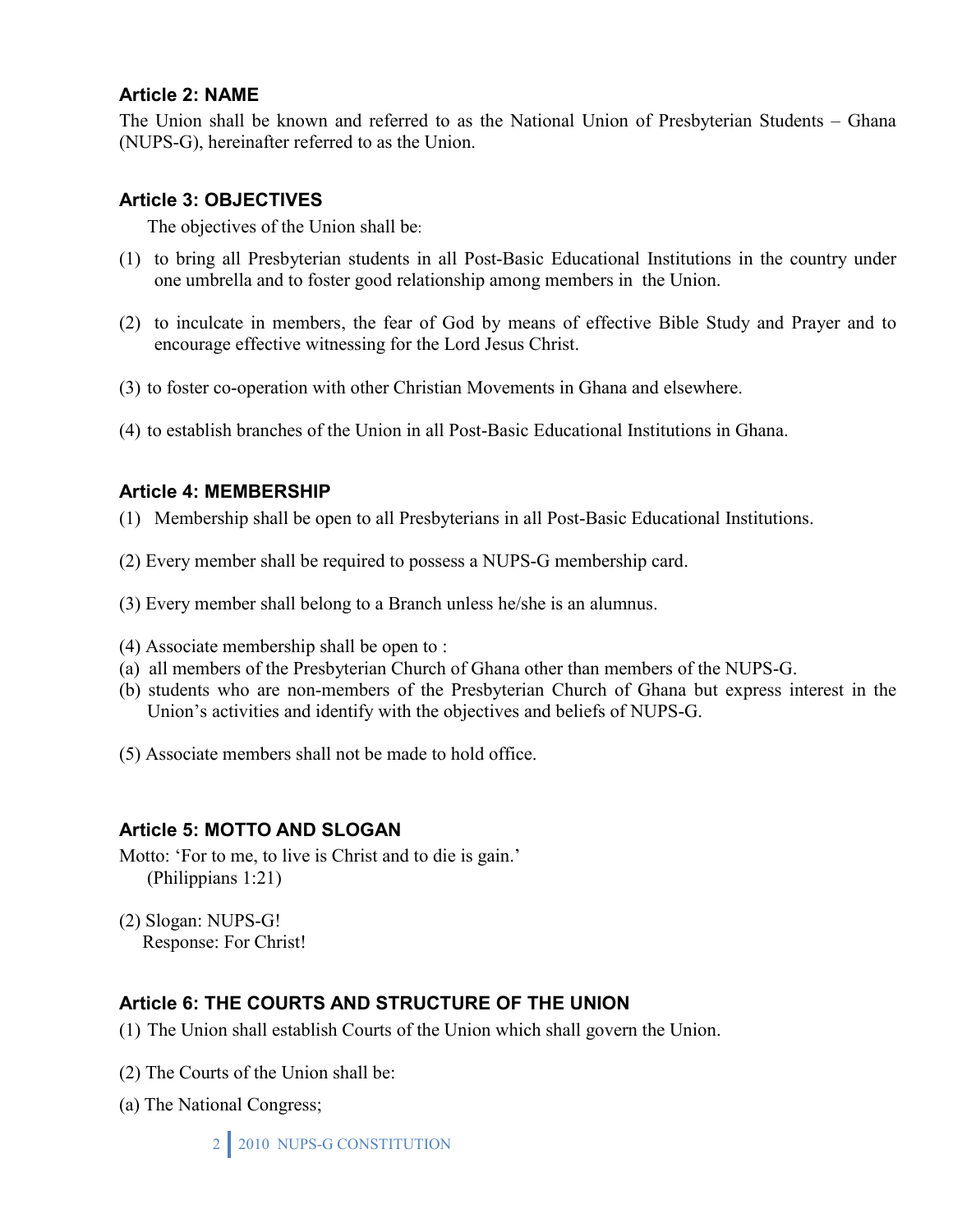- (b) The Co-ordinating Branch Conferences;
- (c) The Sub-Co-ordinating Branch Council; and
- (d) The Co-ordinated Branch General Meeting.
- (3) The Union shall have the hierarchical structure hereinafter listed:
- (a) The National Congress
- (b) The National Council
- (c) The National Executive Committee
- (d) The Co-ordinating Branch Conference
- (e) The Co-ordinating Branch Council
- (f) The Co-ordinating Branch Executive Committee
- (g) The Sub-Co-ordinating Branch Council
- (h) The Sub-Co-ordinating Branch Executive Committee
- (i) The Co-ordinated Branch General Meeting
- (j) The Co-ordinated Branch Executive Committee

### **Article 7: THE NATIONAL CONGRESS**

#### *(1) ESTABLISHMENT*

- (a) There shall be a biennial National Congress.
- (b) In the year of Congress, there shall be no Co-ordinating Branch Conference unless otherwise determined by National Council.
- *(2) MEMBERSHIP*
- (a) The National Congress shall consist of Delegates, Corresponding members and Observers.

#### (b) The following members shall be Delegates:

- i. The National Council members;
- ii. 15 members of the Co-ordinating Branch Head;
- iii. 5 members of the Sub-Co-ordinating Branch Head; and
- iv. 2 members of the Co-ordinated Branch/ Posts.
- (c) The following shall be Corresponding members:
	- i. Five (5) representatives of Alumni from each Co-ordinating Branch Head;
	- ii. Legal Adviser(s);
	- iii. The Chairpersons of the Committees of the National Congress;
	- iv. Chaplains and Patrons of Co-ordinating Branch Head; and
	- v. any other persons as may be determined by the National Council.

#### (d) The Observers shall include the following:

- i. Members
- ii. Alumni
- iii. Associates
- iv. Delegates from other partner churches
- (e) The Corresponding members and Observers shall not have voting right.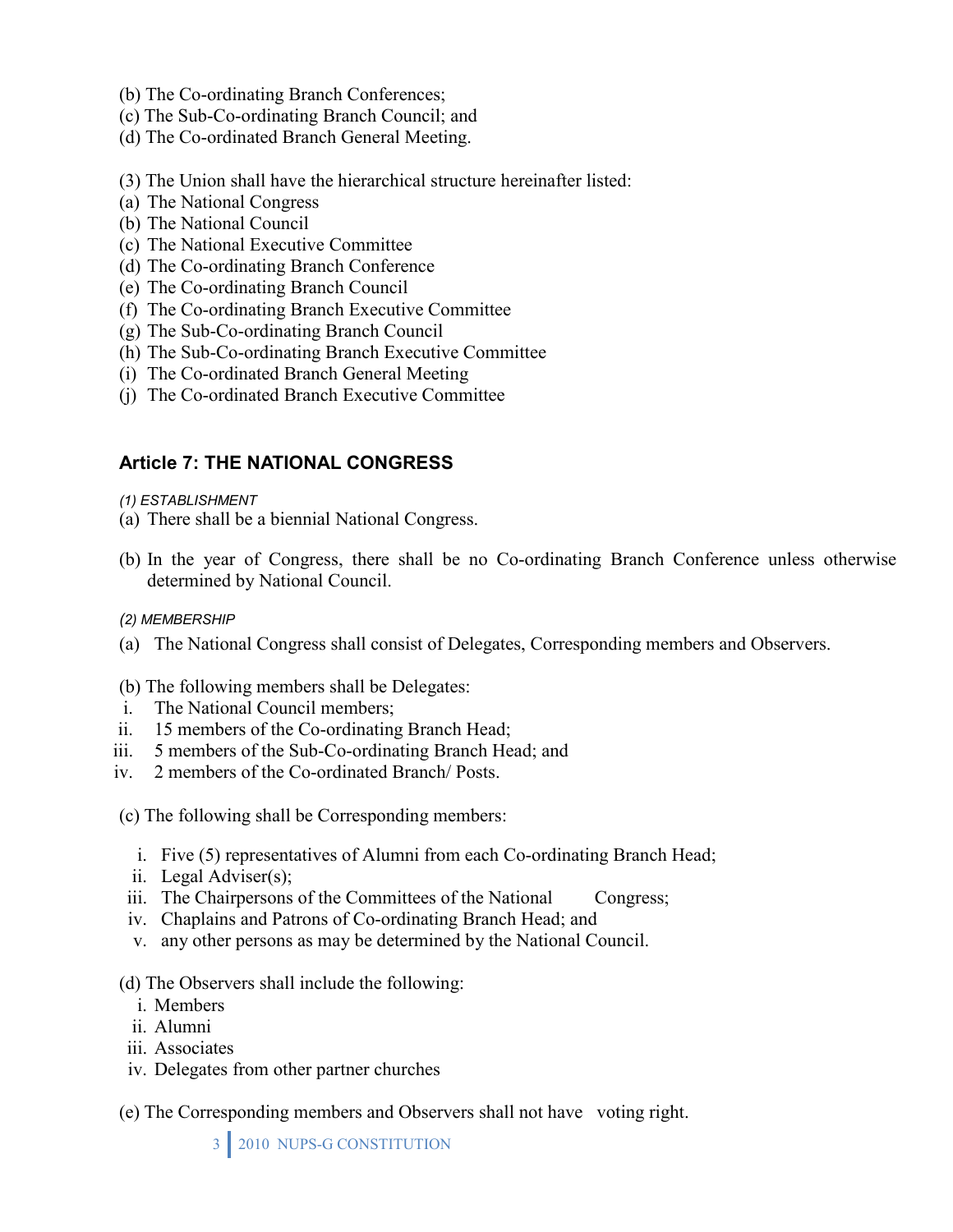- (f) The National Congress may at any time co-opt any person(s) to its Meeting, but no person(s) so coopted shall be entitled to vote.
- (g) The quorum at every Meeting shall be one half  $(\frac{1}{2})$  of the delegates present.
- *(3) FUNCTIONS*

The National Congress shall -

- (a) be the Supreme Court of the Union and the highest decision making body of the Union;
- (b) seek through its meeting to discover the will of God for the whole Union and in obedience to His will to lead the Union into fuller life and service;
- (c) be the supreme factor of unity, community, mission among all its Branches and Committees and therefore bear the ultimate responsibility and authority of the Union;
- (d) establish and administer the structure of the Union;
- (e) approve the opening and closing of Co-ordinating Branch submitted by National Council;
- (f) adopt the annual budget and approve the audited accounts of the Union for implementation;
- (g) review the functions of the National Secretariat; and
- (h) deliberate and decide on all matters concerning the whole Union in doctrine, worship, discipline and in government; and declare the mind of the Union.

#### *(4) MEETING*

- (a) The National Congress shall meet biennially, which shall be organised by the Co-ordinating Branch hosting the National Secretariat unless the National Executive Committee in consultation with the National Council shall otherwise determine.
- (b) Without prejudice to the preceding clause, the National Council may convene an Emergency National Congress in accordance with this constitution.
- (c) Presiding at the National Congress shall proceed as follows –
- i. The National President shall preside over the Meetings of the National Congress and in the absence for a brief period, the National Vice President shall preside; and
- ii. In the absence of the Vice President, the National Council shall appoint an Acting Chairman among itself, preferably, any of the Co-ordinating Branch Presidents who shall preside.
- (d) The validity of any proceedings of the National Congress shall not be affected by any vacancy in its membership or any defect in the appointment of any member thereof.
- (e) Decisions shall arrived at by simple majority.

# **Article 8: THE EMERGENCY NATIONAL CONGRESS**

4 2010 NUPS-G CONSTITUTION (1) The National Council shall convene an Emergency Congress where there arises the need to amend,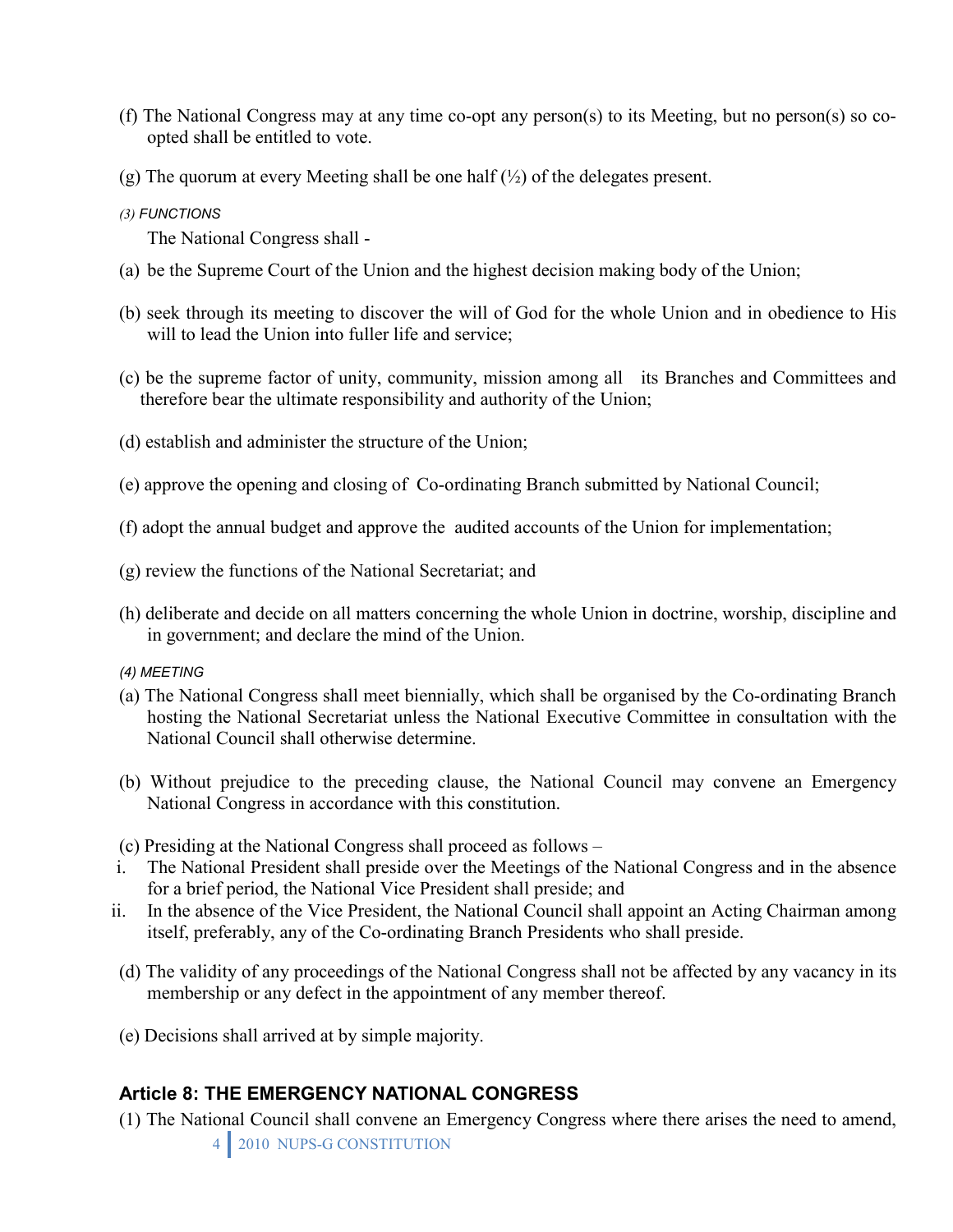revoke, suspend or consider any decision of the National Congress before the next Congress.

- (2) The decision of the Emergency National Congress shall be final and may only be reviewed by next National Congress.
- (3) The Emergency National Congress shall meet at such time and place as may be determined by the National Council.
- (4) The National President shall preside over the Meeting of the Emergency National Congress.
- (5) The Emergency National Congress shall consist of -
- i. members of the National Council;
- ii. five (5) delegates from each Co-ordinating Branch Head;
- iii. three (3) delegates from each Sub-Co-ordinating Branch preferably from the Standing Committee;
- iv. two (2) delegates from each Co-ordinated Branch preferably Presidents and Secretaries;
- v. five (5) former National Council members, selected by National Council;
- vi. legal adviser(s); and
- vii. Chairpersons of the National Standing Committees.
- (6) The quorum at every meeting shall be two-thirds (2/3) of the membership.
- (7) The validity of any proceedings shall not be affected by any vacancy in its membership or any defect in the appointment of any member thereof.
- (8) Subject to the provision of this Constitution, the Emergency National Congress shall regulate its own procedure.

### **Article 9: THE NATIONAL COUNCIL***.*

*(1) ESTABLISHMENT* 

The National Congress shall establish a National Council.

*(2) MEMBERSHIP* 

- (a) The National Council shall consist of -
- i. The National Executive Committee;
- ii. The Co-ordinating Branch Presidents, Secretaries and Schools' Co-ordinators or their Assistants. In their absence, any other Executive member as the Co-ordinating Branch Executive may determine. Such person (s) have the voting right.
- iii. The Immediate Past National President of the Union.
- iv. Two (2) Representatives from NUPS-G Trinity Theological Seminary, Legon.
	- (b) The Chairpersons of the Standing Committees at the National level may be invited to meetings of the National Council.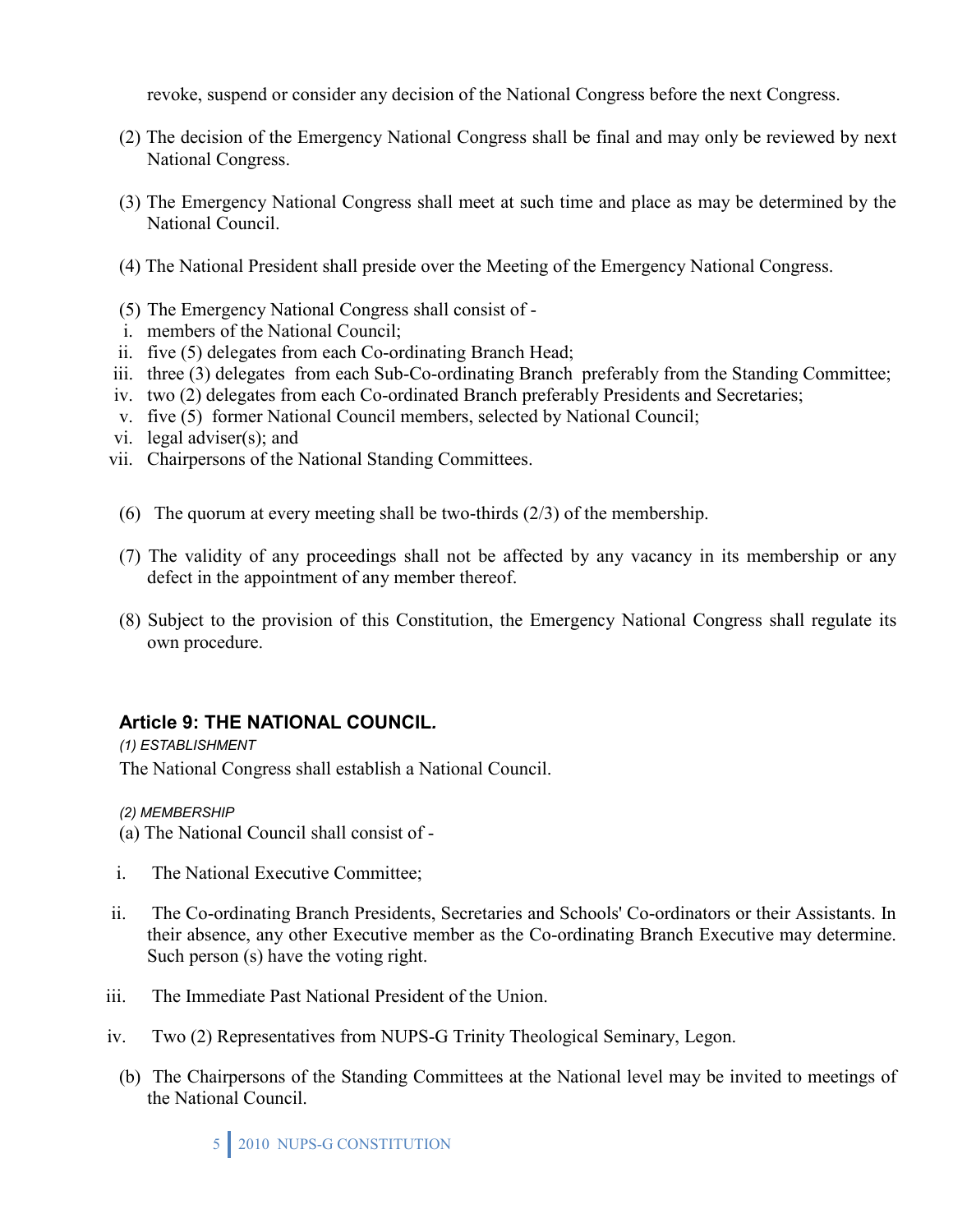- (c) The National Council may co-opt any other person(s) to serve in the National Council for such purposes and such times as it may deem fit or may at any time co-opt any person (s) to its Meetings but no person(s) so co-opted shall be entitled to vote.
- (d) The membership of any Co-ordinating Branch representative or Committee on the Council who is transferred to another Co-ordinating Branch, shall terminate.

#### *(3) FUNCTIONS*

The National Council shall -

- (a) have the general oversight of the Union, and act in between Meetings of the National Congress;
- (b) deal with petitions and cases which concern the life and work of the Union and those which are submitted to it by the Co-ordinating Branches;
- (c) re-adjust, where necessary, the boundaries of Co-ordinating Branches and approve the recommendations of Co-ordinating Branch Councils about Sub-Co-ordinating boundaries;
- (d) create new Co-ordinating Branch and divide, unite or combine existing Co-ordinating Branches or portions of them as and when necessary subject to the approval of National Congress;
- (e) approve the opening and closing of Co-ordinated Branches/Posts
- (f) co-ordinate and review the work of the Co-ordinating Branches and the various Committees of the National Congress in the light of the policies and decisions of the National Congress;
- (g) keep under review the organization and functions of the National Executive Committee;
- (h) examine, vary or adopt the annual budget and approve the audited accounts of the Union for implementation;
- (i) set-up ad-hoc Committees when necessary;
- (j) set priorities within the framework of the mission of the Lord Jesus Christ; and
- (k) establish an administrative system to guide the execution of the Union's mission.

#### *(4) MEETINGS*

- (a) The National Council shall meet not less than four (4) times in a year.
- (b) The National Secretary shall give at least fourteen (14) days notice to the other National Council members.
- (c) A Co-ordinating Branch may requisition an Emergency National Council Meeting, provided that such a request shall be sent to the National Executive Committee at least three (3) weeks before the intended date for the meeting.
- (d) Where such meeting is requisitioned, the National Executive Committee may refuse to call a National Council Meeting by providing written reasons for the refusal within a week of receiving the letter. Provided however that where the requisition by a Co-ordinating Branch is supported by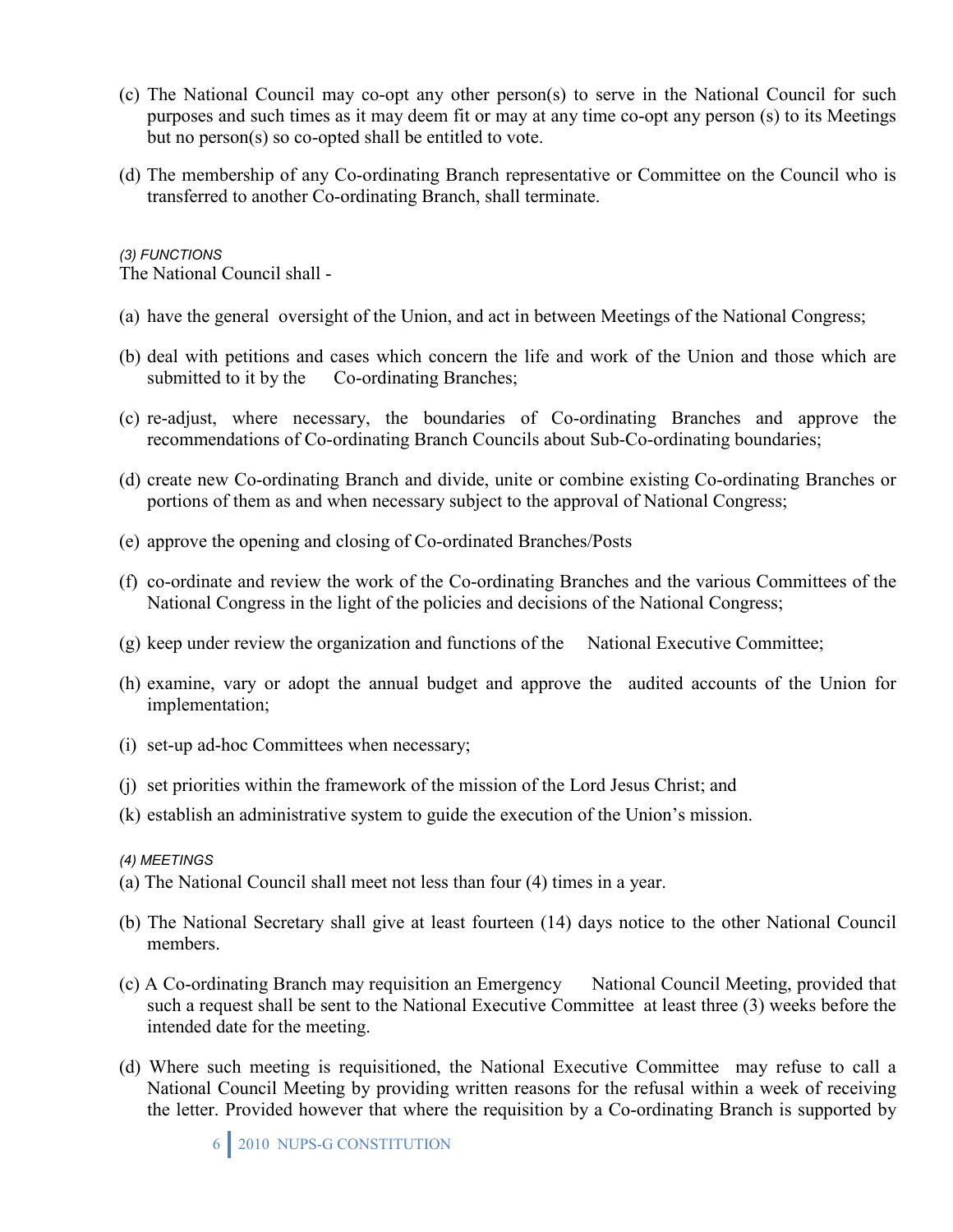two (2) other Co-ordinating Branches, the National Executive Committee shall call an Emergency Council Meeting.

- (e) The National President shall preside at the Meetings of the Council and in his absence the National Vice President shall preside or any National Executive Committee member.
- (f) Where none of the National Executive Committee members is present in an Emergency Council Meeting, any Co-ordinating Branch President so appointed shall chair and such decision shall be binding.
- (g) Members of the National Council shall keep in confidence matters considered at the Meetings of the Council. Any member who shall give unauthorized information shall be liable to an official rebuke; and where the offence is repeated, such a member shall be removed from membership of the National Council.

*(5) QUORUM* 

(a) The quorum at every meeting shall be one half  $(\frac{1}{2})$  of the membership.

(b) The validity of any proceedings of the National Council shall not be affected by any vacancy in its membership or any defect in the appointment of any member thereof.

# **Article 10: THE NATIONAL EXECUTIVE COMMITTEE**

*(1) ESTABLISHMENT* 

There shall be a National Executive Committee appointed from the Co-ordinating Branch Head hosting the National Secretariat upon approval from National Council, hereinafter, referred to as NEC.

#### (2) *MEMBERSHIP*

- (a) The NEC shall comprise of
- (b) The President
- (c) The Vice President
- (d) The General Secretary
- (e) The Treasurer
- (f) The Financial Secretary
- (g) The Organizing Secretary
- (h) The Prayer Director

#### *(3) FUNCTIONS*

The NEC shall

(a) set up and maintain the National Secretariat of the Union;

- (b) have the general oversight of the Union, and act in between Meetings of the National Council and report fully to the National Council its actions between the Meetings of the National Council;
- (c) co-ordinate and review the work of the Co-ordinating Branches and the various Committees of the National Congress in the light of the policies and decisions of the National Congress;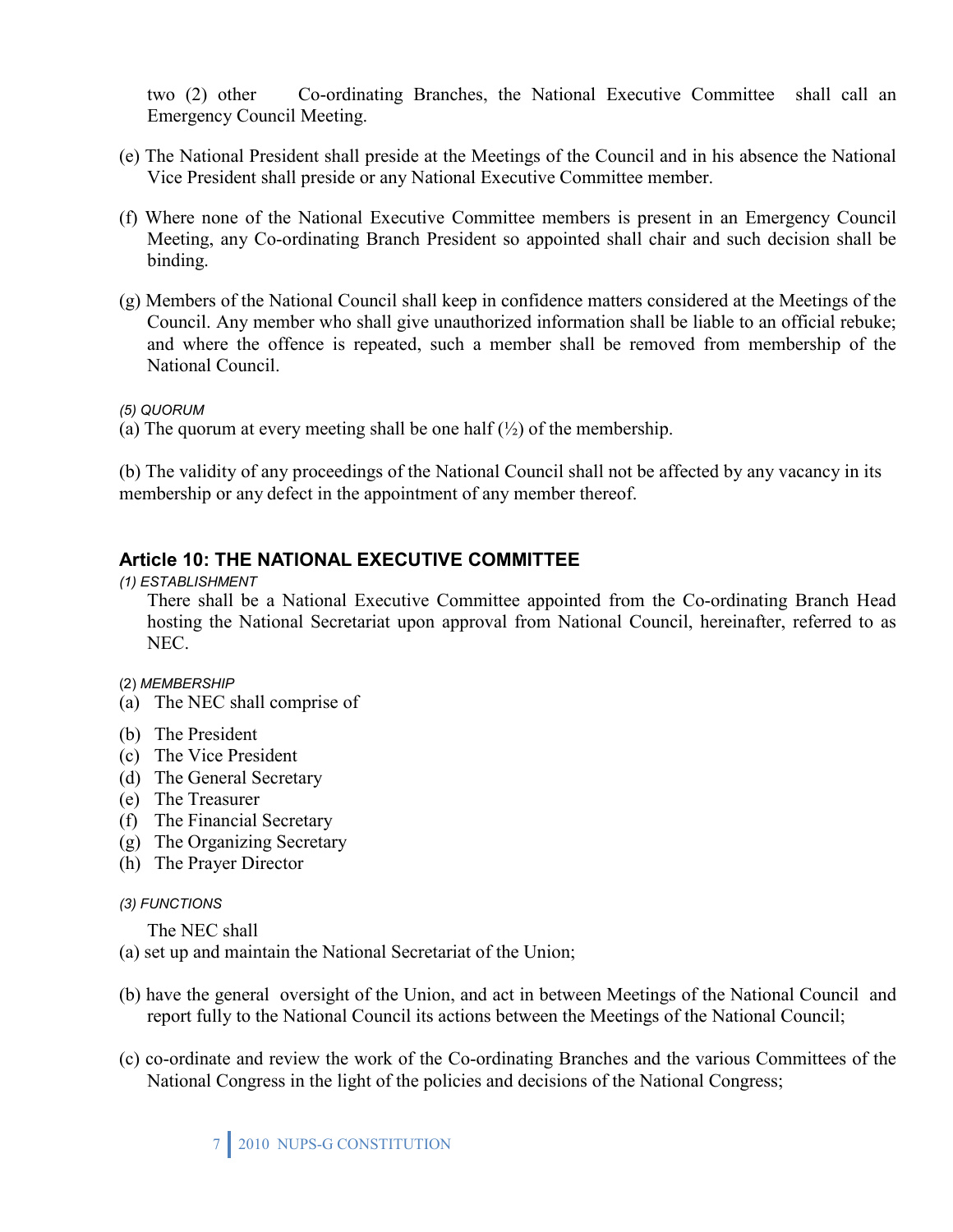- (d) prepare agenda for the National Council and in consultation the National Council, prepare agenda for National Congress;
- (e) report fully to National Congress its stewardship on behalf of the National Congress;
- (f) prepare and submit a comprehensive budget and an audited account of the Union to the National Congress/ Co-ordinating Branch Conferences upon approval from National Council;
- (g) maintain the general welfare of all National Council members;
- (h) appoint ad-hoc Committees when necessary with approval of the National Council; and
- (i) establish and maintain relationship with other ecumenical bodies, having regard to the identity, life and mission of the Union.

### **Article 11 THE CO-ORDINATING BRANCH**

(1) *ESTABLISHMENT*

- (a) A Co-ordinating Branch shall be established by the National Council, with the approval of the National Congress and shall be made up of Sub-Co-ordinating Branch(es).
- (b) A Branch may be considered for Co-ordinating Branch status if:-
- i. the Branch has served as a Sub-Co-ordinating Branch for at least ten years;
- ii. the Branch is economically self-sustaining;
- iii. the Branch has demonstrated its ability to manage and co-ordinate such Branches that have been or may be put under its charge or control; and
- iv. any other relevant factors.

#### *(2) CO-ORDINATING BRANCH HEAD*

There shall be a Co-ordinating Branch Head which is the seat of the Co-ordinating Branch.

- (a) It shall have an oversight responsibility over the Branches within its jurisdiction.
- (b) It shall plan the activities of the Co-ordinating Branch and presents it to the Co-ordinating Branch Council.
- (c) It shall lead, supervise and implement the decisions of the Co-ordinating Branch Council.
- (d) All Co-ordinating Branches in existence before the coming into force of this Constitution shall be deemed to have been established under this Constitution.

#### **Article 12: CO-ORDINATING BRANCH CONFERENCE**

*(1) ESTABLISHMENT* 

 There shall be a Co-ordinating Branch Conference which shall be an assembly of Representatives of Co-ordinating Branch Head, Sub-Co-ordinating Branches Head and Co-ordinated Branches/Posts

*(2) MEMBERSHIP*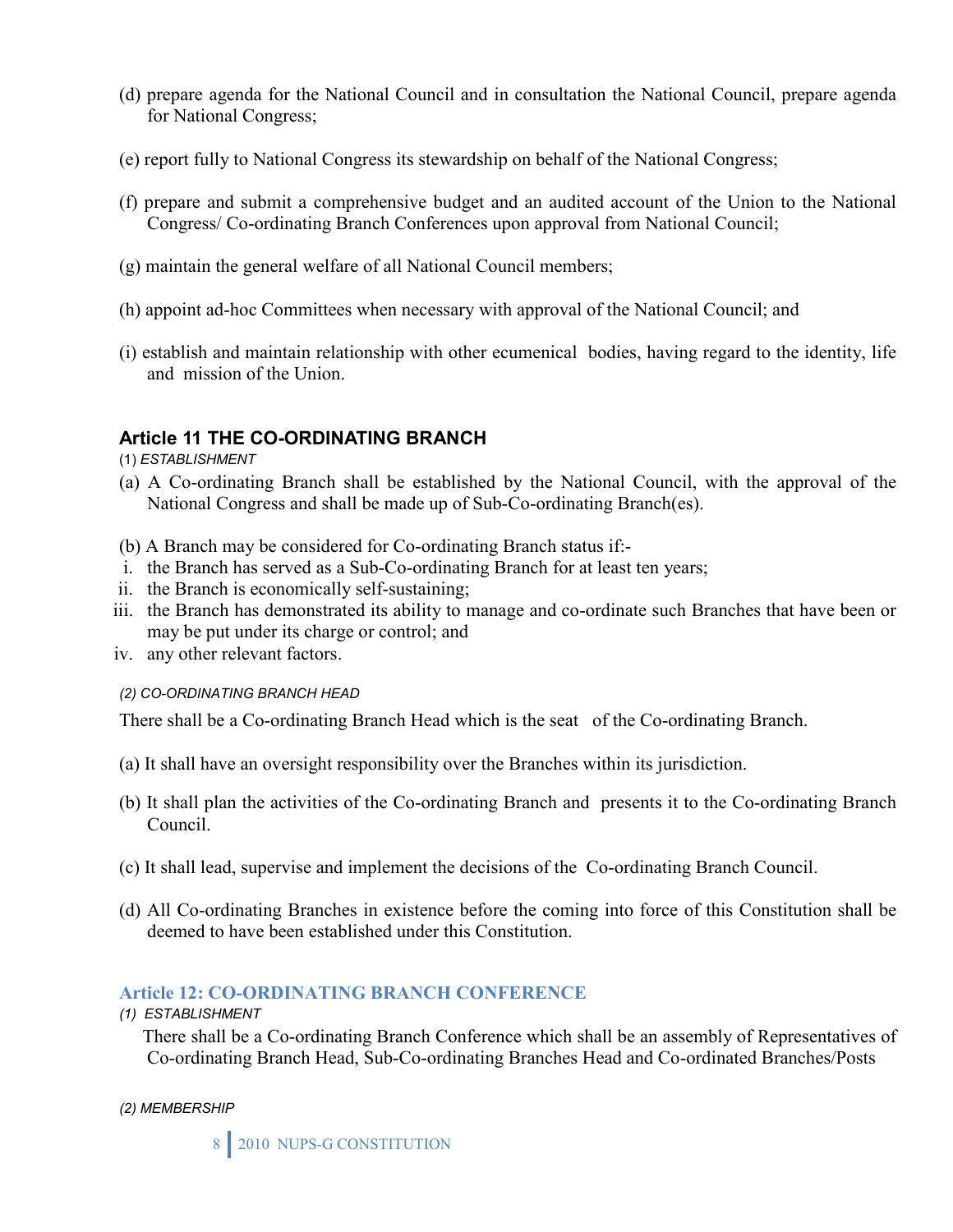- (a) A Co-ordinating Branch Conference shall consist of Delegates, Corresponding members and **Observers**
- (b) The following members shall be Delegates:
- i. the Co-ordinating Branch Council;
- ii. 20 members of the Co-ordinating Branch Head;
- iii. 10 members of the Sub-Co-ordinating Branch Head; and
- iv. 2 members of the Co-ordinated Branch/ Posts.
- (c) The Corresponding members shall be the following:
- i. Five (5) representatives of Alumni from the Co-ordinating Branch Head;
- ii. Two (2) representatives of Alumni from each Sub-Co-ordinating Branch Head;
- iii. Legal Adviser(s);
- iv. The Chairpersons of the Standing Committees of the Co-ordinating Branch;
- v. Chaplains and Patrons within the Co-ordinating Branch; and
- vi. Any other persons as may be determined by the Co-ordinating Branch Council.
- (d) The Observers shall include the following:
- i. Members
- ii. Alumni
- iii. Associates
- iv. Delegates from other partner churches
- (e) The Corresponding members and Observers shall not have voting right.
- *(3) FUNCTIONS*

The Co-ordinating Branch Conference shall:

- (a) be the highest decision making body of the Co-ordinating Branch;
- (b) take oversight responsibility of all matters affecting the Co-ordinating Branch within its bounds;
- (c) create or close down Sub-Co-ordinating Branch or Co-ordinated Branch/Posts when the need arises, with the approval of the National Council;
- (d) re-adjust the Sub-Co-ordinating Branches boundaries;
- (e) promote the mission of the Union and the Church within its bounds;
- (f) promote efficient administration within the Sub-Co-ordinating Branches/Co-ordinated Branches and Posts;
- (g) consider reports from the Sub-Co-ordinating Branches and Co-ordinating Branch Head;
- (h) discuss remissions from the National Congress or National Council; and
- (i) make proposals to the National Congress for consideration.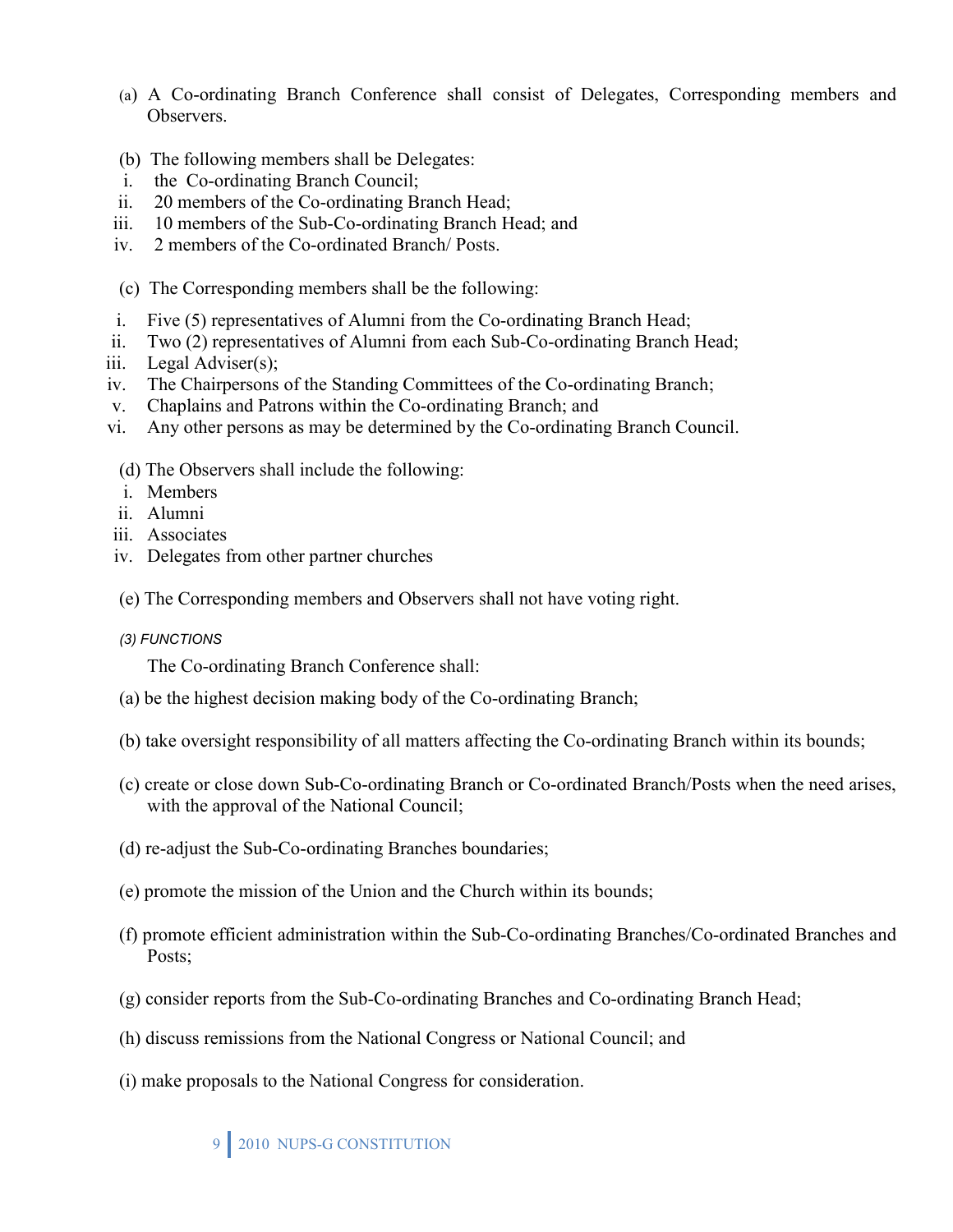*(4) MEETING* 

- (a) There shall be a Co-ordinating Branch Conference biennial unless otherwise determined by the National Council.
- (b) the Co-ordinating Branch Conference shall be presided as follows –
- i. The Co-ordinating Branch President shall preside over the Meetings of the Co-ordinating Branch and in the absence for a brief period, the Co-ordinating Branch Vice President shall preside;
- ii. In the absence of the Vice President, the Co-ordinating Branch Schools' Coordinator shall preside.
- (c) The validity of any proceedings of the Co-ordinating Branch Conference shall not be affected by any vacancy in its membership or any defect in the appointment of any member thereof.
- (d) The quorum at every Meeting shall be one half  $(\frac{1}{2})$  of the delegates present.
- (e) The Co-ordinating Branch may at any time co-opt any person (s) to its Meeting, but no person(s) so co-opted shall be entitled to vote.
- (f) The decisions of Co-ordinating Branch Conference can be revoked by National Congress.

#### **Article 13: THE CO-ORDINATING BRANCH COUNCIL**

*(1) ESTABLISHMENT* 

There shall be a Co-ordinating Branch Council.

- *(2) MEMBERSHIP*
- (a) The Co-ordinating Branch Council shall consist of –
- i. the Co-ordinating Branch Executive;
- ii. the Sub-Co-ordinating Branch Presidents, Secretaries and Schools' Coordinators or their Assistants. In their absence, any other Executive member as the Sub-Co-ordinating Branch Executive may determine. Such person(s) have the voting right;
- iii. the Immediate Past Co-ordinating Branch President; and
- iv. the Chaplain of the Co-ordinating Branch Head.
- (b) The following may be in attendance –
- i. the Patrons of the Co-ordinating Branch Head;
- ii. the Chairpersons of Committees established under the Co-ordinating Branch; and
- iii. the Presidents and Secretaries of the Co-ordinated Branches or Posts.
- (c) The Co-ordinating Branch Council may at any time invite any person to its meeting but the person so invited shall not be entitled to vote.
- *(3) FUNCTIONS OF CO-ORDINATING BRANCH COUNCIL*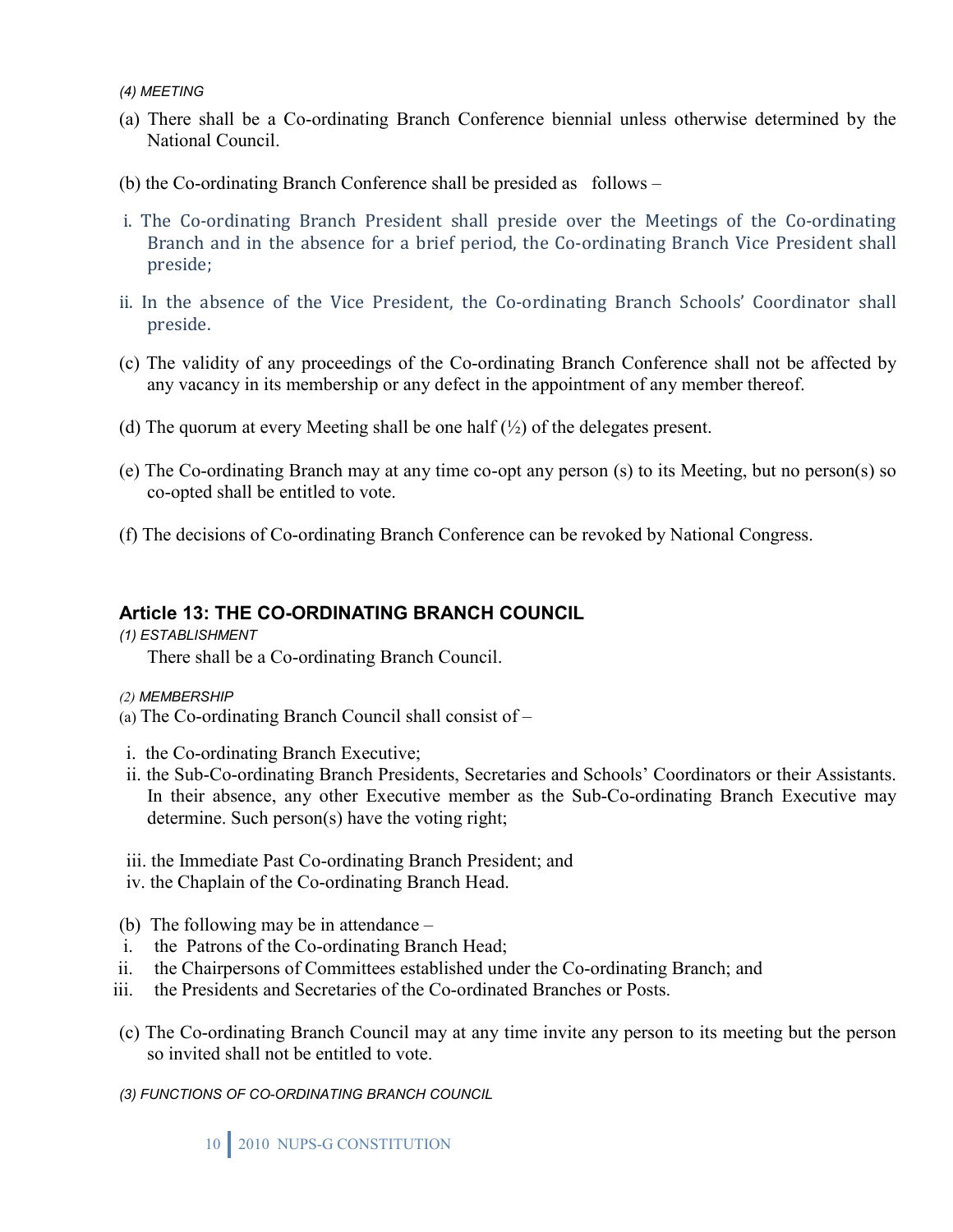The Co-ordinating Branch Council shall

- (a) promote the spiritual and well being of members within the Co-ordinating Branch;
- (b) examine records and account of Co-ordinated Branches/ Posts and Sub-Co-ordinating Branches Head and Co-ordinating Branch Head;
- (c) organize evangelistic, educational and social services within its jurisdiction;
- (d) deal with disciplinary cases within the within its jurisdiction.
- (e) prepare and submit annual report to NEC at least thirty (30) days before Congress or Conference.
- (f) ensure that all monies due the National Secretariat are sent at the specified time; and
- (g) have power to remove from office any Executive within the Co-ordinating Branch in accordance with the provisions of this constitution.

#### *(4) MEETINGS*

- (a) The Co-ordinating Branch Council shall meet at least four (4) times in a year.
- (b) A Sub-Co-ordinating Branch may requisition an Emergency Co-ordinating Branch Council meeting. Such requisition shall be sent to the Co-ordinating Branch Executive Committee at least three (3) weeks before the intended date for the meeting.
- (c) Where such meeting is requisitioned, the Co-ordinating Branch Executive Committee may refuse to call a Co-ordinating Branch Council Meeting by providing written reasons for the refusal. Provided however that where the requisition by a Sub-Co-ordinating Branch is supported by two (2) other Sub-Co-ordinating Branches, the Co-ordinating Branch Executive Committee shall call an Emergency Council Meeting.
- (d) The Co-ordinating Branch President shall preside at the Meetings of the Council and in his absence the Co-ordinating Branch Vice President shall preside. In the absence of the Vice President, the Schools' Coordinator shall preside.
- (e) Members of the Council shall keep in confidence all matters that come to their knowledge by virtue of their position and shall not disclose any such information except authorized to do so or where the matter is already in the public domain.
- (f) Any member who shall give unauthorized information shall be liable to an official rebuke; and where the offence is repeated, such a member shall be removed from the membership of the Council.
- (g) The quorum of every meeting shall be one half( $\frac{1}{2}$ ) of the membership.
- (h) The validity of any proceedings of the Co-ordinating Branch Council shall not be affected by any vacancy in its membership or any defect in the appointment of any member thereof.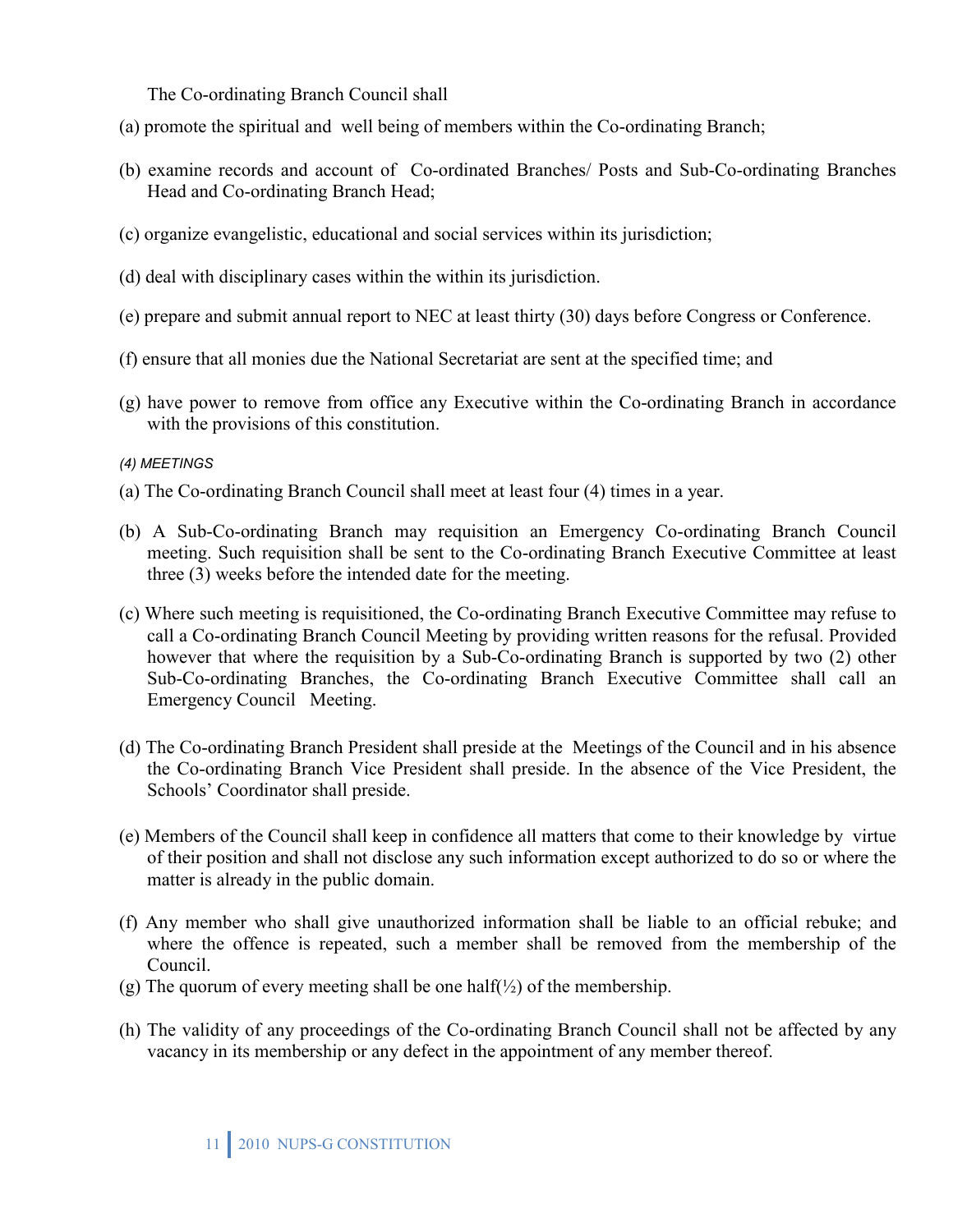#### **Article 14: THE CO-ORDINATING BRANCH EXECUTIVE COMMITTEE**

*(1) ESTABLISHMENT* 

There shall be a Co-ordinating Branch Executive Committee appointed from the Co-ordinating Branch Head.

*(2) MEMBERSHIP* 

The Co-ordinating Branch Executive Committee shall comprise of

- (a) President
- (b) Vice President
- (c) Schools' Co-ordinator
- (d) General Secretary
- (e) Treasurer
- (f) Assistant General Secretary
- (g) Assistant Schools' Co-ordinator (s)
- (h) Financial Secretary
- (i) Organizing Secretary
- (j) Prayer Secretary
- (k) Bible Study Co-ordinator
- (l) Welfare Secretary

(3) FUNCTIONS

- (a) have the general oversight of the Co-ordinating Branch, and act in between Meetings of the Coordinating Branch Council and report fully to the Co-ordinating Branch Council, its actions between the Meetings of the Co-ordinating Branch Council;
- (b) co-ordinate and review the work of the Co-ordinating Branch Head and Sub-Co-ordinating Branches and the various Committees of the Co-ordinating Branch in the light of the policies and decisions of the National Congress;
- (c) prepare and submit a comprehensive budget and an audited account of the Co-ordinating Branch to the National Congress/ Co-ordinating Branch Conferences upon approval from Co-ordinating Branch Council; and
- (d) set-up Committees when necessary.

### **Article 15: THE STANDING COMMITTEE OF THE CO-ORDINATING BRANCH EXECUTIVE COMMITTEE**

#### *(1) ESTABLISHMENT*

There shall be established a Standing Committee of the Co-ordinating Branch Executive Committee.

*(2) MEMBERSHIP* 

The Standing Committee of the Co-ordinating Branch Executive Committee shall consist of:

- (a) the Co-ordinating Brach President;
- (b) the Co-ordinating Branch Vice President;
- (c) the Co-ordinating Branch Schools' Coordinator;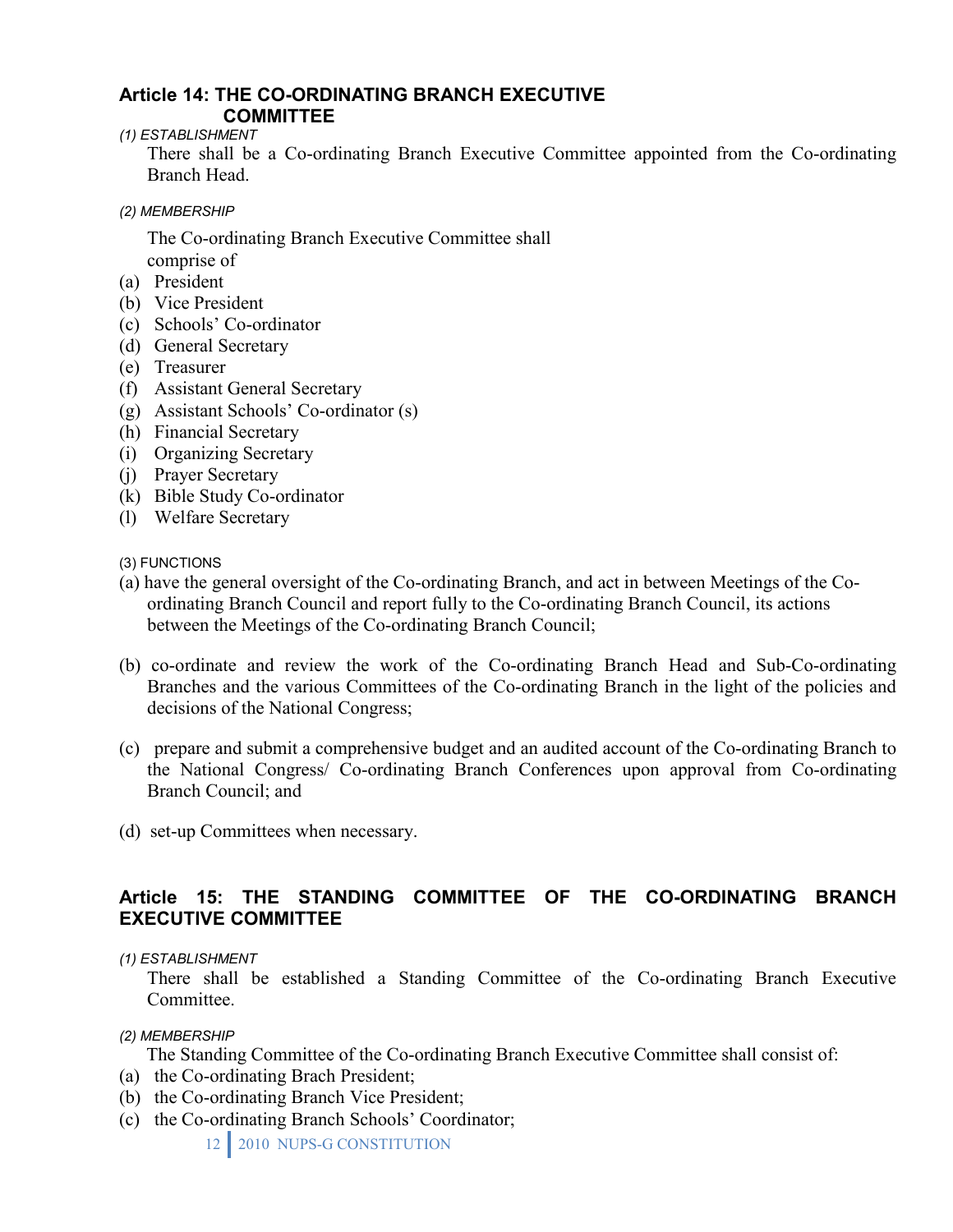- (d) the Co-ordinating Branch Secretary; and
- (e) the Co-ordinating Branch Treasurer

#### *FUNCTIONS*

 The Standing Committee of the Co-ordinating Branch Council shall –

- (a) deal with matters requiring attention between the meetings of the Co-ordinating Branch Council and Co-ordinating Branch Executive Committee;
- (b) submit its minutes at a meeting of the Co-ordinating Branch Executive Committee for the ratification of its decisions; and
- (c) prepare agenda for the Co-ordinating Branch Executive Meeting and Co-ordinating Branch Council Meeting.

### **Article 16 THE SUB-CO-ORDINATING BRANCH**

- *(1) ESTABLISHMENT*
- (a) A Sub-Co-ordinating Branch shall be established by the Co-ordinating Branch, with the approval of the National Council and shall be made up of Co-ordinated Branches and /Posts.
- (b) A Branch may be considered for Sub-Co-ordinating Branch status if:-
- i. The Branch is a tertiary institution;
- ii. The Branch has served as a Co-ordinated Branch for at least ten (10) years;
- iii. The Branch is financial self-sustaining and generally has some reasonable economic means;
- iv. The Branch has demonstrated its ability to manage and co-ordinate such Branches that have been or may be put under its charge or control and any other relevant factors.
- (c) All Sub-Co-ordinating Branches in existence before the coming into force of this Constitution shall be deemed to have been established under this Constitution.

#### *(2) CO-ORDINATING BRANCH HEAD*

There shall be a Sub-Co-ordinating Branch Head which is the seat of the Sub-Co-ordinating Branch.

- (a) It shall have an oversight responsibility over the Branches within its jurisdiction.
- (b) It shall plan the activities of the Sub-Co-ordinating Branch and presents it to the Co-ordinating Branch Council.
- **(c)** It shall lead, supervise and implement the decisions of the Co-ordinating Branch Council.

#### **Article 17: THE SUB-CO-ORDINATING BRANCH COUNCIL**

*(1) ESTABLISHMENT* 

There shall be a Sub-Co-ordinating Branch Council.

#### *(2) MEMBERSHIP*

- (a) The Sub-Co-ordinating Branch Council shall consist of –
- i. the Sub-Co-ordinating Branch Executive;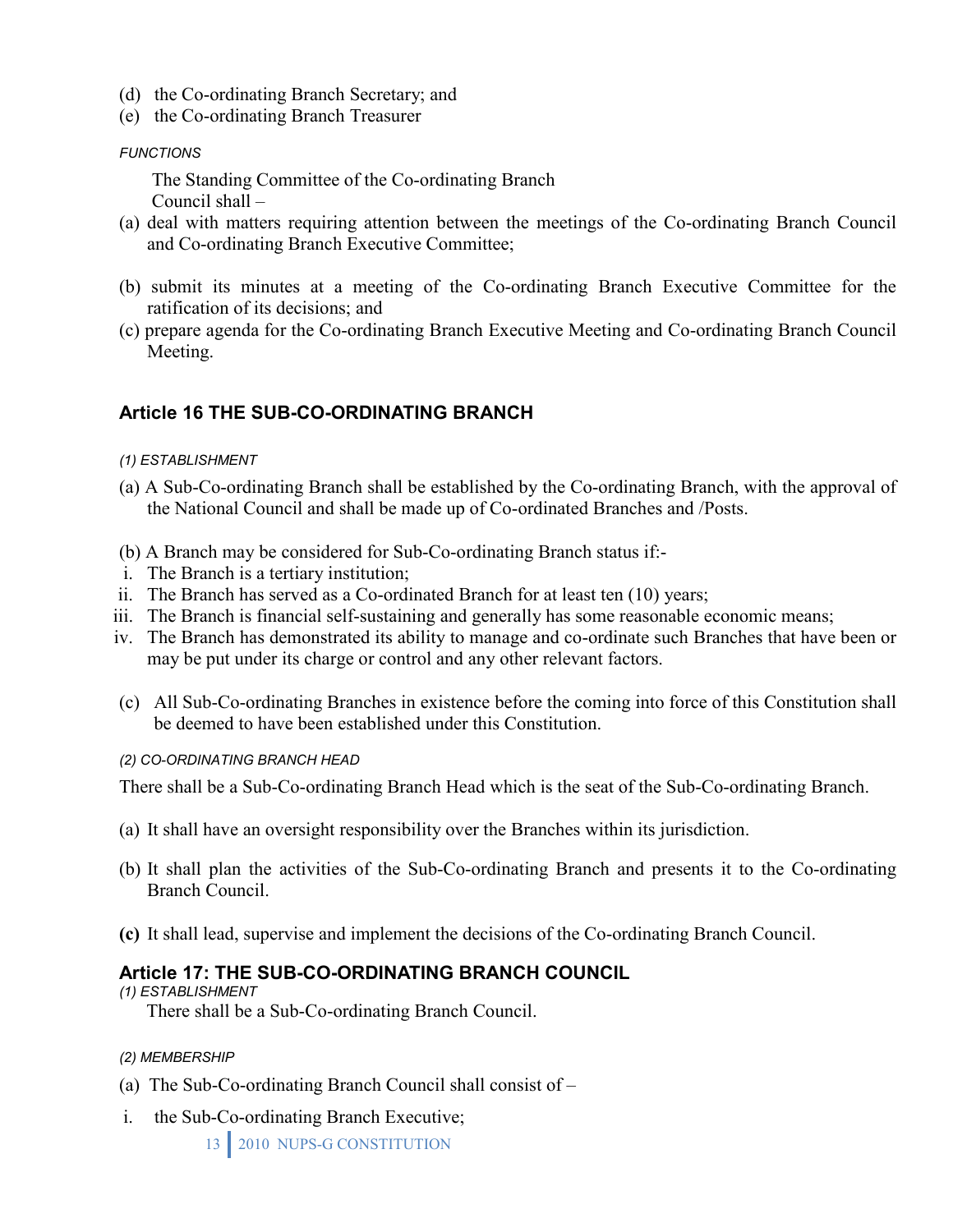- ii. the Co-ordinated Branch/ Posts Presidents and Secretaries;
- iii. the Immediate Past Sub-Co-ordinating Branch President; and
- iv. the Patron(s) and Chaplain of the Sub-Co-ordinating Branch Head.
- (b) The Sub-Co-ordinating Branch Council may at any time invite any person(s) to its meeting but the person(s) so invited shall not be entitled to vote.

#### *(3) FUNCTIONS*

The Sub-Co-ordinating Branch Council shall

- (a) promote the spiritual and general well being of the members within its jurisdiction;
- (b) promote efficient administration of the Sub-Co-ordinating Branch;
- (c) examine records and account of Co-ordinated Branches/ Posts and Sub-Co-ordinating Branch Head;
- (d) organize evangelistic, educational and social services within its jurisdiction;
- (e) in consultations with the Patrons and Chaplains, deal with disciplinary cases and other matters referred to it by the Co-ordinated Branches/Posts in line with this Constitution;
- (f) discuss remissions from the Co-ordinating Branch Conference or Council.
- (g) ensure that all monies due to the Co-ordinating Branch or National Congress are sent at the specified time;
- (h) approve the an annual report and any other reports that may be required and submit to the Coordinating Branch Secretary at least 30 days before the Co-ordinating Branch Conference and 45 days before Congress.
- (i) submit proposals to the Co-ordinating Branch Conference or Co-ordinating Branch Council for consideration.

#### *(4) MEETINGS*

- (a) The Sub-Co-ordinating Branch Council shall meet least at three (3) times in a year.
- (b) Members of the Council shall keep in confidence all matters that come to their knowledge by virtue of their position and shall not disclose any such information except authorized to do so or where the matter is already in the public domain.
- (c) Any member who shall give unauthorized information shall liable to an official rebuke; and where the offence is repeated, such a member shall be removed from the membership of the Council.
- (d) The quorum of every meeting shall be one-half  $(\frac{1}{2})$  the membership.
- (e) The validity of any proceedings of the Co-ordinating Branch Council shall not be affected by any vacancy in its membership or any defect in the appointment of any member thereof.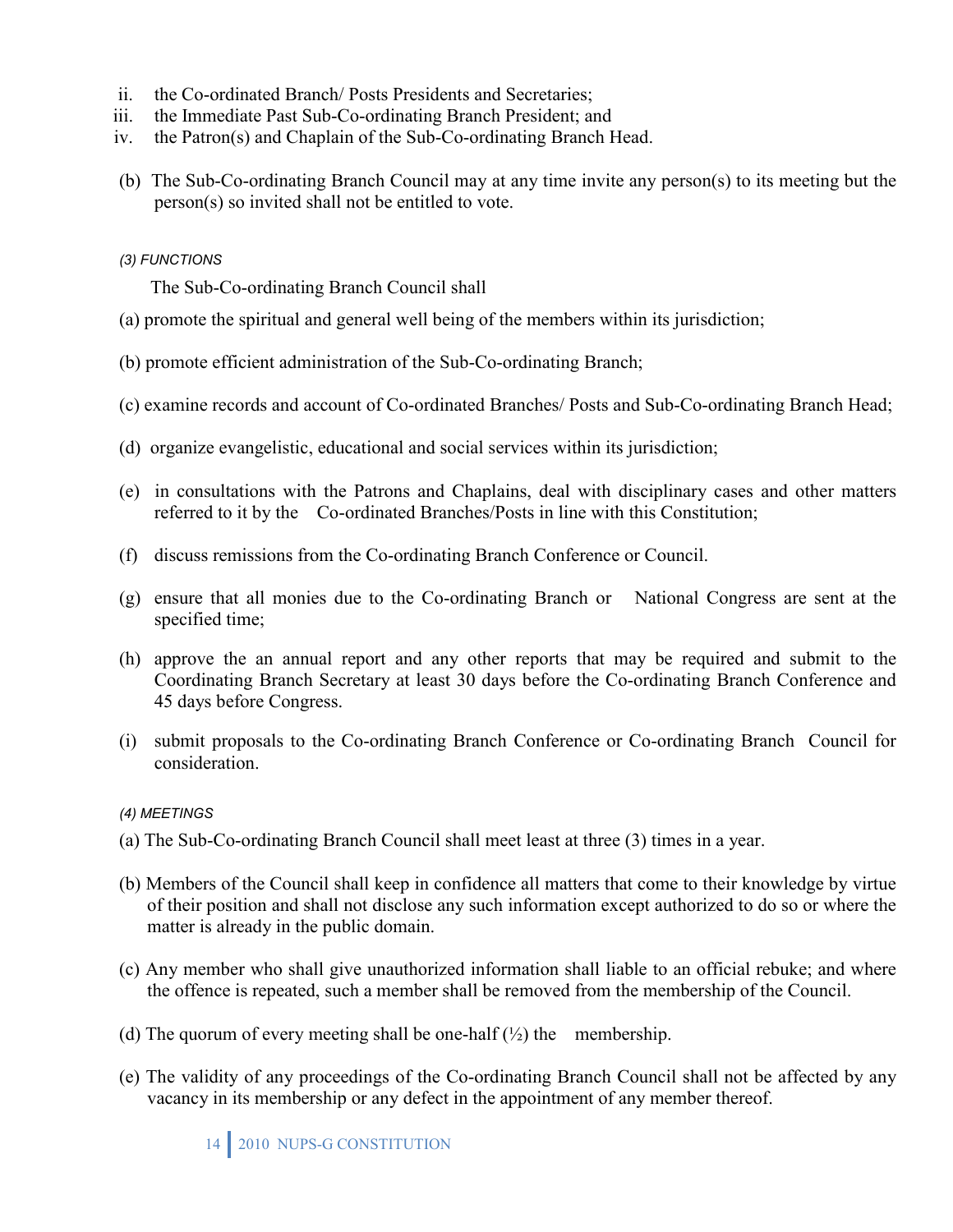(f) The decisions of the Sub-Co-ordinating Branch Council shall be submitted to the Co-ordinating Branch Council Meetings in a situational report.

### **Article 18: THE SUB-CO-ORDINATING BRANCH EXECUTIVE COMMITTEE**

#### *ESTABLISHMENT*

There shall be a Sub-Co-ordinating Branch Executive Committee appointed from the Sub-Coordinating Branch Head.

#### *(2) MEMBERSHIP*

The Sub-Co-ordinating Branch Executive Committee shall comprise of

- (a) President
- (b) Vice President
- (c) Schools' Co-ordinator
- (d) General Secretary
- (e) Treasurer
- (f) Assistant General Secretary
- (g) Assistant Schools' Co-ordinator
- (h) Financial Secretary
- (i) Organizing Secretary
- (j) Prayer Secretary
- (k) Bible Study Co-ordinator
- (3) FUNCTIONS

The Sub- Co-ordinating Branch Executive Committee shall

- (a) have the general oversight of the Union, and act in between Meetings of the Sub-Co-ordinating Branch Council and report fully to the Sub-Co-ordinating Branch Council its actions between the Meetings of the Sub-Co-ordinating Branch Council;
- (b) deal with petitions and cases which concern the life and work of the Union and those which are submitted to it by the Co-ordinated Branches/ Posts;
- (c) co-ordinate and review the work of the Co-ordinated Branches/ Posts and the various Committees of the Sub-Co-ordinating Branch in the light of the policies and decisions of the National Congress/ Co-ordinating Branch Conferences;
- (d) prepare and submit a comprehensive budget and an audited account of the Union to the Coordinating Branch Conferences or yearly upon approval from Sub-Co-ordinating Branch Council; and
- (e) set-up Committees and ad hoc Committees when necessary**.**

# **Article 19: THE STANDING COMMITTEE OF THE SUB-CO-ORDINATING BRANCH EXECUTIVE COMMITTTEE**

*(1) ESTABLISHMENT*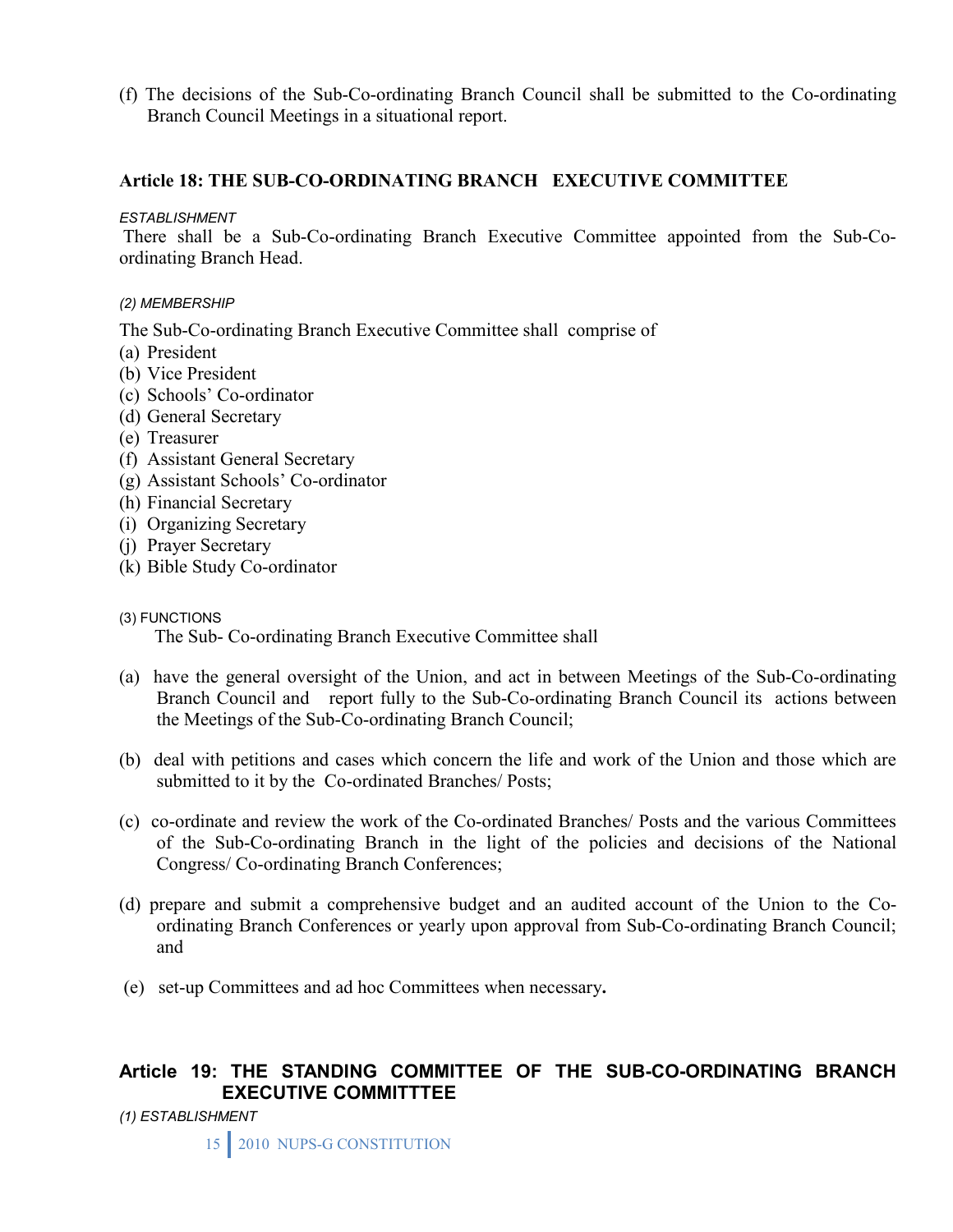There shall be a Standing Committee of the Sub-Co-ordinating Branch Council.

#### *(2) MEMBERSHIP*

The Standing Committee of the Co-ordinating Branch Council shall consist of –

- (a) the Sub-Co-ordinating Brach President
- (b) the Sub-Co-ordinating Branch Vice President
- (c) the Sub-Co-ordinating Branch Secretary
- (d) the Sub-Co-ordinating Branch Schools' Coordinator
- (e) the Sub-Co-ordinating Branch Treasurer

### *(3) FUNCTIONS*

The Standing Committee of the Sub-Co-ordinating Branch Council shall –

- (a) deal with matters requiring attention between the meetings of the Sub-Co-ordinating Branch Executive Committee;
- (b) submit its minutes at a meeting of the Sub-Co-ordinating Branch Executive Committee for the ratification of its decisions; and
- c) prepare agenda for the Sub-Co-ordinating Branch Council in consultation with the Sub-Coordinating Branch Executive Committee and Sub-Co-ordinating Branch Executive Committee Meetings.

# **Article 20 THE CO-ORDINATED BRANCH**

*(1) ESTABLISHMENT* 

- (a) A Co-ordinated Branch shall be established by the Co-ordinating Branch, with the approval of the National Council.
- (b) A Branch may be considered for Co-ordinated Branch status if:
	- i. It has served as a Co-ordinated Posts for at least five years.
	- ii. It is seen to be active in the activities of the Union and any other relevant factors.
- iii. A Branch shall be inaugurated by the NEC for and behalf of the National Council. The NEC may designate the Co-ordinating Branch to conduct the inauguration on its behalf.

# **Article 21: THE CO-ORDINATED BRANCH EXECUTIVE**

(1) ESTABLISHMENT

There shall be a Co-ordinated Branch Executive Committee appointed from the membership.

### *(2) MEMBERSHIP*

(a) The Co-ordinated Branch Executive shall comprise of -

- i. President
- ii. Vice President
- iii. General Secretary
- iv. Treasurer
- v. Assistant General Secretary
- vi. Financial Secretary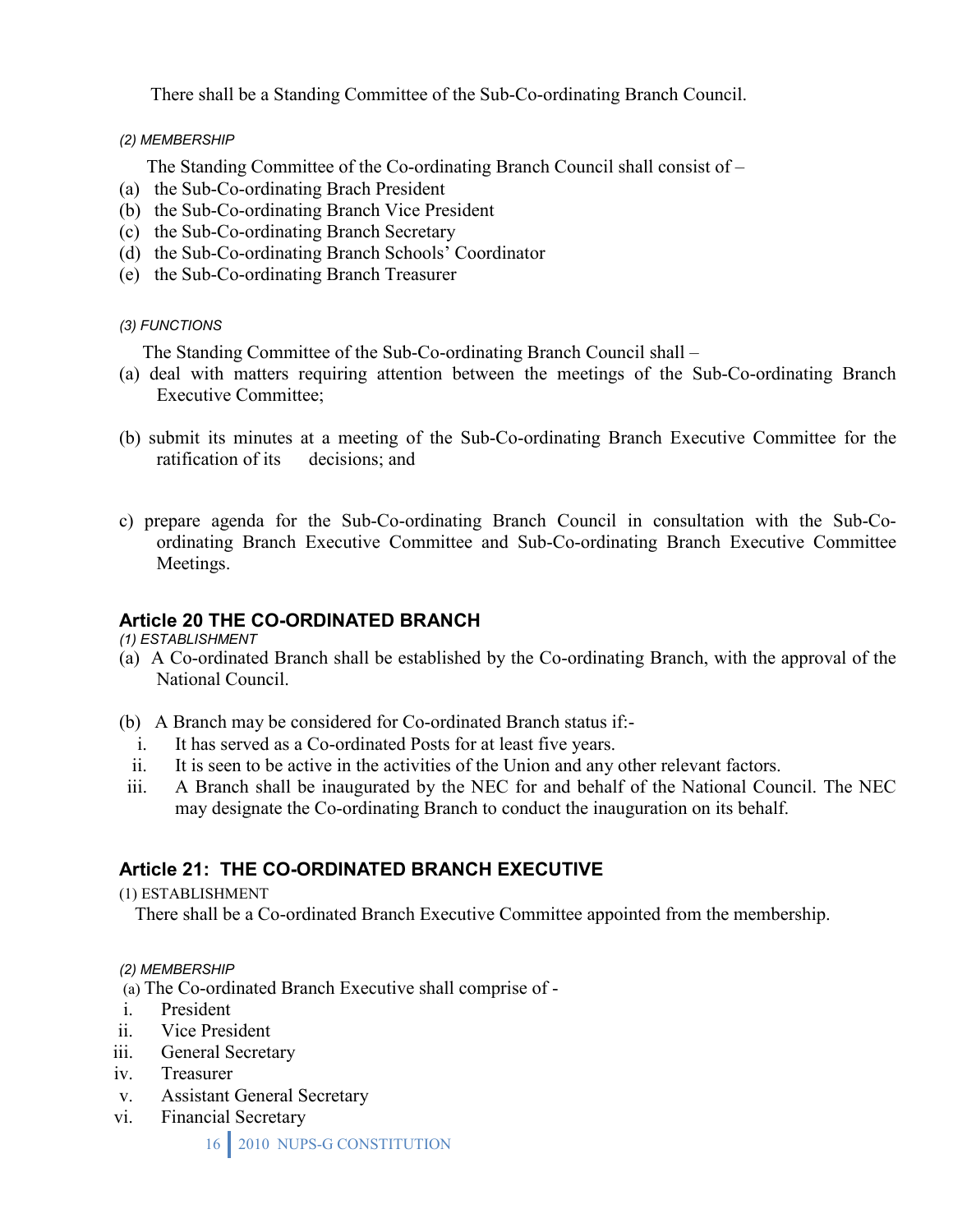- vii. Organizing Secretary
- viii. Prayer Secretary
- ix. Bible Study Coordinator
- x. House/ Hall Representatives
- xi. Music Director
- xii. Technical Director
- (b) Where the membership is less than thirty (30), the following from the preceding clause shall constitute the Executive Committee of the branch i, ii iii, v, vii, viii and xi.
- (c) Other Executives may be appointed upon the approval from the Co-ordinating Branch Council.

*(3) MEETINGS* 

- The Branch Executive shall meet at least once every month and may be convened for an emergency meeting at the instance of the President.
- (b) Half  $(\frac{1}{2})$  of its membership shall form a quorum for a meeting to be held.
- (c) The President shall preside over all meetings. In his/her absence the Vice President shall act.
- *(4) FUNCTIONS*

The Executive shall

- (a) be responsible for the spiritual oversight of all members and of all work of the Union, maintenance of Christian order and discipline, and the administration of the Union affairs;
- (b) draw up programmes that will promote spiritual and physical growth of the members;
- (c) arrange for meetings;
- (d) encourage members to study the Bible seriously and pray fervently and promote the spread of the gospel;
- (e) keep accurate roll of the members and revise it on a regular

basis;

- (f) take pastoral responsibilities towards those who lapse from regular participation in the meetings and the service of the Union;
- (g) visit the sick, needy, bereaved and the distressed;
- (h) manage, maintain and take due care of the properties of the Union and handover all properties of the Union in their possession to in-coming administration;
- (i) establish and supervise all sub-groups and committees in the Union for the efficient discharge of its functions;
- (j) organize General meeting at least once a term/semester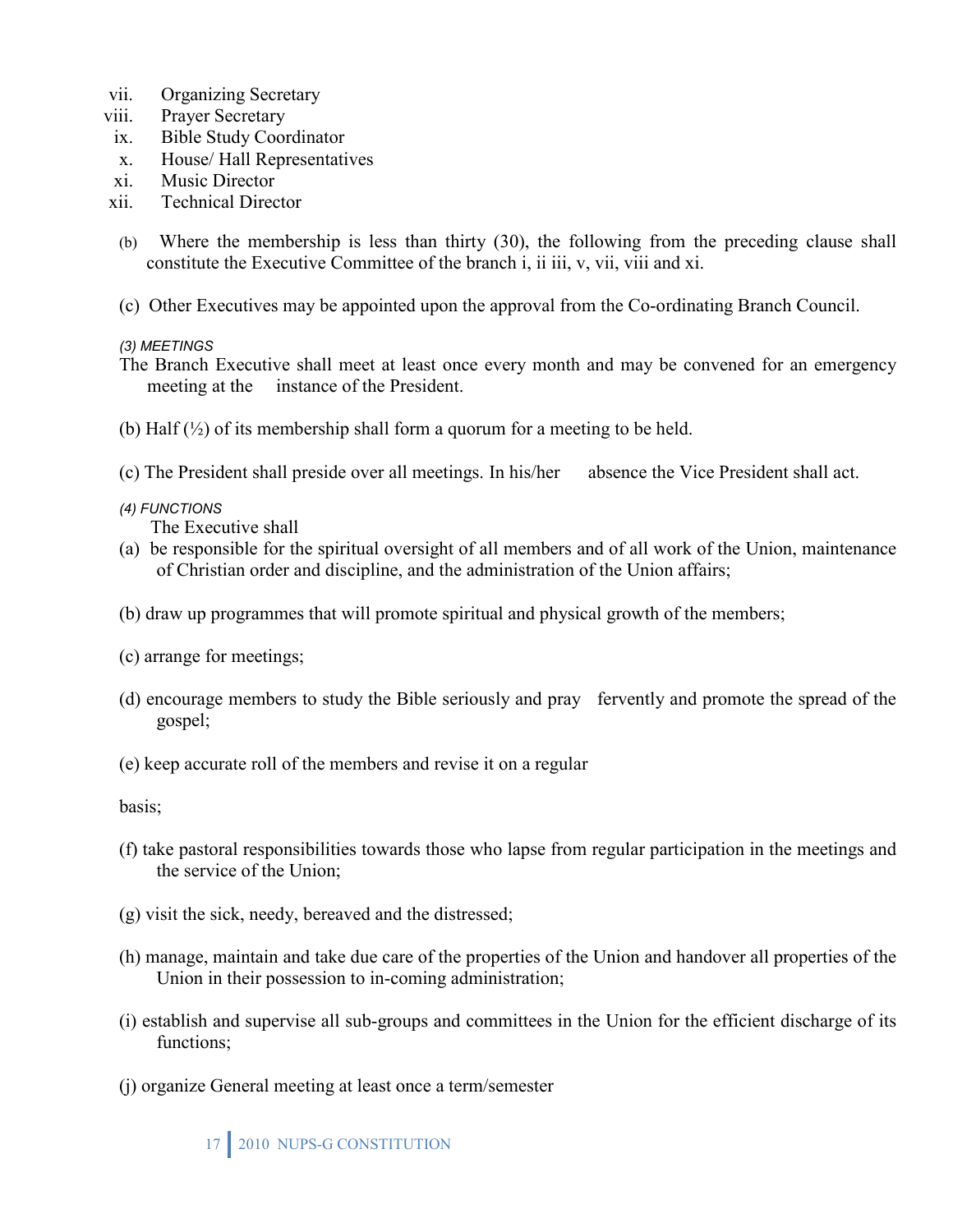- (k) elect delegates to National Congress, Co-ordinating Branch Conferences, and meetings and fulfill its obligations to the Sub-Co-ordinating Branch/ Co-ordinating Branch;
- (l) nominate successive executives for vetting and approve vetted executives for their succession; ;
- (m) ensure that all reports going out are well prepared and the true fact of the situation are stated; and
- (n) meet regularly when possible but at least monthly to assess, review and plan the activities of the Union.

# **Article 22 THE BRANCH GENERAL MEETING**

- *(1) ESTABLISHMENT*  There shall be a Branch General Meeting at least once a term or semester.
- *(2) MEMBERSHIP*  The Branch General Meeting shall comprise of –
- i. The Branch Executive
- ii. The enrolled or registered members of the Branch/Posts

#### *(3) FUNCTIONS*

The Branch General Meeting shall -

- i. be the supreme organ of the Union at the branch level.
- ii. receive and consider reports of the Executive.
- iii. make decisions on matters affecting the Union at the Branch level and such decisions can only be revoked by the next higher hierarchy.

# **Article 23. CO-ORDINATED POSTS**

- (1) There shall be a Co-ordinated Post in a school where the Union has not been inaugurated.
- (2) The Co-ordinated Posts shall perform similar duties as a Co-ordinated Branch and have its own Executive.

### **CHAPTER 2**

# **Article 24 FUNCTIONS OF THE UNION OFFICERS (1) NATIONAL OFFICERS**

#### *(a) PRESIDENT*

He/ She shall

- i. see to the spiritual and general growth of the Union;
- ii. ensure that the aims and policies of the Union are strictly adhered to;
- iii. be responsible for the general running of the Union;
- iv. preside over all meetings at NEC, National Council and National Congress;
- v. have the power to exercise a casting vote in those meetings in the above clause;
- vi. represent the Union relation to the Church and other ecumenical bodies as and when necessary;
- vii. be a signatory of the Union's account.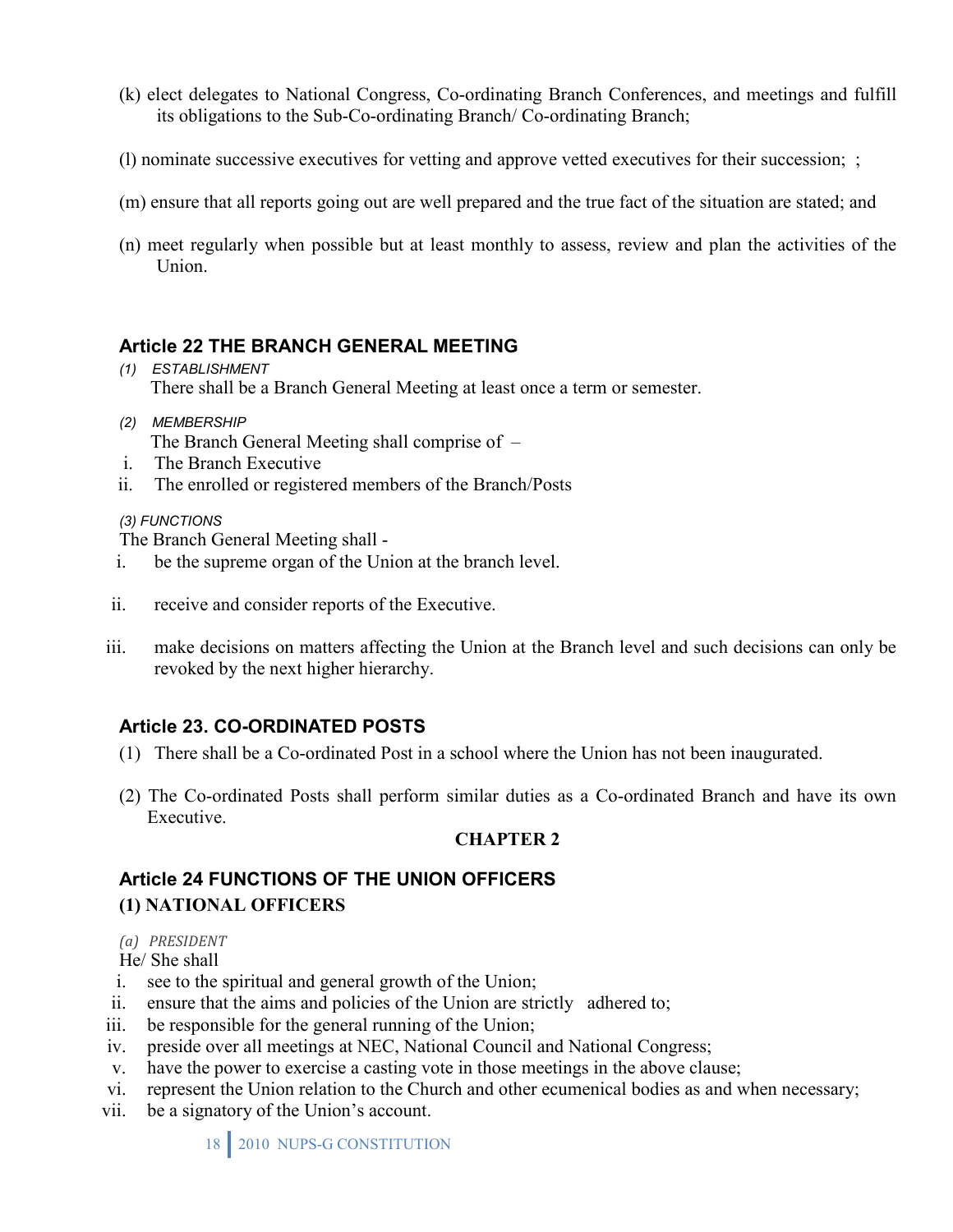- viii. be thoroughly conversant with the activities of the Union;
	- ix. control and organize the NEC effectively and efficiently; and
	- x. perform other duties as may be assigned to him/her by National Congress or National Council.

### (b) VICE PRESIDENT

- He/ She shall
- i. assist the President and be responsible for the running of the Union in the absence of the President;
- ii. draw and submit to the National Council for approval of all evangelistic programmes and see to the implementation;
- iii. represent the Union on the Committee of Evangelism at the General Assembly level and with the knowledge of NEC represent the Union on other Committees;
- iv. coordinate or oversee the activities of the National Standing Committees of the Union;
- v. co-ordinate the co-ordination activities of the Union;
- vi. be in charge of honoraria;
- vii. perform other duties as may be assigned to him/her; and
- viii. be responsible to the President.

### (c) GENERAL SECRETARY

- 1. He/ She shall
- i. have administrative oversight of the Union;
- ii. be the representative and spokesperson of NUPS-G in relation to the Church and other bodies as and when necessary;
- iii. keep accurate records of the Union;
- iv. communicate decisions of the National Congress and National Council to person(s) and organizations concerned and carry out all the instructions of the National Congress and National Council;
- v. be responsible for the recording, printing, publications and distribution of the National Congress and National Council minutes and reports including statistics;
- vi. be in charge of all the official documents of the Union;
- vii. prepare reports of the National Congress, National Council and NEC and present to the National Council and the National Congress;
- viii. be responsible for the publications of the Union materials in consultations with the appropriate Committees;
- ix. head a team of drafters at National Congress;
- x. present National Congress minutes at Congress;
- xi. disseminate information from the National Congress and National Council as required;
- xii. co-ordinate legal matters in conjunction with the legal advisers of the Union;
- xiii. be responsible for the documentation and registration of properties of the Union;
- xiv. issues notices for special meetings. If he/she does so it shall be on the instructions of the National President and such instructions shall appear on the notices;
- xv. have power to act in consultation with the NEC, in situation that needs immediate action. Such action shall however be reported at the appropriate time to the National Council and the NEC;
- xvi. perform any other functions that may be assigned by the National Congress, National Council and NEC from time to time; and
- xvii. be responsible to the National President;
	- 2. Any letter or document signed by the National Secretary in that capacity shall be presumed to bear the authority of the Union.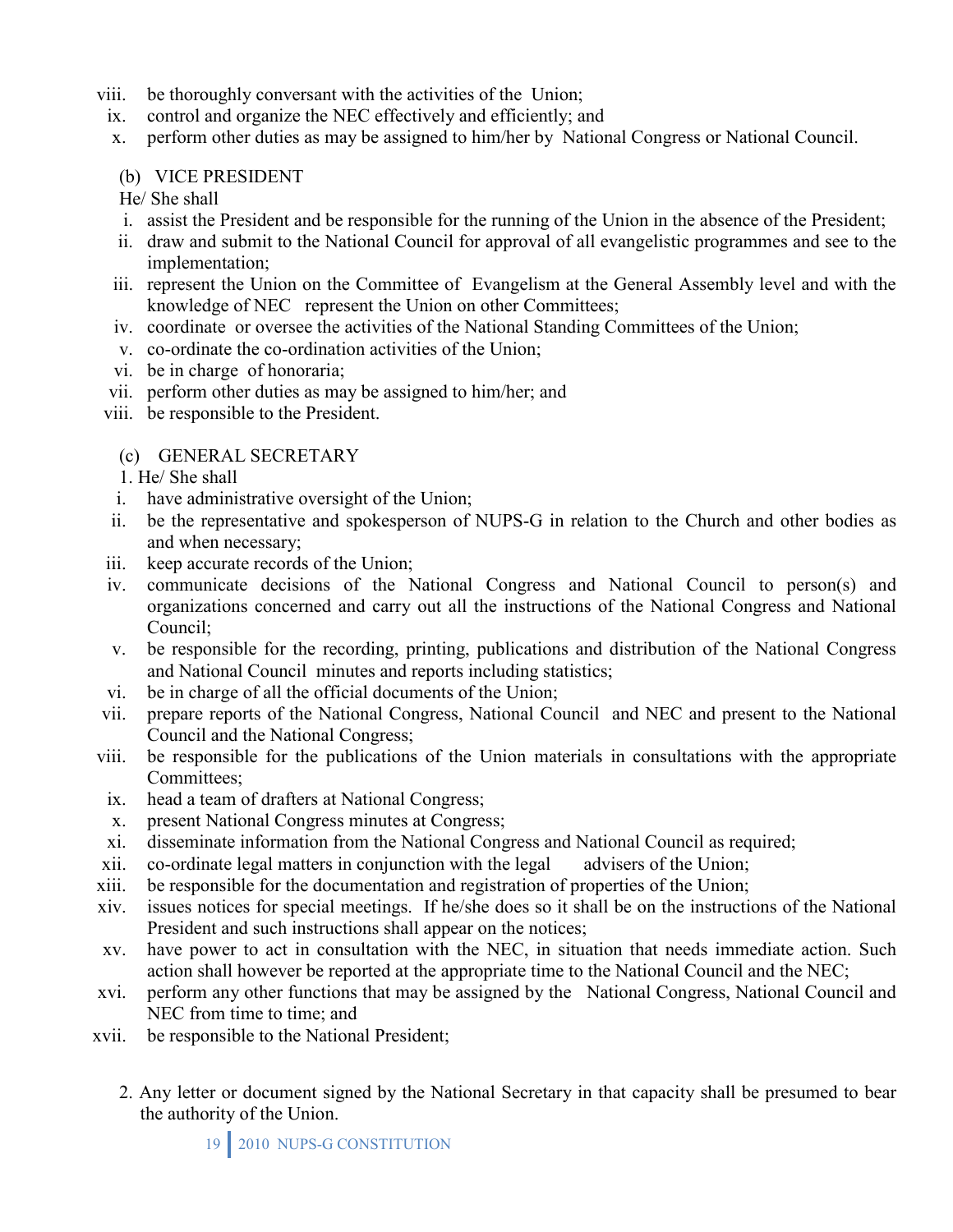3. The National Secretary shall dispose of all formal letters without reference to the National Council. This shall include cases upon which the National Congress and or National Council have already declared a clear principle or rule. The Secretary shall, however, consult the National President before disposing of other matters.

### (d) TREASURER

He/ She shall

- i. be responsible for keeping, receiving and disbursing the Union's money as directed by National Council or NEC;
- ii. be a signatory to the accounts;
- iii. on request of the Financial Secretary, submit records of all monies received and payments made;
- iv. keep an imprest as determine by the NEC;
- v. keep records of the assets of the Union and ensure their safety and maintenance;
- vi. serve on any National Financial Committee ; and
- vii. be assigned duties as and when decided by the National Council or NEC.

# (e) FINANCIAL SECRETARY

He/ She shall

- i. keep the fiscal records of the Union;
- ii. give statement of accounts at NEC meeting and also any time upon request by a member of the National Council at National Council meetings;
- iii. present half year statement of accounts to National Council;
- iv. be the member of any National Financial Committee
- v. in conjunction with the Committee on Fundraising suggest ways of raising funds and inform National Council accordingly for implementation;
- vi. prepare annual budget to NEC for onward transmission to National Council for consideration and approval;
- vii. present financial records for auditing at least four (4) weeks before Congress;
- viii. present financial report at Congress; and
- ix. be assigned duties as and when decided by the NEC or National Council;
	- (f) ORGANISING SECRETARY

He/ She shall

- i. be responsible for the arrangement and preparation of the Union's meeting premises;
- ii. be in charge of the advertisement and publicity of the Union's programmes;
- iii. be a member of all National Committees where necessary;
- iv. keep inventory of the physical assets and properties of the Union;
- v. periodically prepares welfare plans for National Council and NEC;
- vi. be assigned duties as and when decided by the NEC or National Council;

# (g) PRAYER DIRECTOR

He/ She shall

- i. direct and co-ordinate the prayer affairs of the Union;
- ii. send prayer bulletins to the various Co-ordinating Branches;
- iii. liaise with the Committees on Bible Study and Social and Moral to make the materials available;
- iv. assist the Organising Secretary in the dispensation of his duties; and
- v. be assigned duties as and when decided by the NEC or National Council;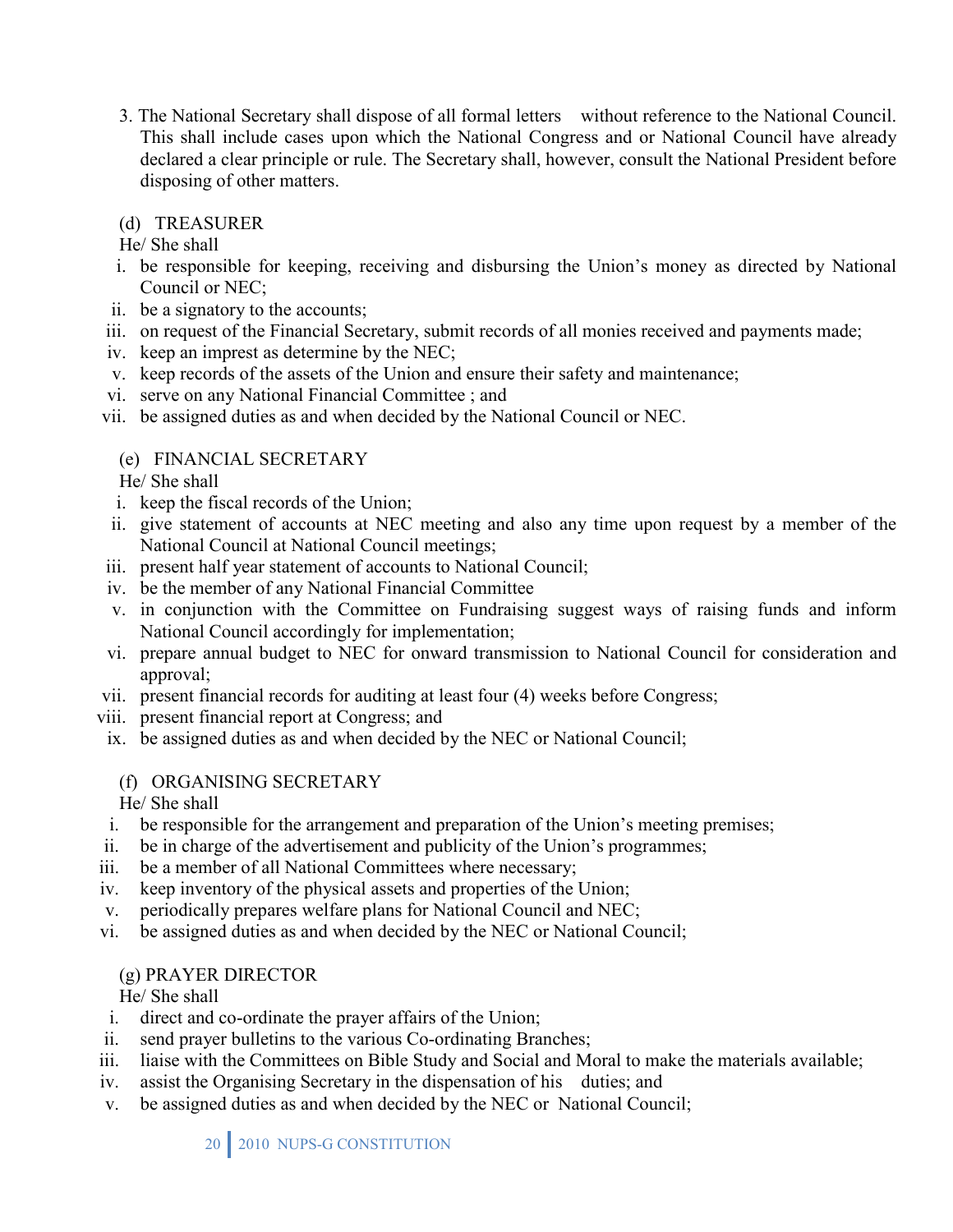# **(2)CO-ORDINATING BRANCH OFFICERS**

- (a) PRESIDENT
- i. see to the spiritual growth of the Co-ordinating Branch and ensure that the aims and policies of the Union are strictly adhere to;
- ii. be responsible for the general running of the Co-ordinating Branch;
- iii. preside over all meetings at Co-ordinating Branch Executive Meeting, Co-ordinating Branch Council and Co-ordinating Branch Conference;
- iv. be a signatory to the Union accounts;
- v. have the power to exercise a casting vote in those meetings in the above clause;
- vi. represent the Co-ordinating Branch at National Congress, National Council, Church and other relevant Bodies;
- vii. be thoroughly conversant with the activities of the Union; and
- viii. control and organize the Executive effectively and efficiently

### (b) VICE PRESIDENT

He/ She shall

- i. assist the President and responsible for the running of the Co-ordinating Branch in the absence of the President;
- ii. draw and submit to the Co-ordinating Branch Council and Co-ordinating Branch Executive for approval all evangelistic programmes in the Co-ordinating Branch and see to the implementation;
- iii. be responsible for P-SICE and head the P-SICE Committee;
- iv. co-ordinate or oversee the activities of the Standing Committees and ad hoc Committees of the Coordinating Branch;
- v. be in charge of honoraria;
- vi. perform other duties as may be assigned to him/her by the President or Co-ordinating Branch Executive; and
- vii. be responsible to the President

# (c) SECRETARY

1. He/ She shall

- i. be responsible to the Co-ordinating Branch President;
- ii. have administrative oversight of the Co-ordinating Branch;
- iii. represent the Co-ordinating Branch at the National Council and any other Committee as may determined by the Co-ordinating Branch Council;
- iv. speak and act officially in the name of the Co-ordinating Branch according as the Co-ordinating Branch authorizes;
- v. keep accurate records of all members in the Co-ordinating Branch;
- vi. communicate decisions of the Co-ordinating Branch Conference and Co-ordinating Branch Council to person (s) and organizations concerned;
- vii. carry out all the instructions of the Co-ordinating Branch Conference and Co-ordinating Branch Council;
- viii. be responsible for the recording, printing, publications and distribution of the Co-ordinating Branch Council minutes and reports including statistics;
- ix. be in charge of all the official documents of the Co-ordinating Branch and keep inventory of the records and properties of the Co-ordinating Branch;
- x. prepare reports of the Co-ordinating Branch and present to the National Council and the National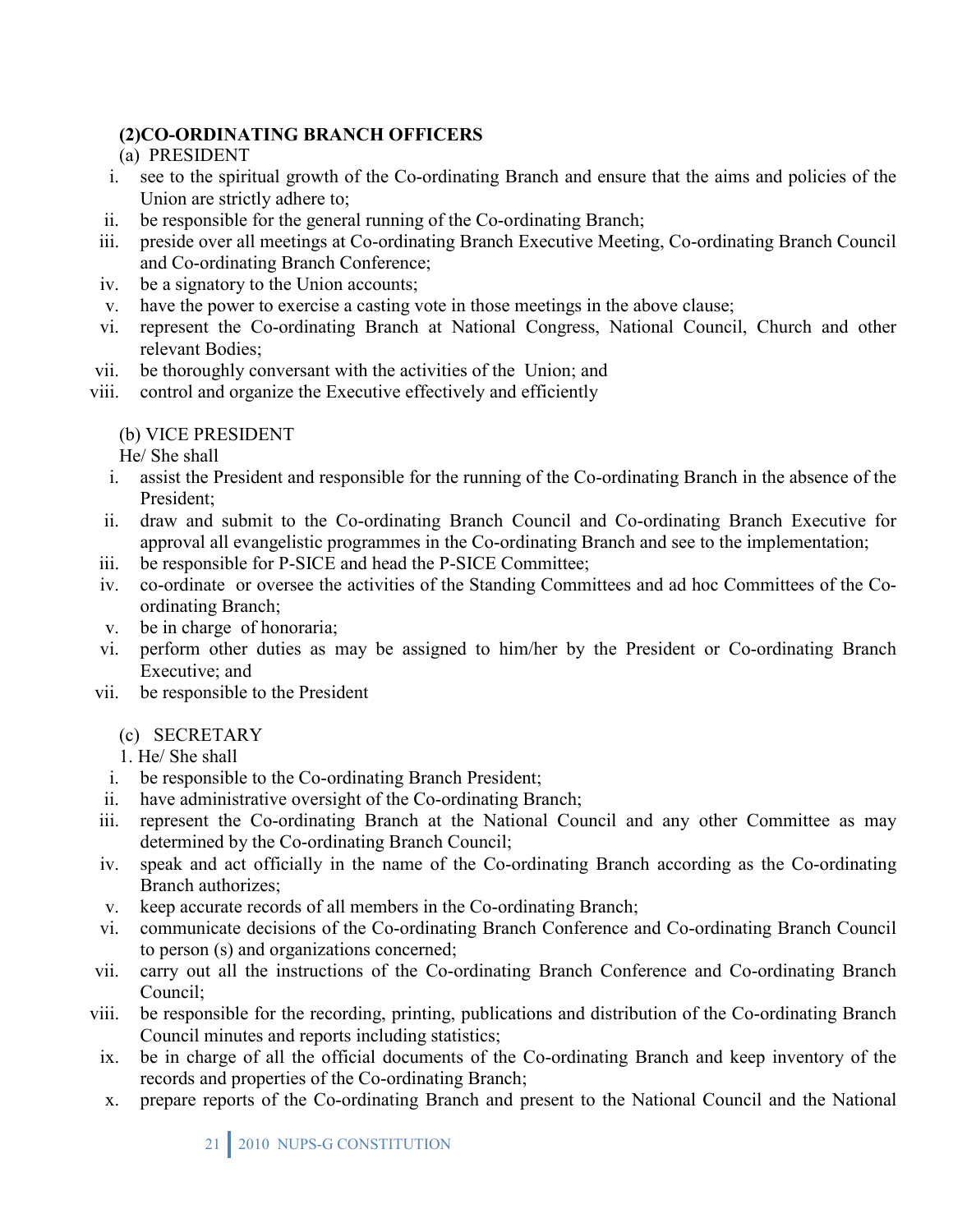Congress;

- xi. disseminate information from the National Congress and National Council as required;
- xii. co-ordinate legal matters in conjunction with the legal advisers of the Union;
- xiii. be responsible for the documentation and registration of properties of the Union within the Coordinating Branch;
- xiv. issues notices for special meetings. If he/she does so it shall be on the instructions of the Coordinating Branch President and such instructions shall appear on the notices; and
- xv. perform any other functions that may be assigned by the Co-ordinating Branch and the Coordinating Branch Council from time to time.
	- 2. Any letter or document signed by the Co-ordinating Branch Secretary in that capacity shall be presumed to bear the authority of the Co-ordinating Branch.
	- 3. The Co-ordinating Branch Secretary shall dispose of all formal letters without reference to the Coordinating Branch Council. This shall include cases upon which the National Congress and or Coordinating Branch Conference have already declared a clear principle or rule. The Co-ordinating Branch Secretary shall, however, consult the Co-ordinating Branch President before disposing of other matters.

# (d) ASSISTANT GENERAL SECRETARY

He/ She shall

- i. assist the Secretary in his/her duties and act as the Secretary in the absence of the Secretary;
- ii. be the Secretary of the P-SICE Committee;
- iii. head a team of drafters at Co-ordinating Branch Conference;
- iv. perform any other duty as may be assigned to him/her by the President or the Co-ordinating Branch Executive.
	- (e) TREASURER

He/she shall

- i. be responsible for keeping, receiving and disbursing the Union's money as directed by Coordinating Branch Council or Co-ordinating Branch Executive Committee;
- ii. be a signatory to the accounts;
- iii. on request of the Financial Secretary, submit records of all monies received and payments made;
- iv. keep an imprest as determine by the Co-ordinating Branch Executive Committee;
- v. keep records of the assets of the Union and ensure their safety and maintenance;
- vi. serve on any Co-ordinating Branch Financial Committee; and
- vii. be assigned duties as and when decided by the Co-ordinating Branch Executive Committee or Coordinating Branch Council

# (f) FINANCIAL SECRETARY

He/ She shall

- i. keep the fiscal records of the Union;
- ii. give statement of accounts at meeting and also any time upon request by the National Council or Coordinating Branch Conference and/ Council;
- iii. be the member of any Financial Committee
- iv. in conjunction with the fundraising Committee set up suggest ways of raising funds and inform Coordinating Branch Council accordingly for implementation;
- v. present financial records for auditing at least four (4) weeks before Congress and Co-ordinating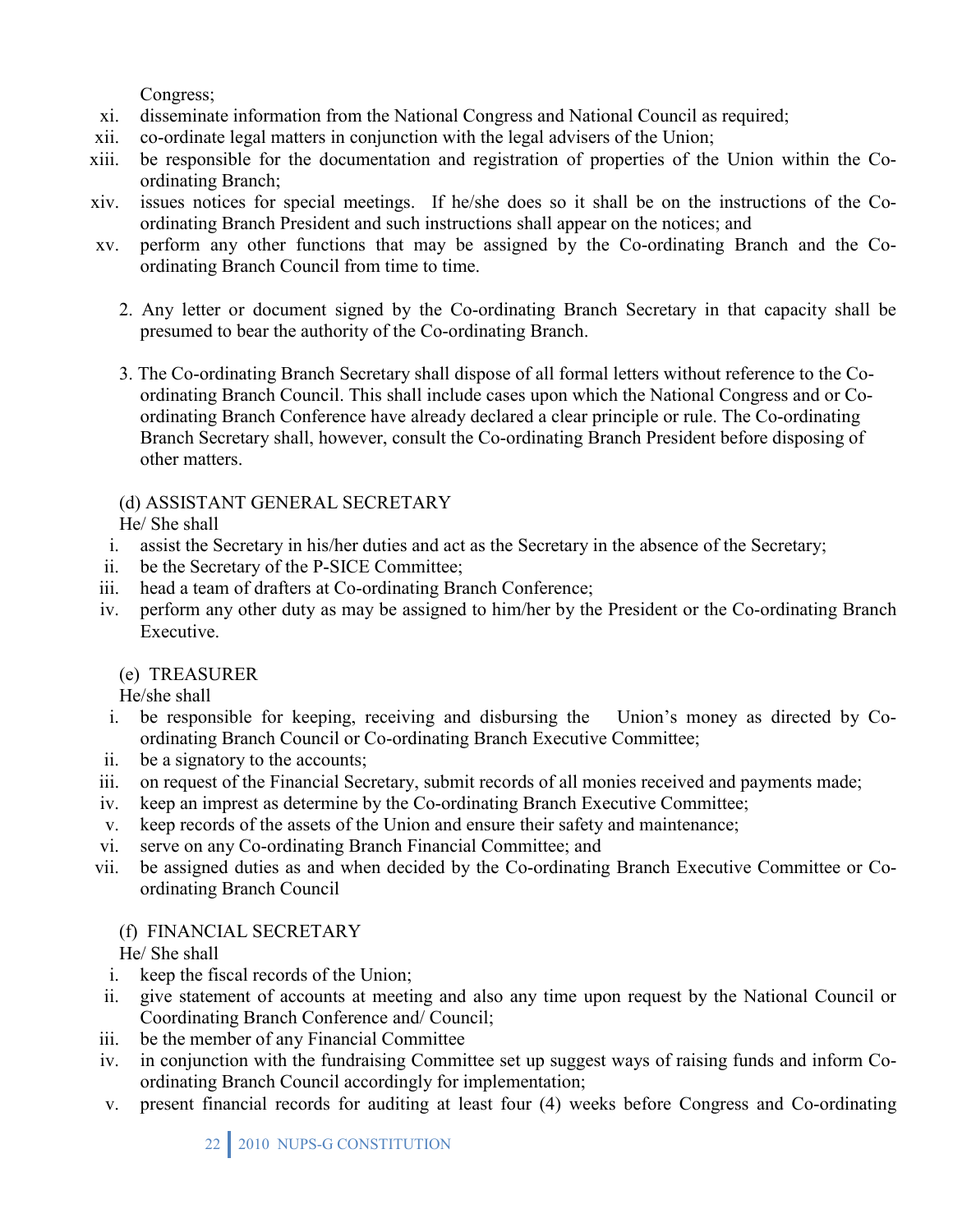Branch Conference;

- vi. present financial report at Co-ordinating Branch Conference and
- vii. be assigned duties as and when decided by the Co-ordinating Branch Council or Co-ordinating Branch Executive.

# (g) ORGANISING SECRETARY

He /She shall

- i. be responsible for the arrangement and preparation of the Union's meeting premises;
- ii. be in charge of the advertisement and publicity of the Union's programmes both within and outside campus;
- iii. be a member of all committees where necessary;
- iv. be a member of the P- SICE Committees;
- v. be assigned duties as and when decided by the Co-ordinating Branch Council or Co-ordinating Branch Executive.

# (h) PRAYER SECRETARY

He/ She shall

- i. prepare and distribute prayer bulletins to Co-ordinating Branch Council
- ii. lead all prayer meetings of the Union or shall appoint who to lead;
- iii. be a member of the P-SICE Committees; and
- iv. be assigned duties as and when decided by the Co-ordinating Branch Council and / Executive.

# (i) SCHOOLS' CO-ORDINATOR

He/ She shall

- i. be in charge of all schools under Co-ordinating Branch;
- ii. be responsible for the organization of rallies and Leadership Training Seminars within the Coordinating Branch;
- iii. present a report of co-ordination activities to the Co-ordinating Branch Council and/ Executive;
- iv. head of the Co-ordinators' Committee;
- v. be assigned duties as and when decided by the Co-ordinating Branch Council and or Executive.

# (j) ASSISTANT SCHOOLS' CO-ORDINATOR(S)

He/ She shall

- i. assist the Schools' Co-ordinator in executing his/her duties; and
- ii. be assigned duties as and when decided by the Co-ordinating Branch Council and/ Executive. (k) BIBLE STUDY CO-ORDINATOR

He/ She shall

- i. liaise with the Committee on Bible Study and make available Bible Studies outline to all Branches;
- ii. organize training for Bible Study leaders within the Co-ordinating Branch; and
- iii. be assigned duties as and when decided by the Co-ordinating Branch Council and / Executive.

# (l) WELFARE SECRETARY

He/ She shall

- i. periodically prepares welfare plans for Co-ordinating Branch Council and / Executive; and
- ii. be assigned duties as and when decided by the Co-ordinating Branch Council and / Executive

# **(3) SUB-CO-ORDINATING BRANCH**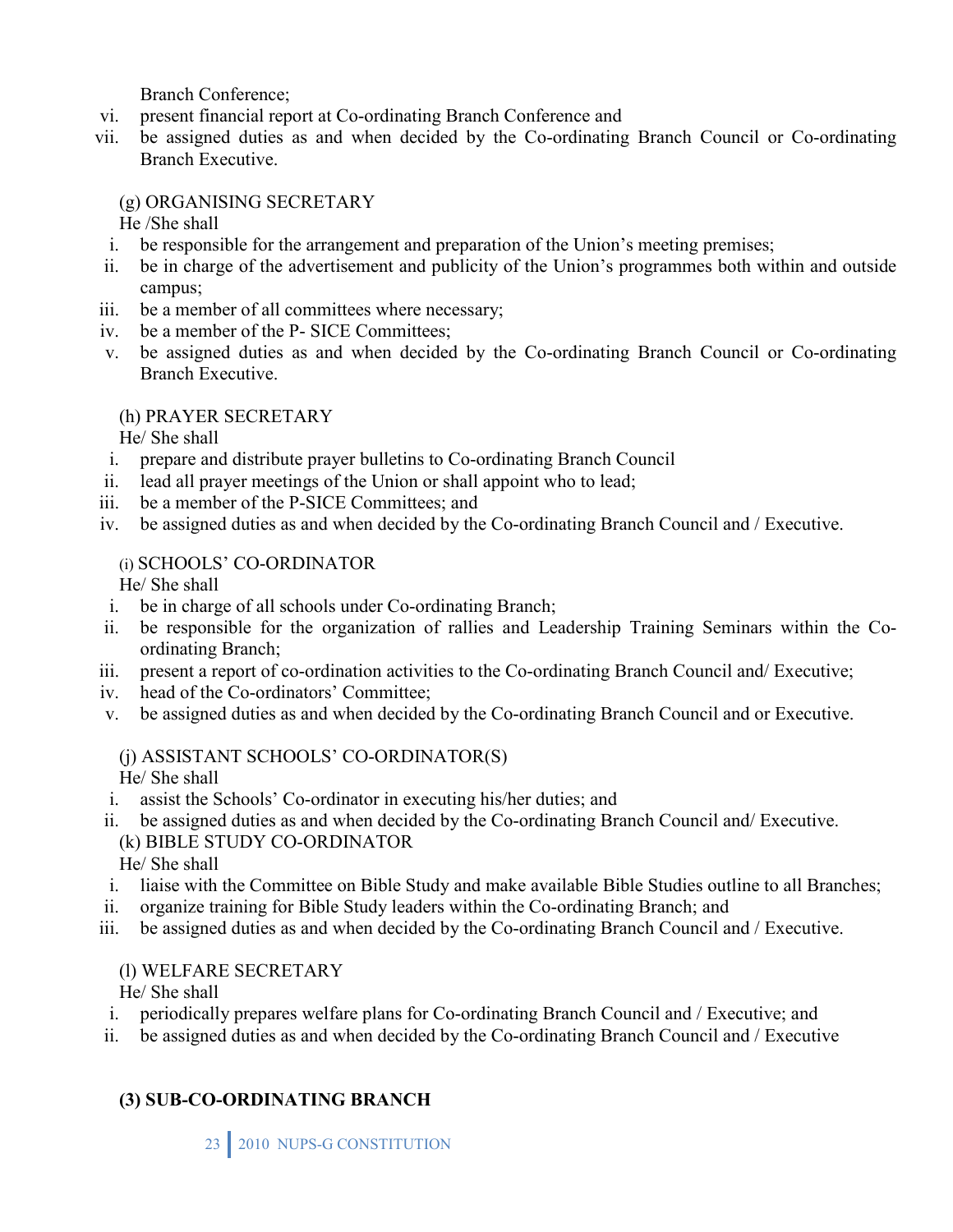*(a) PRESIDENT*

He/ She shall

- i. see to the spiritual growth of the Sub-Co-ordinating Branch and ensure that the aims and policies of the Union are strictly adhere to;
- ii. be responsible for the general running of the Sub-Co-ordinating Branch;
- iii. preside over all meetings both Sub-Co-ordinating Branch Council and/ Executive;
- iv. have the power to exercise a casting vote in those meetings in the above clause;
- v. represent the Union at National Congress, Co-ordinating Branch Conferences, Co-ordinating Branch Council, Church and other relevant ecumenical Bodies;
- vi. be a signatory to the Union's account;
- vii. be thoroughly conversant with the activities of the Union; and
- viii. control and organize the Executive effectively and efficiently

# (b) VICE PRESIDENT

He/ She shall

- i. assist the President and responsible for the running of the Sub-Co-ordinating Branch in the absence of the President;
- ii. draw and submit to the Sub-Co-ordinating Branch Executive for approval all evangelistic programmes in the Sub-Co-ordinating Branch in collaboration with the Schools' Co-ordinators and see to the implementation;
- iii. co-ordinate or oversee the activities of all Committees of the Sub-Co-ordinating Branch;
- iv. be in charge of honoraria;
- v. perform other duties as may be assigned to him/her by the President or Executive; and
- vi. be responsible to the President

(c) SECRETARY

1. He/ She shall

- i. be responsible to the Sub-Co-ordinating Branch President;
- ii. have administrative oversight of the Sub-Co-ordinating Branch;
- iii. represent the Sub-Co-ordinating Branch at the Co-ordinating Branch Council and any other Committee as may determined by the Co-ordinating Council or Sub-Co-ordinating Branch Council;
- iv. speak and act officially in the name of the Sub-Co-ordinating Branch according as the Sub-Coordinating Branch authorizes;
- v. keep accurate records of data in the Sub-Co-ordinating Branch;
- vi. communicate decisions of the Sub-Co-ordinating Branch Council to persons and organizations concerned and carry out all the instructions of the Co-ordinating Branch Conference and Sub-Coordinating Branch Council;
- vii. be responsible for the recording, printing, publications and distribution of the Sub-Co-ordinating Branch Council minutes and reports including statistics;
- viii. be in charge of all the official documents of the Sub-Co-ordinating Branch and keep inventory of the records and properties of the Sub-Co-ordinating Branch;
- ix. prepare reports of the Sub-Co-ordinating Branch and present to the Co-ordinating Council;
- x. disseminate information from the National Congress, Co-ordinating Branch Conference/Council, Sub-Coordinating Branch as required;
- xi. be responsible for the documentation and registration of properties of the Union within the Sub-Coordinating Branch;
- xii. issues notices for special meetings. If he/she does so it shall be on the instructions of the President and such instructions shall appear on the notices; and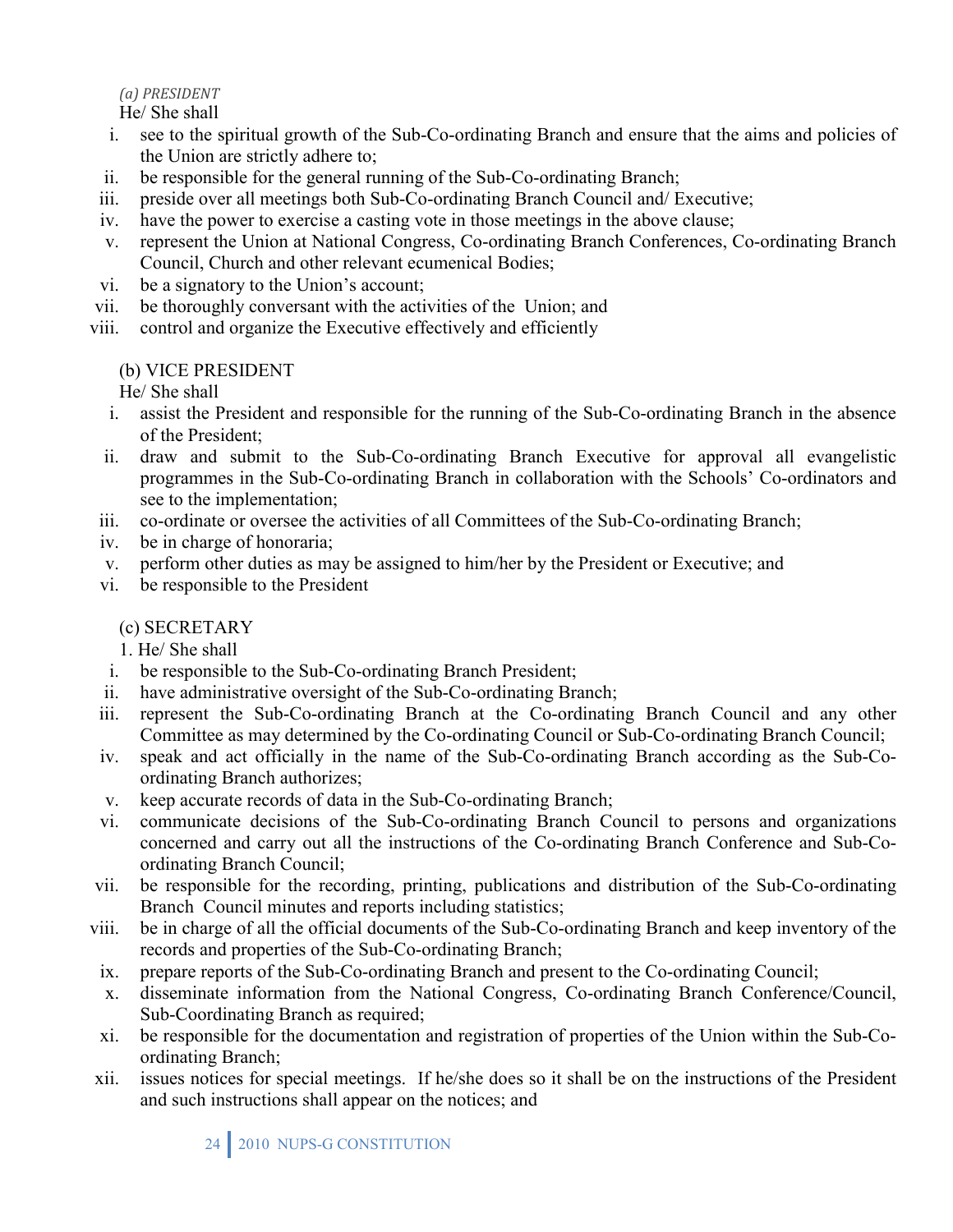- xiii. perform any other functions that may be assigned by the Sub-Co-ordinating Branch Council and the Sub-Co-ordinating Branch Executive from time to time.
	- 2. Any letter or document signed by the Sub-Co-ordinating Branch Secretary in that capacity shall be presumed to bear the authority of the Sub-Co-ordinating Branch.
	- (d) ASSISTANT SECRETARY

He/ She shall

- i. assist the Secretary in his/her duties and act as the Secretary in the absence of the Secretary;
- ii. be the Secretary of the Evangelism Committee; and
- iii. perform any other duty as may be assigned to him/her by the President or the Sub-Co-ordinating Branch Executive
	- (e) TREASURER

He/she shall

- i. be responsible for keeping, receiving and disbursing the Union's money as directed by Sub-Coordinating Branch Council and/ Executive Committee;
- ii. be a signatory to the accounts;
- iii. on request of the Financial Secretary, submit records of all monies received and payments made;
- iv. keep an imprest as determine by the Sub-Co-ordinating Branch Executive Committee;
- v. keep records of the assets of the Union and ensure their safety and maintenance;
- vi. serve on any Sub-Co-ordinating Branch Financial Committee ; and
- vii. be assigned duties as and when decided by the Co-ordinating Branch Executive Committee or Coordinating Branch Council

(f) FINANCIAL SECRETARY

He/ She shall

- i. keep the fiscal records of the Union;
- ii. give statement of accounts at its meeting and also any time upon request by the Sub-Co-ordinating Branch Council;
- iii. be the member of any Financial Committee;
- iv. in conjunction with the fundraising Committee set up suggest ways of raising funds and inform Sub-Co-ordinating Branch Council accordingly for implementation;
- v. present financial records for auditing at least four (4) weeks before Co-ordinating Branch Conference or Handing Over;
- vi. present financial report at Co-ordinating Branch Conference; and
- vii. assigned duties as and when decided by the Sub-Co-ordinating Branch Council and / Executive.

(g) ORGANISING SECRETARY He/ She shall

- i. be responsible for the arrangement and preparation of the Union's meeting premises;
- ii. be in charge of the advertisement and publicity of the Union's programmes both within the Sub-Coordinating Branch
- iii. be a member of all Committees where necessary;
- iv. be a member of the P-SICE Committee; and
- v. be assigned duties as and when decided by the Sub-Co-ordinating Branch Council and / Executive.

(h) PRAYER DIRECTOR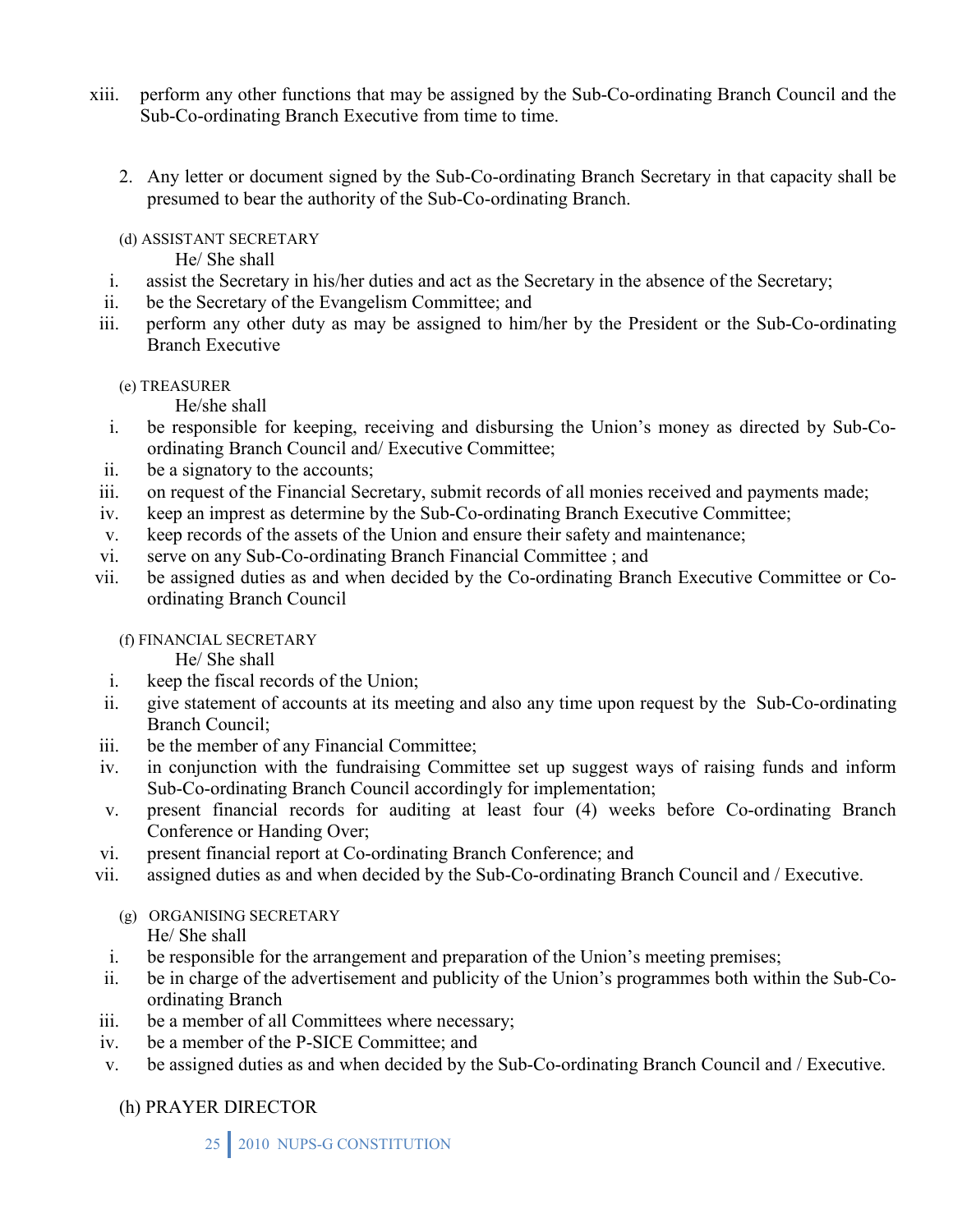He/ she shall

- i. prepare and distribute prayer bulletins -Co-ordinating Branch Council and / Executive;
- ii. lead all prayer meetings of the Union or shall appoint who to lead;
- iii. be a member of the P-SICE Committee; and
- iv. be assigned duties as and when decided by the Sub-Co-ordinating Branch Council and / Executive

# (i) SCHOOLS' CO-ORDINATOR

He/ She shall

- i. be in charge of all schools under Sub-Co-ordinating Branch;
- ii. be responsible for the organization of rallies and Leadership Training Seminars within the Sub-Coordinating Branch;
- iii. present a report of Coordination activities to the executives twice every semester;
- iv. be the head of the Coordinators' Committee Team; and
- v. be assigned duties as and when decided by the Sub-Co-ordinating Branch Council and / Executive

# (j) ASSISTANT SCHOOLS' CO-ORDINATOR(S)

He/ She shall

- i. assist the Schools' Co-ordinator in executing his/her duties; and
- ii. be assigned duties as and when decided by the Co-ordinating Branch Council and/ Executive.

# (k) BIBLE STUDY CO-ORDINATOR

He/ She shall

- i. liaise with the Committee on Bible Study and make available Bible Studies outline to all Branches;
- ii. organize training for Bible Study leaders within the Co-ordinating Branch; and
- iii. be assigned duties as and when decided by the Co-ordinating Branch Council and / Executive.

# (l) WELFARE SECRETARY

He/She shall

- i. periodically prepares welfare plans for Co-ordinating Branch Council and / Executive; and
- ii. be assigned duties as and when decided by the Co-ordinating Branch Council and / Executive

# (4) **CO-ORDINATED BRANCH/ POST OFFICERS**

*(a) PRESIDENT*

He/ She shall

- i. see to the spiritual growth of the Branch and ensure that the aims and policies of the Union are strictly adhere to;
- ii. be responsible for the general running of the Branch;
- iii. preside over all meetings both Executive and General Meetings;
- iv. have the power to exercise a casting vote in those meetings in the above clause;
- v. represent the Union at National Congress, Co-ordinating Branch Conferences, Sub-Co-ordinating Branch Council, Church and other relevant Bodies in the local area;
- vi. be thoroughly conversant with the activities of the Union;
- vii. be a signatory to the Branch accounts;
- viii. endeavor to bring back to the Union strayed and backsliding members; and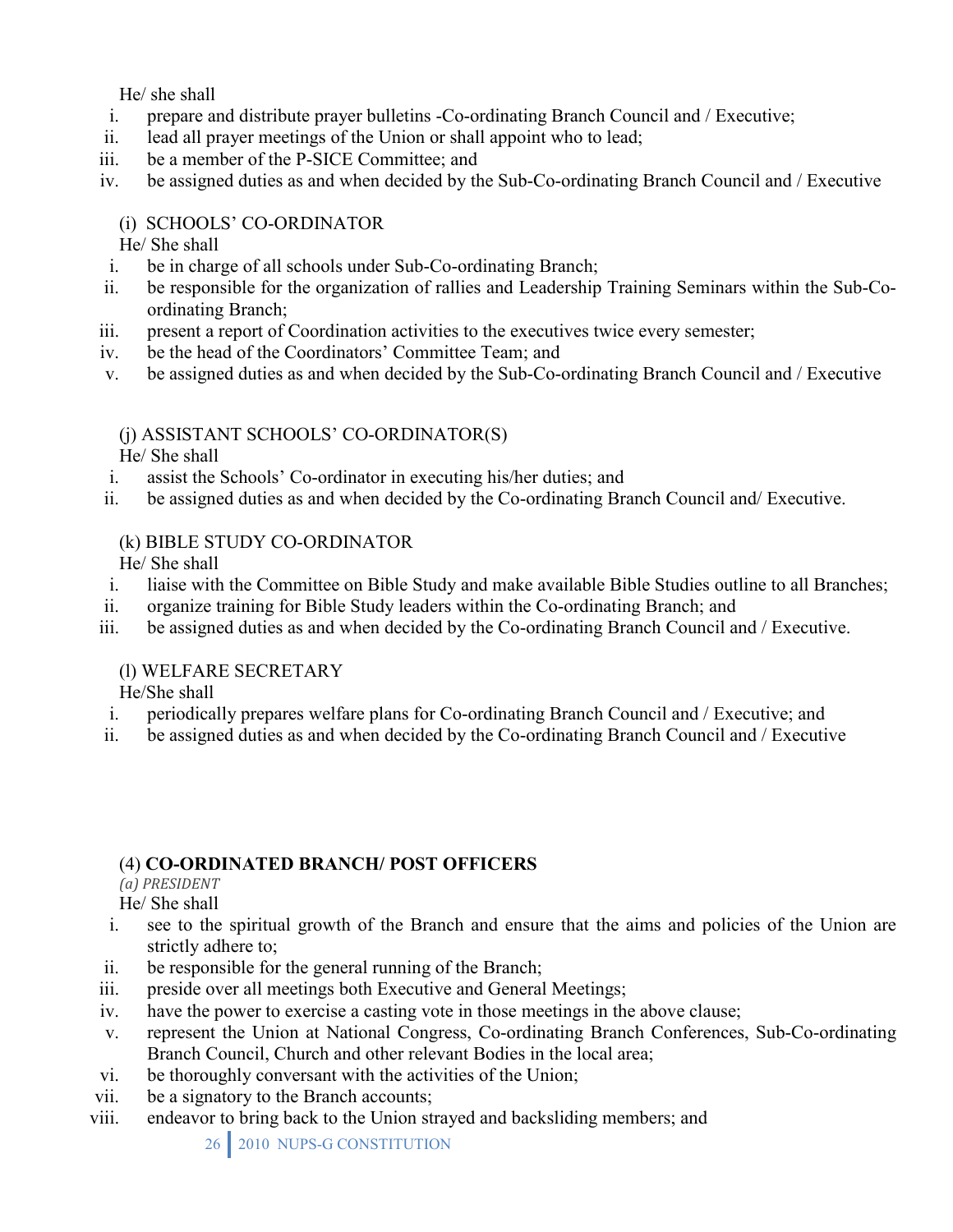ix. counsel new entrants and accept new members; and control and organize the Executive effectively and efficiently.

#### (b) VICE PRESIDENT

He/ She shall

- i. assist the President and responsible for the running of the Branch in the absence of the President;
- ii. draw and submit to the Executive for approval all evangelistic programmes in the Branch and see to the implementation;
- iii. coordinate or oversee the activities of the Committees of the Branch;
- iv. be in charge of honoraria;
- v. perform other duties as may be assigned to him/her by the President or Executive; and
- vi. be responsible to the President.

### (c) SECRETARY

He/ She shall

- i. summon all meetings in consultation with the President;
- ii. keep records of all proceedings and resolution at meetings;
- iii. be responsible for all correspondence of NUPS-G;
- iv. report annually to the Sub-Co-ordinating Branch and the School Chaplaincy Board;
- v. see to the implementation of decisions taken at Executive and General Meetings, Co-ordinating Branch Conference and the National Congress;
- vi. have power to act in consultation with the President, in situations that need immediate action. Such actions shall be reported at the appropriate time to the Executive;
- vii. keep record of all programmes and inform members from time to time as they fall due;
- viii. keep up to date records of all members of the Union;
- ix. communicate or announce to members the Union's decisions taken at the Executive meeting, that members need to know; and
- x. perform any other duty as may be assigned to him/her by the President or the Executive.

# (d) ASSISTANT SECRETARY

He/ She shall

- i. assist the Secretary in his/her duties and act as the Secretary in the absence of the Secretary; and
- ii. perform any other duty as may be assigned to him/her by the President or the Executive

### (e) TREASURER

He/she shall

- i. be responsible for keeping, receiving and disbursing the Union's money as directed by the Branch Executive Committee;
- ii. be a signatory to the accounts;
- iii. on request of the Financial Secretary, submit records of all monies received and payments made;
- iv. keep an imprest as determine by the Branch Executive Committee;
- v. keep records of the assets of the Union and ensure their safety and maintenance;
- vi. serve on any Branch Financial Committee ; and
- vii. be assigned duties as and when decided by the Branch Executive Committee.

(f) FINANCIAL SECRETARY

He/ She shall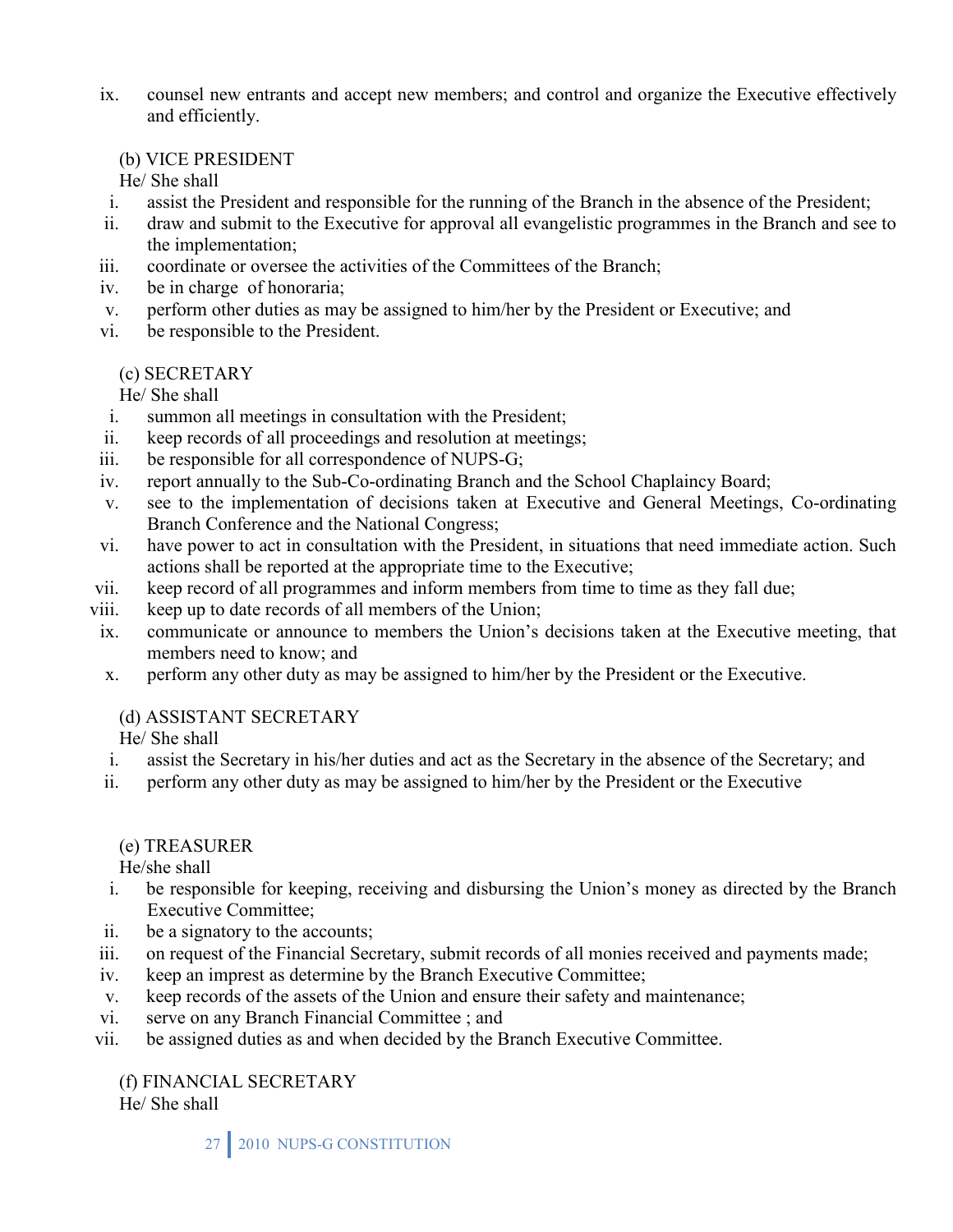- i. keep the fiscal records of the Union;
- ii. give statement of accounts at its meeting and also any time upon request by the Sub-Co-ordinating Branch Council;
- iii. be the member of any Financial Committee;
- iv. in conjunction with the fundraising Committee set up suggest ways of raising funds and inform members accordingly for implementation;
- v. present financial records for auditing at least four (4) weeks before handing over;
- vi. present financial report at the General Meeting; and
- vii. assigned duties as and when decided by the Branch Executive.

# (g) ORGANISING SECRETARY

He/ She shall

- i. be responsible for the arrangement for the Union's work and ensure that facilities are available at the meeting place for use;
- ii. be responsible for the safe keeping of the Union's properties;
- iii. maintain sanity and order during meeting hours;
- iv. run errands whenever necessary; and
- v. perform any other duties as may be assigned by the Branch Executive.

### (h) PRAYER SECRETARY

He/ She shall

- i. direct and coordinate the prayer affairs of the Branch;
- ii. see to the organization of all retreats and prayer programmes; and
- iii. perform any other duties as may be assigned by the Branch Executive.

# (i) BIBLE STUDY CO-ORDINATOR

He/ She shall

- i. be the leader of the Bible Study Team;
- ii. organize and supervise Bible Classes for the Union;
- iii. inculcate into the members the act of Bible Study; and
- iv. perform any other duties as may be assigned by the Branch Executive.

### (j) TECHNICAL DIRECTOR

He/ She shall

- i. be in charge of the Union's instruments;
- ii. make available to the Union, the necessary instruments at any of the Union's gatherings where a public address system is needed; and
- iii. be assigned duties as and when decided by the Branch Executive.

# (k) MUSIC/CHOIR DIRECTOR

He/ She shall

- i. be in charge of the Union's choir/singing group;
- ii. teach and lead in the singing of hymns and songs; and
- iii. be assigned duties as and when decided by the Branch Executive.

# HOUSE/ HALL REPRESENTATIVES

He/ She shall

i. be in charge of the members' welfare in consultation with the Executives provide the necessary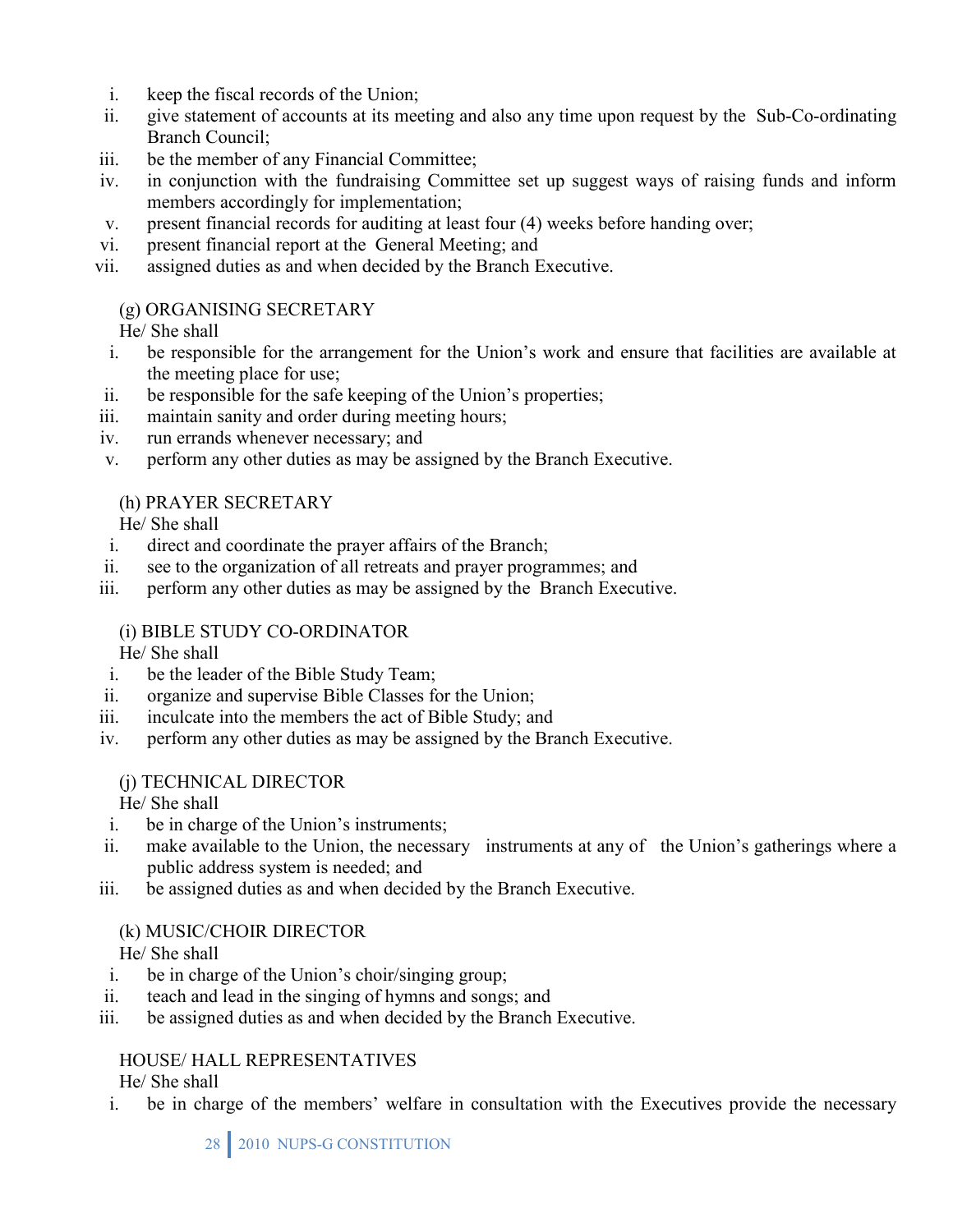help;

- ii. keep accurate roll of all members in houses/halls and revise it on regular basis;
- iii. visit the sick, needy, bereaved, and the distressed of their respective houses/halls;
- iv. take pastoral responsibility towards those who lapse from regular participation in the meeting and the service of the Union;
- v. help the Organising Secretary to inform members;
- vi. help the Treasurer in collecting dues;
- vii. communicate or announce to members the Union's decision that they need to know; and
- viii. perform any other duties as may be assigned by the Branch Executive

# WELFARE SECRETARY

He/ She shall

- i. be in charge of the Union's welfare;
- ii. be given an imprest as shall be determined by the executive; and
- iii. be assigned duties as and when decided by the executive.

# **Article 25 APPOINTMENTS AND ELECTIONS**

- 1. QUALIFICATION AND QUALITIES OF A NUPS-G EXECUTIVES
- (a) A person shall not qualify for appointment to the Executive unless he/she is:
- i. a communicant member of the Church and in good standing;
- ii. a member of at least one Departmental/ Generational Group in his/her local church;
- iii. a good standing member of the Union with demonstrated Christian's maturity and understanding of Presbyterian Faith, doctrines and systems;
- iv. prepared and ready to hold the position for the academic year; and
- v. a member for at least one year in the Branch.

(b) Any one desiring for an Executive position should have the following qualities as stated below -

- i. Must be of good conduct and unquestionable character;
- ii. Must be hardworking, thoughtful, orderly and full of good deeds;
- iii. Must be hospitable, and knowledgeable in the word of God;
- iv. Must be gentle and kind; and
- v. Must not be a new convert.
	- (c) In the case of the positions of Treasurer and Financial Secretary they must have knowledge in Accounts or Business.
	- *(2) NOMINATION OF BRANCH OFFICERS*
	- (a) Nomination shall be done by out-going executives and or members
	- (b) The Vetting Committee shall receive names of persons nominated one clear month before the date of Handing over.
	- (c) Notwithstanding the above clause, the National Vetting Committee shall receive names of persons nominated at least six months before the National Congress.

### *(3) APPOINTMENT/ELECTION*

(a) Appointment/ election into office shall be on yearly basis.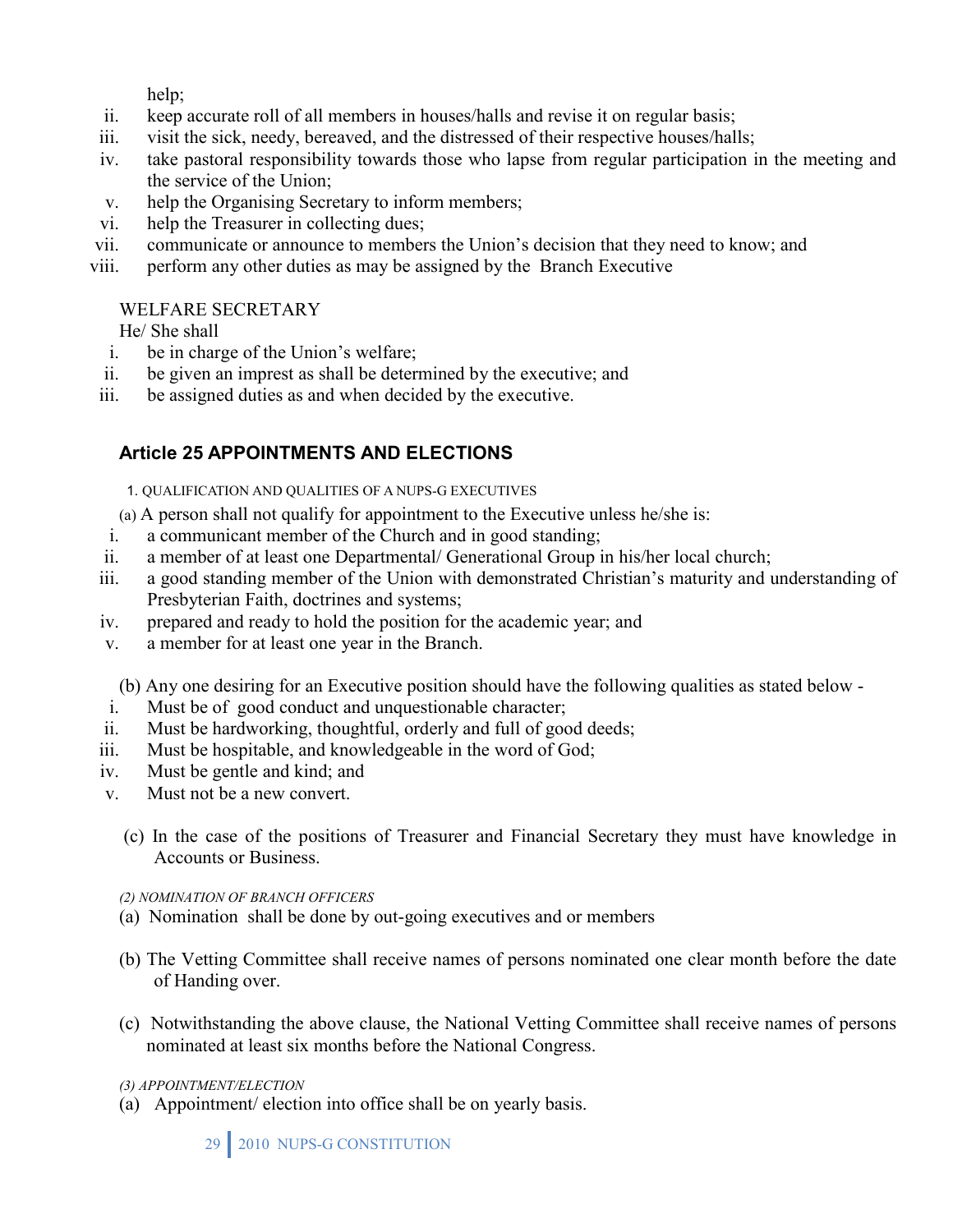- (b) Elections shall be a secret ballot and shall be carried by a simple majority vote.
- (c) Elections shall be held independently for all the offices.
- (d) The appointed officers shall be presented to the Executive Committee for approval.
- (e) Newly appointed/ elected officers shall be inducted into office within thirty (30) days after the appointment/election.

#### *(4) NATIONAL EXECUTIVE COMMITTEE APPOINTMENT*

- (a) For National Executive, shall be nominated by the Co-ordinating Branch Head whose turn it is to host the National Secretariat in consultation with the outgoing NEC. These officers shall be presented to National Council for approval three (3) months before the National Congress.
- (b) The nominees should be prepare, ready and able to hold the position for two (2) years.
- (c) The nominees should have spent at least one (1) year schooling in the Co-ordinating Branch Head. Provided however that where a member is pursuing post-graduate program, he shall be entitled to be nominated as NEC member notwithstanding that he/she has not spent one year (1) in the nominating Branch.
- (d) He/ She should have at least one (1) academic year unspent that is to say he/she should not be in the final year.
- (e) The immediate preceding provision notwithstanding, the National Council may approve the nomination of any member from the nominating Co-ordinating Branch even though he/she does not meet the requirements herein provided.
- *(5) VETTING COMMITTEE*
- (a) For the purposes of appointment/election, a Vetting Committee shall be constituted at all levels of the Union to vet the background of the nominees.
- (b) One- half  $(\frac{1}{2})$  of its membership shall form a quorum.
- (c) It shall act as the Electoral Committee to conduct the elections. They may draw a guideline in relation to the election.
- *(6) MEMBERSHIP OF THE VETTING COMMITTEE*  Membership of the Vetting Committee at the various levels shall be:
- (a) THE NATIONAL
- i. A Director from the General Assembly Office Chairperson
- ii. National Youth Legal Adviser (YPG)
- iii. Two past NEC
- iv. Chaplain (of the next hosting National Secretariat)
- v. Two other persons (appointed by the NEC)
	- (b) THE CO-ORDINATING BRANCH HEAD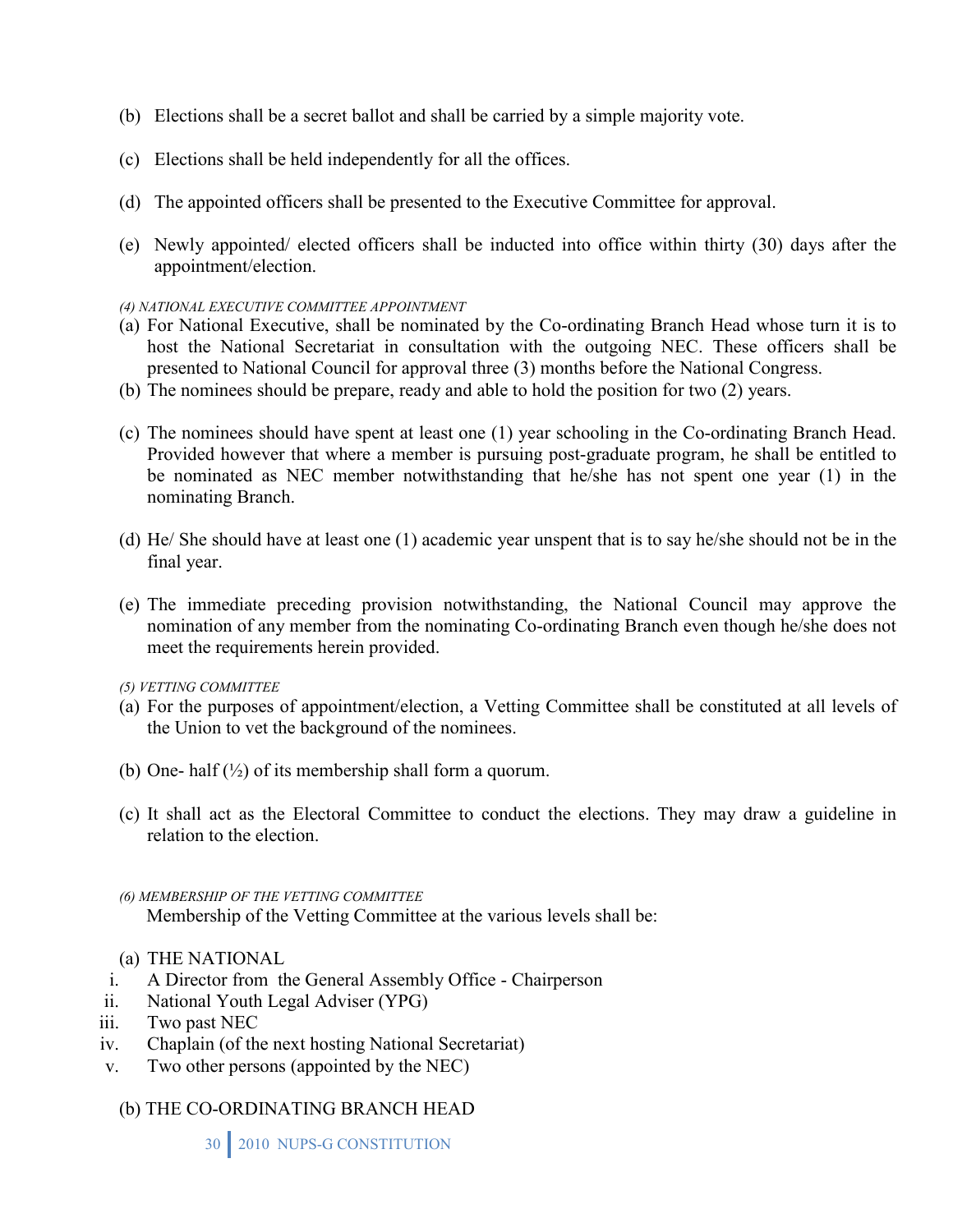- i. Co-ordinating Branch Chaplain Chairperson
- ii. Four (4) out– going Executive not eligible for holding another term
- iii. Two (2) other persons (appointed by the Co-ordinating Branch Executive Committee)

#### (c) THE SUB-CORDINATING BRANCH HEAD

- i. Sub-Co-ordinating Branch Patron Chairperson
- ii. Four (4) out– going Executive not eligible for holding another term
- iii. Two (2) other persons (appointed by the Sub-Co-ordinating Branch Executive Committee)

#### (d) THE CO-ORDINATED BRANCH/ POST

- i. A Patron Chairperson
- ii. Four (4) Out-going executives not eligible for holding another term;
- iii. Two (2) other persons (appointed by the Branch Executive Committee)

#### *(7) MODE OF INDUCTION INTO OFFICE*

Induction shall be performed by a Presbyterian Minister at a meeting organized specifically for such purpose

### **Article 26 RESIGNATION, REMOVAL FROM OR VACATION OF OFFICE**

- (a) Any executive who decides to resign shall submit his/her resignation letter in writing to the executive committee stating his/her reason (s).
- (b) This resignation shall be accepted or rejected by the Executive at a special meeting convened for that purpose.
- (c) When the resignation is accepted, a new appointment shall be made within three (3) weeks, otherwise temporal person shall continue in office till new appointment is effected.
- (d) The Executive in consultation with the Chaplain/Patron or National Council reserve the right to suspend or remove from office any executive deemed to have abused his/her office or generally for conduct detrimental to the interest of the Union after persistent cautioning and admonishing.
- (e) An Emergency meeting shall be convened for that purpose and members of the Executive Committee or National Council shall be notified fourteen (14) days prior to the meeting.
- (f) The removal shall be effected by a motion which shall be supported by at least two-thirds  $(2/3)$ majority of Executive present and voting.

### **Article 27 PATRONS**

#### **(1) National Patrons**

(a) The National Patrons of the Union shall be the patrons of the Co-ordinating Branch Head and any other person or persons appointed by the National Council.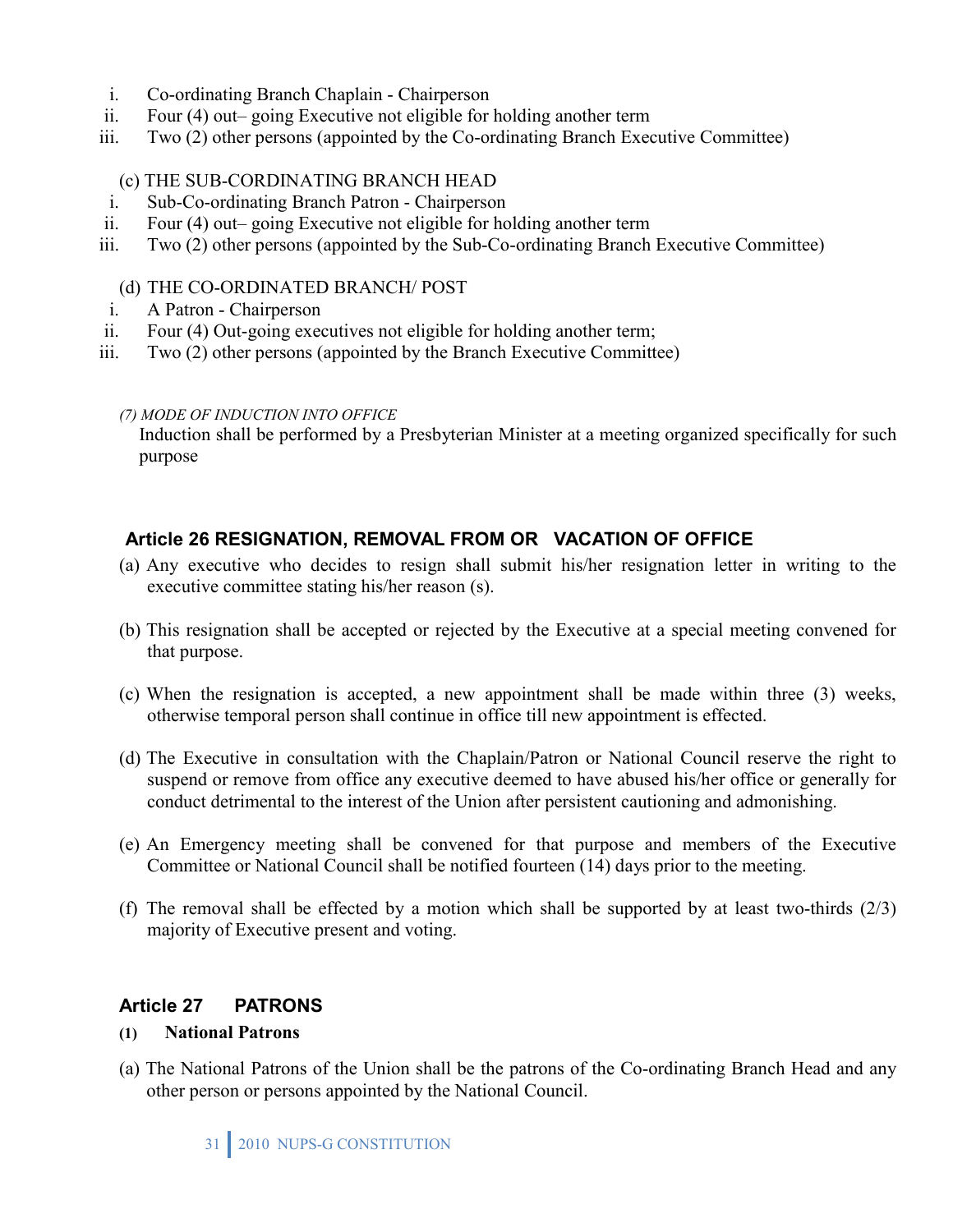- (b) The National Patrons shall perform the following functions –
- i. offer guidance to the National Council and NEC as far as policy direction of the Union and the Church is concerned;
- ii. help in the smooth running of the Union and
- iii. any other duty may be assigned by National Council and National Executive Committee.

### **2) Branch Patrons:**

- (a) A person shall not qualify as a Patron unless he or she is:
- i. A Teacher or Senior Staff of the School;
- ii. A Presbyterian or belong to a group which shares the same or similar faith or beliefs of the Presbyterian Church of Ghana which includes but without limitation, Methodist Church, Baptist, Assemblies and Apostolic Church.
	- (b) The patrons of the various branches shall have the following functions:
- i. Shall see to the spiritual growth of the Union;
- ii. Shall provide guidance and counselling to the members of the Union in particular in the academic, spiritual and moral wellbeing;
- iii. Assist members of the Union in obtaining permission for the programmes of the Union.
- iv. Assist the Union and its members in planning, drawing and executing programmes of the branch; and
- v. Generally to assist the Union whichever way possible to promote the growth and development of the Union or a Branch thereof.

# **CHAPTER 3**

# **Article 28: FUNDS, ACCOUNTS AND AUDIT**

- (1) The Funds of the Union shall be administered by the Executive Committee.
- (2) All sums of money received on account of the Union shall be paid into such banks as may be determined by the Executive and Patron and in the case National, shall be approved by the Council.
- (3) The signatories to the Accounts shall be President, Secretary, Treasurer and the President shall be the principal signatory to the account and any one of the other two shall sign for the withdrawal of funds.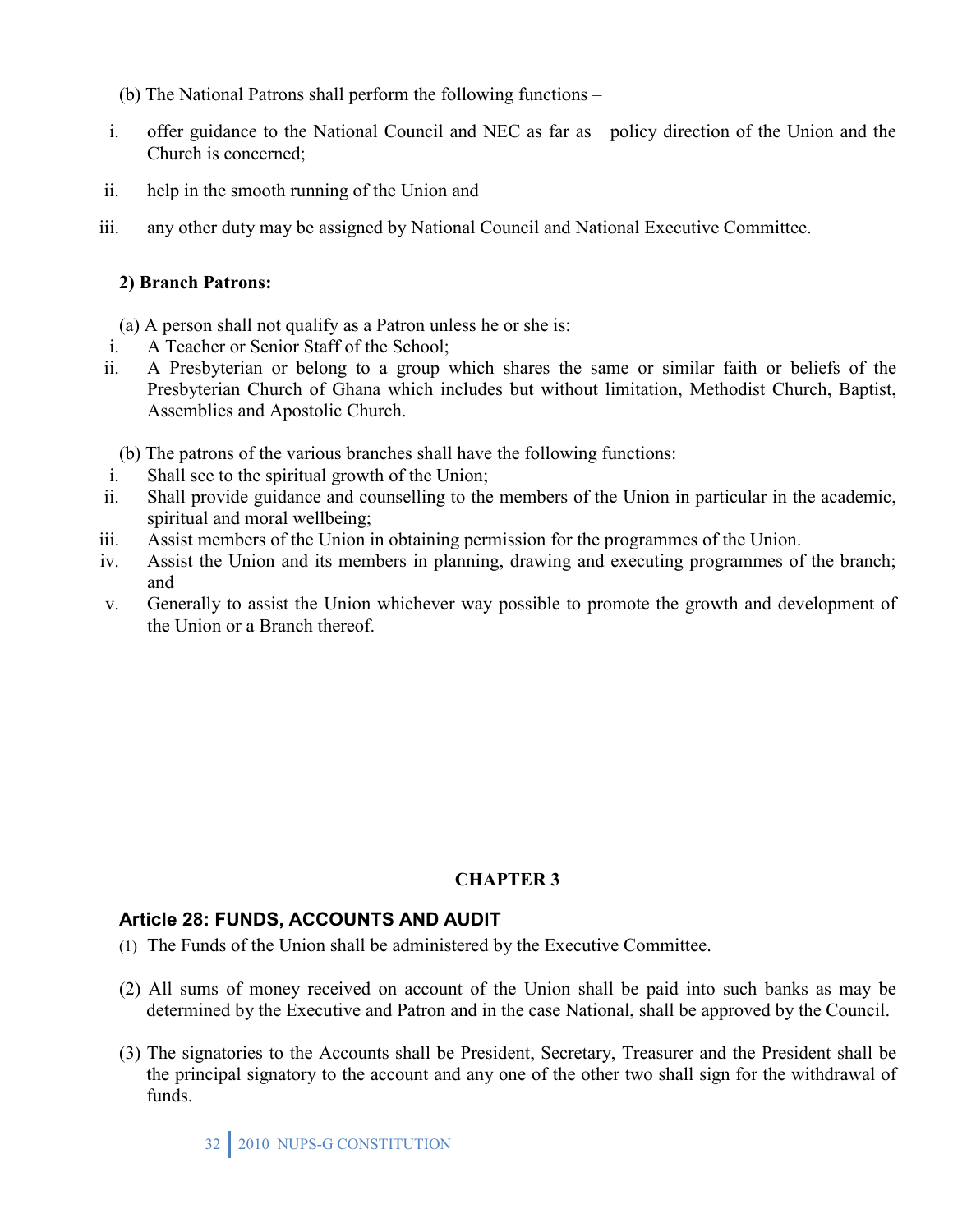- (4) Notwithstanding the above clause, a Patron, President and Treasurer shall be the signatories for second-cycle institutions. The Patron shall be the principal signatory at a second cycle institution.
- (5) The Executive may obtain loans and other credit facilities with the approval of the Co-ordinating Branch Council or National Council and shall seek clearance and technical assistance from the higher courts for all projects.
- (6) The Union shall have an annual budget to support the mission of the Union, and shall ensure that all monies due the next higher courts are sent at the specified times to the Treasurer.
- (7) The Union shall keep proper books of accounts and proper records in relation thereto, and the account books and records shall be in accordance with the Accounting Policy of the Union.
- (8) The Executive shall appoint an Internal Auditor, who is knowledgeable in Accounts and Finance. He/ She or together with a team of auditors shall audit all transactions of the Union including preauditing and shall audit all accounts of groups and Committees and submit a summary report to the respective Councils. Be responsible to the President.
- (9) The NEC and Co-ordinating Branch Executive shall ensure that accounts for the Union are audited by the National Committee on Auditing and submitted to the National Council annually.
- (10) The financial year of the Union shall be from 1st March to  $28<sup>th</sup>$  February each year or  $29<sup>th</sup>$ February in the leap year.

### **Article 29: UNION DISCIPLINE AND CENSURES**

- (1`) The application of the discipline of the Union shall be based on the Scriptures. The discipline shall be to the glory of God, the purity of the Union and the spiritual benefit of members, including erring member (s). The discipline shall be administered in faithfulness, love and tenderness.
- (2) The hierarchy structure of the Disciplinary Bodies of the Union shall be –
- (a) The National Congress
- (b) The National Patrons
- (c) The National Council
- (d) The National Executive Committee
- (e) The Co-ordinating Branch Patrons
- (f) The Co-ordinating Branch Council
- (g) The Co-ordinating Branch Executive Committee
- (h) The Sub-Co-ordinating Branch Patrons
- (i) The Sub-Co-ordinating Branch Council
- (j) The Sub-Co-ordinating Branch Executive Committee
- (k) Branch Patrons
- (l) The Co-ordinated Branch General Meeting
- (m) The Co-ordinated Branch Executive Committee
- (3) A disciplinary case shall be any act or omissions by a member or group of the Union which is contrary to the Scriptures, this Constitution, customs and traditions of the Union and the Presbyterian Church of Ghana.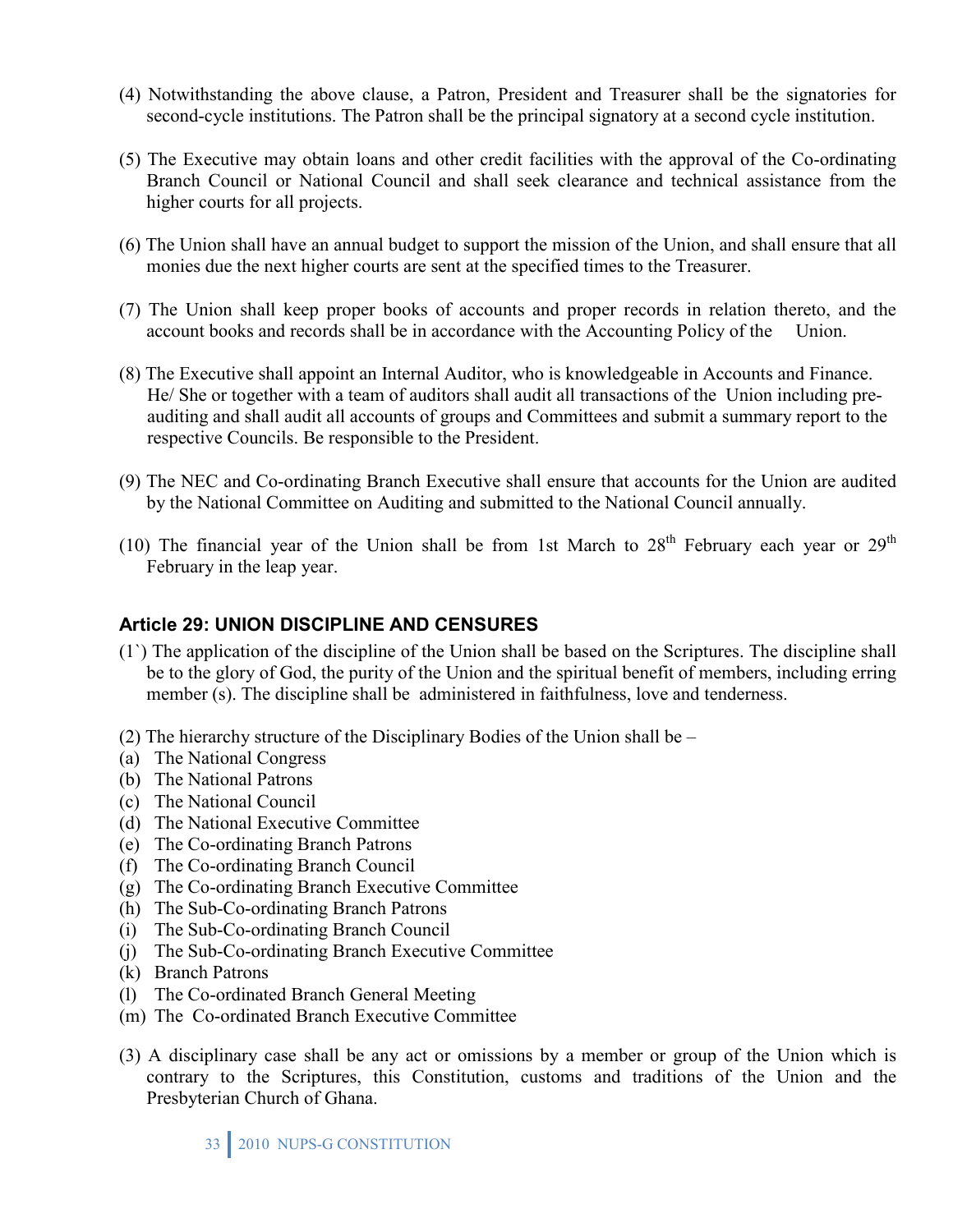- (4) A case of special difficulty may be referred to the next higher Body for its decision. Appeals from the lower Body shall lie to the next higher Body up to the National Congress, whose decision shall be final.
- (5) The Union may apply any of the following censures to offending members of the Union as a form of discipline.
- (a) The Union may admonish an offender by stating the offence and exhorting the offender to greater rectitude.
- (b) Rebuke which is a severer form of censure consists of reproof and admonition in the presence of four witness or executive members.
- (c) Suspension from office as a disciplinary measure may be applied by the Union to an offender, and debarred from the privileges and duties of the office for a specified period or indefinitely.
- (d) Deposition as a censure shall consist of depriving an office bearer of the office with which the office bearer is invested. In the case of tertiary institutions members and National Officers shall be referred to National Council.
- (e) Excommunication, which is a formal exclusion from the fellowship of the Union, shall be the extreme censure of the union, may be resorted to by the union only in cases of peculiar aggravation or when all other means of reclaiming an offender have failed, and where the offender remains impenitent and stubborn. Shall be applied by the Union to those who have been suspended previously or the offender consciously participates in idolatry, occultism, unchristian religious feasts and ceremonies. Shall be exercised only by the National Council with advice of the National Patrons.
- (f) In the event of a member of the Union committing an offence under the Criminal Code of the Country, the Union may not intervene in the due process of the Law, but shall exercise spiritual oversight of the member in any eventuality.
- (g) Every Disciplinary Body shall monitor the progress of a sanctioned member with a view to eventual readmission into full membership of the Union when the necessary conditions have been satisfied.

### **Article 30: COMMITTEES**

- (1) NATIONAL STANDING COMMITTEE The following Committees shall be formed by the National Council on behalf of National Congress and assign to these Committees functions.
- (a)Committee on Publication and Editing
- (b) Committee on Auditing
- (c) Committee on Printing
- (d) Committee on Bible Study
- (c) Committee on Social and Moral Education
- (d) Committee on Fund Raising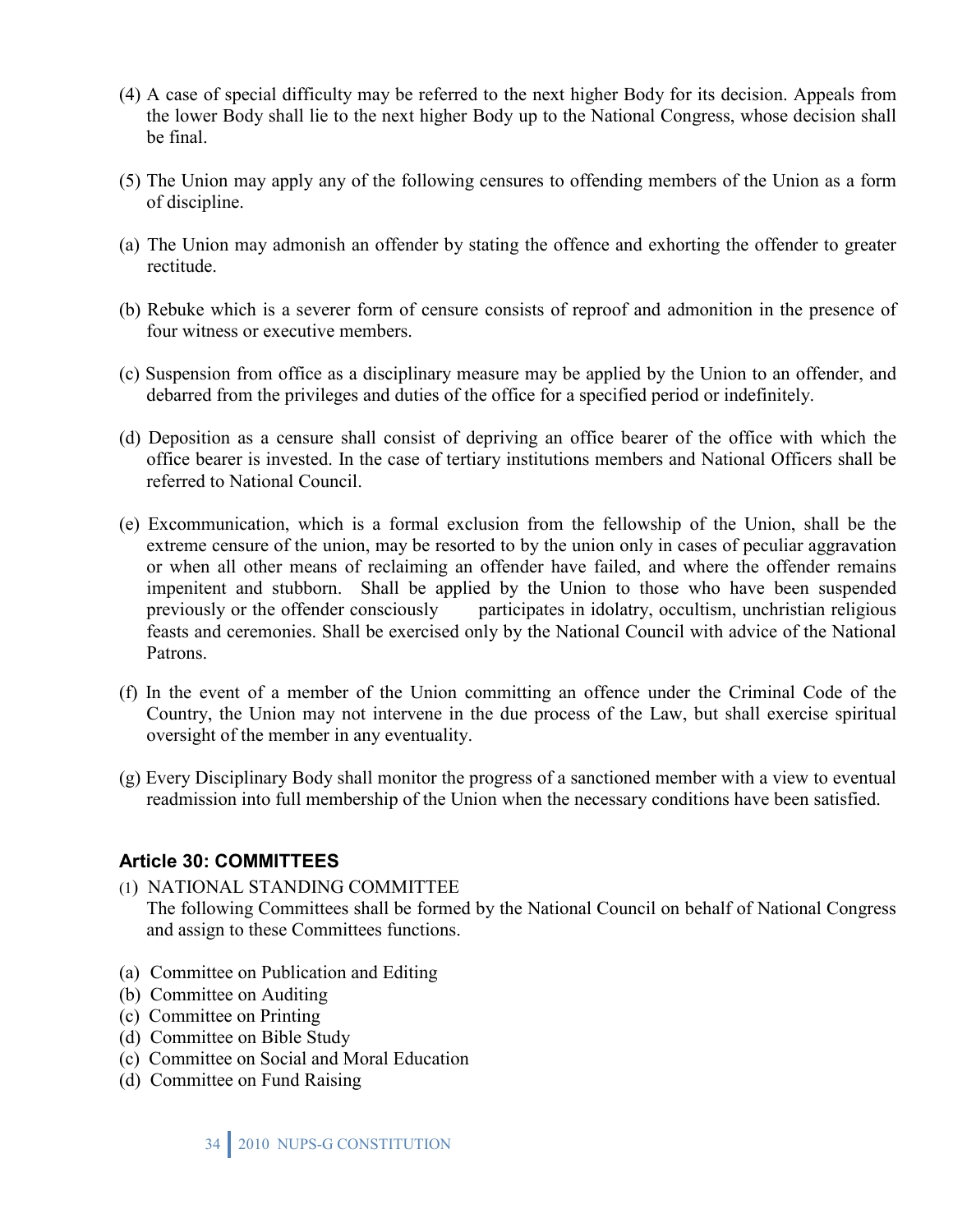(2) CO-ORDINATING BRANCH/ SUB-CO-ORDINATING BRANCH STANDING COMMITTEE

 The following Committees shall be established at the Co-ordinating Branch and Sub-Co-ordinating Branch levels:

#### **(a) Co-ordinators' Committee**

The committee shall be open to any member of the Union in the Sub-Co-ordinating Branches Head/ Co-ordinating Branch Head.

All executives are automatic members of the committee.

The Co-ordinators' Committee shall be in charge of co-ordination in their jurisdiction.

The Co-ordinators' Committee shall meet regularly.

### **(b) Internal Audit Committee**

- 1. The Internal Audit Committee shall be an independent body and shall perform the following functions within their respective jurisdiction -
- i. Audit the accounts of the Union at the various Branches.
- ii. To advise the Executive body on matters of auditing and financial controls
- iii. To receive a financial statement from the Union's Treasurer and the Finance Committee at least 14 days preceding the last General Meeting of the academic and spiritual year and submit a report at the General Meeting.

2. The Committee shall have the following powers -

- i. Unless otherwise provided, it shall have the power to demand any evidence on financial transactions from the Executive or any member of the Union who has embarked on financial transaction on the Union's behalf.
- ii. Shall request financial statement and any relevant documents from the Executive member(s) or a Committee head when needed.
- iii. Shall make needed investigations and give its opinion to the Union.
- iv. The Committee shall have powers to request for written or oral explanations on any financial expenditure from the appropriate office or member of the Union.

### **(c) Presbyterian - Students-In-Church Evangelism (P-SICE) Committee**

- i. Shall comprise the Executive Committee members and other designated members.
- ii. Shall be responsible for the planning and general organization of the P-SICE.
- iii. Shall prepare and present to the executive body and other stakeholders, a P-SICE report, including financial report, not later than thirty (30) days after every P-SICE.

### **CHAPTER 4**

# **Article 31 MISCELLANEOUS**

### **(1) Ecumenical Relations**

- (a) The Union shall have ecumenical relation with other bodies as shall be approved by the National Council.
- (b) Any Branch which is joint with any other religious body shall fashion as stated in Schedule 5 stated in this Constitution.

# **(2) NUPS-G Observer**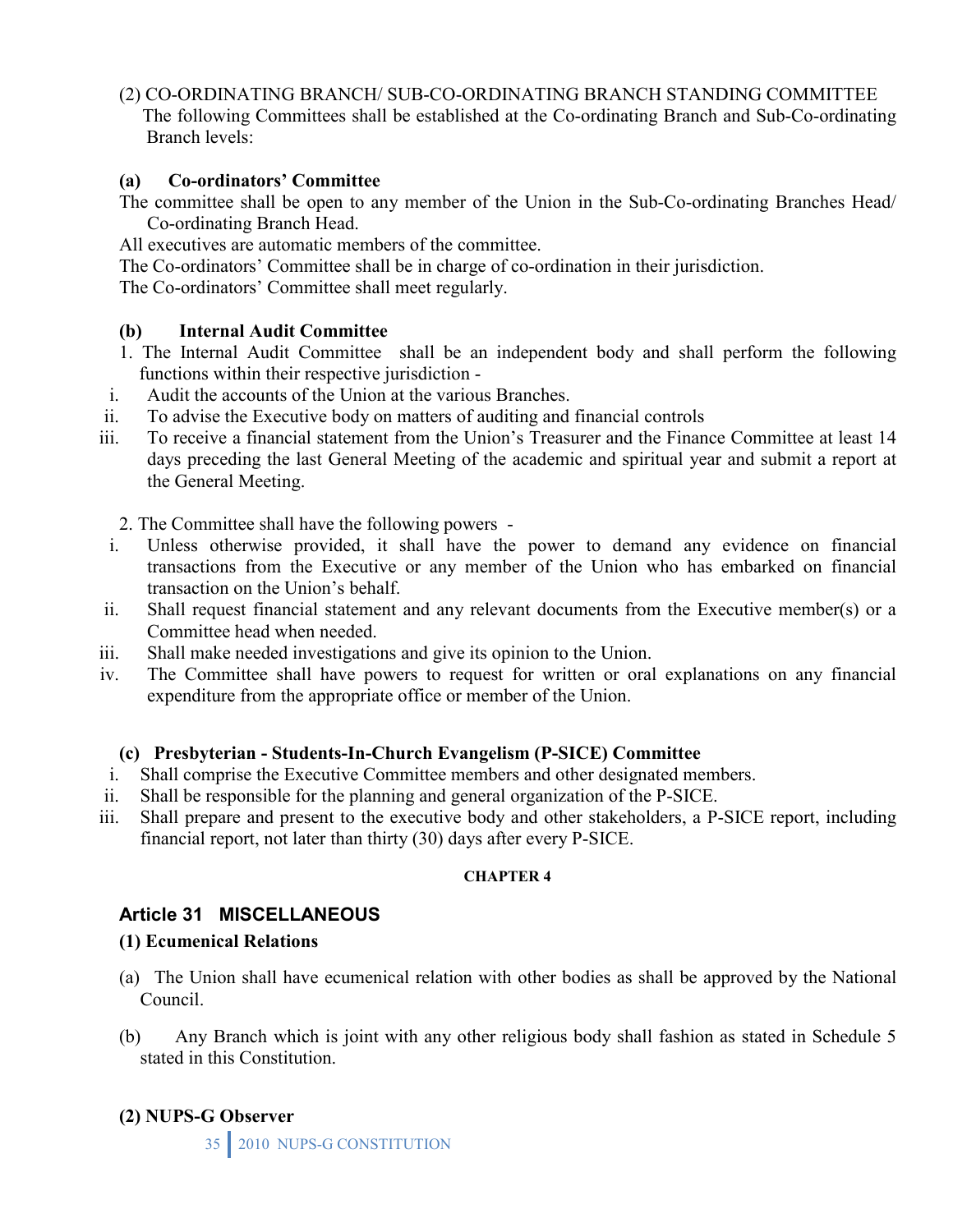(a) There shall be a Magazine called "NUPS-G OBSERVER", which shall serve as the official mouthpiece of the Union.

(b) The National Secretariat shall be responsible for financing as well as distributing the NUPS-G Observer.

#### **(3) Honoraria**

- (a) Certificate of Office shall be presented to officers of the Union.
- (b) Certificate of Honour shall be given to deserving members who in one way or the other contributed to the smooth running of the Union.

### **(4) Presbyterian-Students In Church Evangelism (P-SICE):**

- (a) The Union shall recognize the importance of P-SICE and shall give it due attention.
- (b) The overall oversight of P-SICE shall be the responsibility of National Council at the recommendation of National Executive Committee. Accordingly, all P-SICE programmes planned by the various co-ordinating branches shall be approved by the National Council in consultation with the General Assembly Office of the Presbyterian Church of Ghana.
- (c) As far as practicable, P-SICE shall be organized at least once in every year in conjunction with the church at all levels concerned.

#### **(5) The National Budget and Account:**

- (a) NEC shall prepare and present annual budget and financial statement of the union for approval of National Council within forty-five (45) days after the end of the financial year.
- (b) Notwithstanding the preceding clause, the Union's financial statement shall be presented for approval of National Council three months before congress.
- (c) There shall be a post congress account which shall be submitted for the approval of National Council two months after congress**.**
- (d) In consultation with the National Council, the NEC may set up special fund and determine the purpose for the fund and conditions of withdrawal from the fund.

### (6) **NUPS-G Logo**

Any Branch seeking to use the logo must seek approval from NEC and pay the amount as determined by the National Council.

### **Article 32 AMENDMENT AND REVIEW**

(1) Any amendment to this Constitution shall be initiated by  $-$ 

(a) National Congress;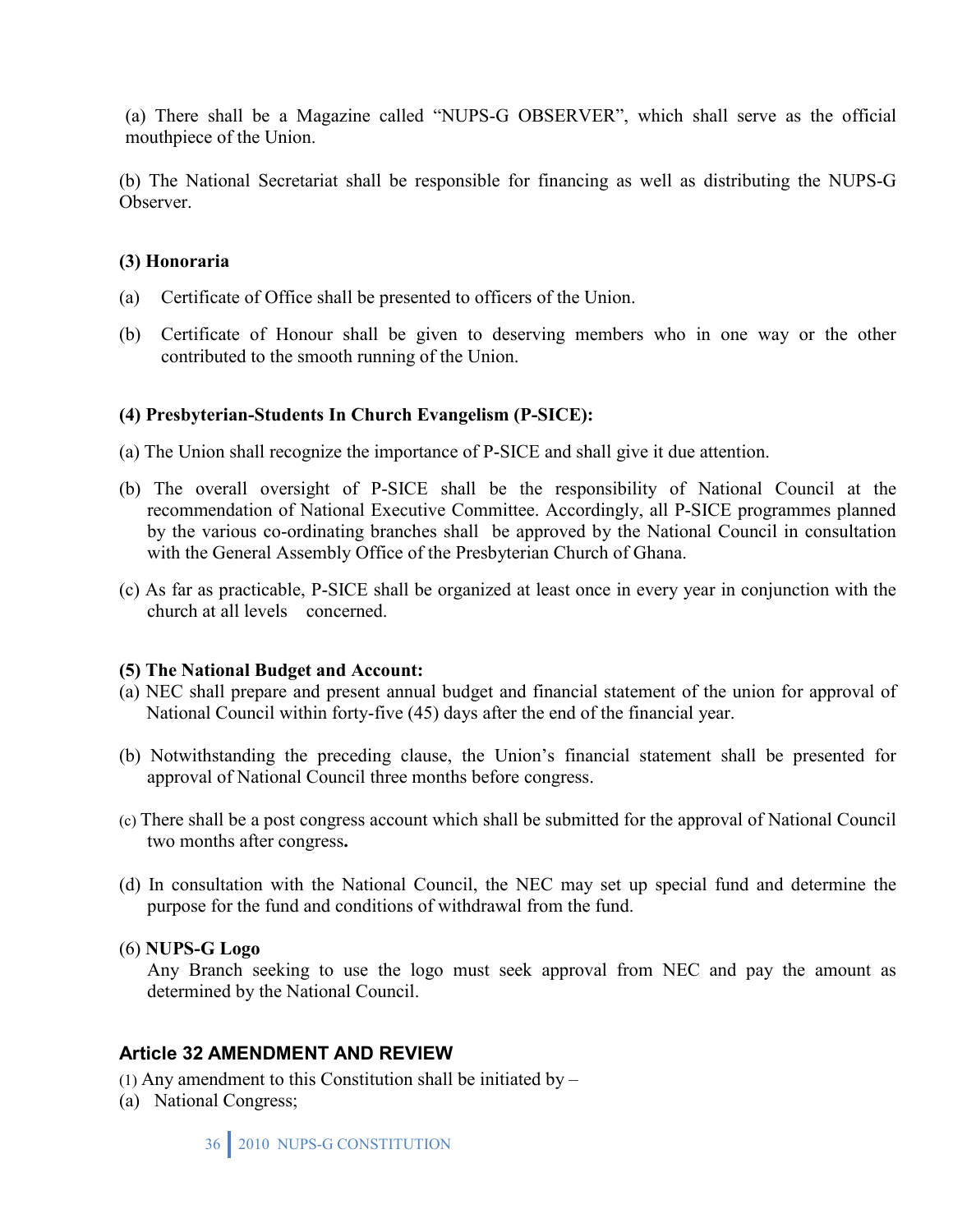- (b) National Council;
- (c) Co-ordinating Branch Conference; or
- (d) A member of the Union.
- (2) The proposed amendment shall be submitted to the National Congress which shall send the proposed amendment to the Co-ordinating Branch Conferences as a remission.
- (3) The Co-ordinating Branch Conferences shall send their comments on the proposed amendment to the next National Congress which shall deliberate on the proposal.
- (4) The National Congress shall move for the acceptance of the proposed amendment, and the motion shall be carried provided it receives two-thirds of the votes of the delegates present and voting.
- (5) This Constitution shall be in full force and no review shall be made hereto until five years has expired.

### **Article 33: INTERPRETATION**

- (1) Where an individual member or body of members of the Union, wants to seek clarification, question or challenge as to the true meaning, construction or interpretation of any provision of this Constitution shall in writing notify the National Executive Committee.
- (2) The National Executive Committee shall constitute a five member Committee consisting of –
- (a) the Youth Legal Adviser
- (b) two (2) members of the immediate past Constitutional Review Committee
- (c ) two (2) co-opted member
- (3) The decisions of the Committee shall be final, conclusive and binding.

# **SCHEDULE 1 STANDING ORDERS FOR MEETINGS**

#### *1. ATTENDANCE*

- (a) All members of the House shall be seated fifteen minutes before the meeting start.
- (b) Lateness of members to Meetings shall not be tolerated.
- (c) Should a member want to absent him or herself, prior notice in the form of a letter with explicitly stated reasons should be sent to the Secretary before the Meeting.
- (d) Failure to do so will attract a formal apology if persisted for more than three Meetings.
- (e) Oral apology will not be accepted during Meetings.
- (f) Permission has to be sought through the Vice-President or General Secretary before leaving Meeting ground.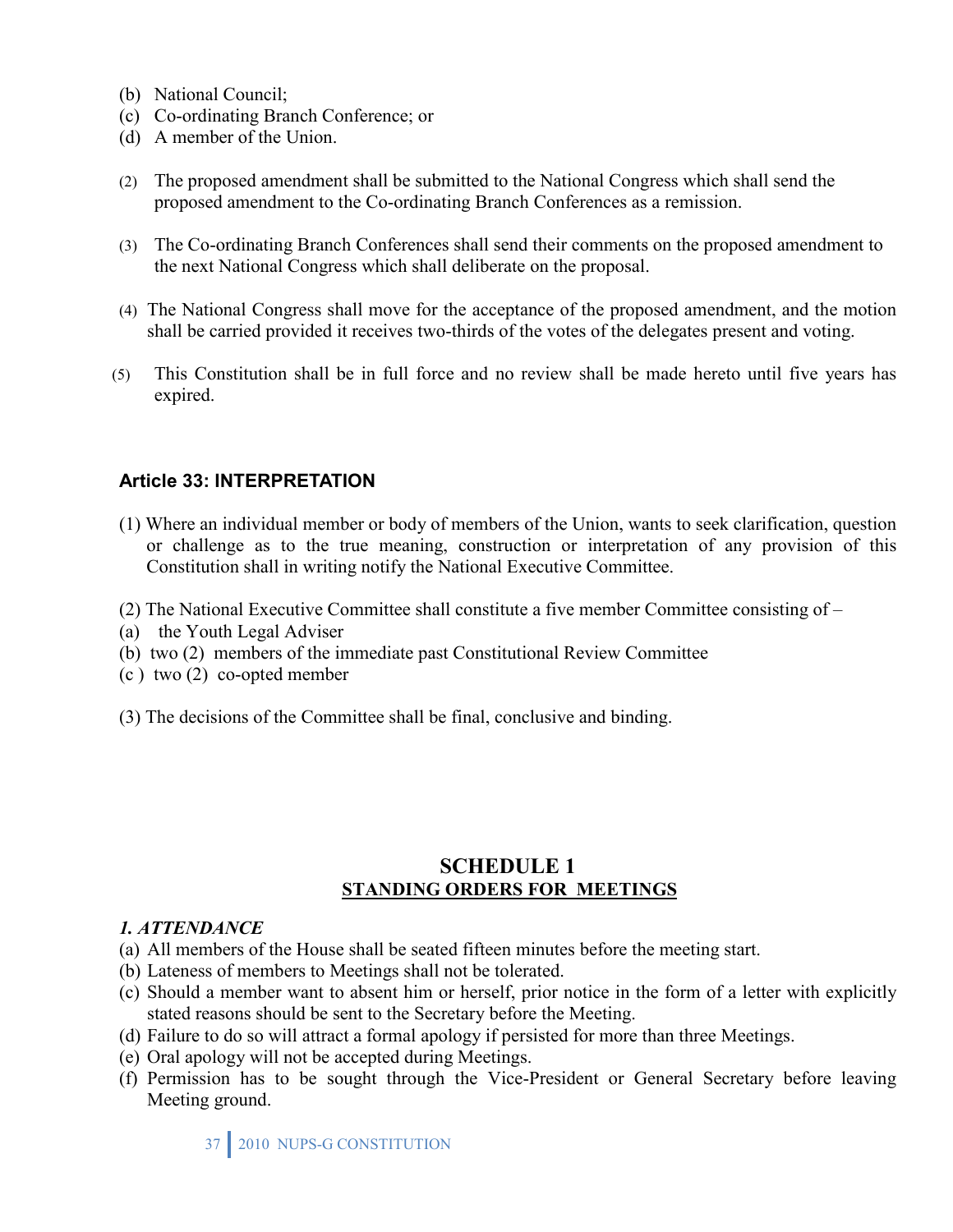- (g) Members who deliberately refuse attending meetings more than three times may be asked to resign after warning and written notice has been given to him/her.
- (h) The Vice Secretary shall present visitors and others to the Executive; and fraternal greetings and messages shall be given.

### *2. ITEM OF BUSINESS*

- (a) Any item of business to be included in the order of proceedings shall be submitted to the Secretary before the Executive Committee meeting, to enable the Secretary to submit such items of business to the Standing Committee of the Executive for its approval prior to the Meeting.
- (b) The minutes of the last Meeting shall be taken as read if printed for members, full opportunity being given for correction and submitted to the house for approval, and signed by the Chairperson.
- (c) The Secretary, indicating the appropriate Committee or body that shall deal with the issues involve, shall list matters arising from the previous meetings.
- (d) Business in the order approved shall be dealt with before any other matter is taken up, unless the members of the House at the request of the Chairperson decides otherwise.

### *3.DISCUSSION OF THE HOUSE*

- (a) Every speaker shall address the Chairperson of the Meeting, hereinafter, referred to as the Chair.
- (b) Every discussion shall be done in light of God's Word, wisdom and practical experience and devoid of personal sentiments.
- (c) No one shall speak unless the Chair calls him/her.
- (d) Every issue addressed or discussed should be in the interest of the Union.
- (e) There should be no personal sentiments or attacks when addressing or commenting on issues.
- (f) The speaker should be brief on questions, suggestions, comments etc especially with Any Other Business.
- (g) It is the discretion of the Chair to determine the number of members to comment on issues without any prejudice.
- (h) There shall be no *"meetings"* within Meeting.

# *4. INTERJECTIONS*

- (a) In addition to discussion on a motion, the Chair shall allow the following points in order of precedence.
- i. Point of Order
- ii. Point of Information
- iii. Point of Correction
	- (b) A speaker shall not be interrupted unless on a call to order. When so interrupted, he/she shall cease speaking and resume his/her seat until the point of order is decided. The member calling the order shall state the ground on which he makes the call, and the speaker who has been interrupted, but no other member, shall speak on the point of order, at the request of the Chair with whom the decision on the point of order, rests. If the Chair has any doubt about settling the point of order, he/she may submit the same to the Executive and a vote shall be taken thereon.
	- (c) The member raising the point of order shall prove one or more of the following:
- i. That the speaker is travelling outside the scope of the motion under discussion.
- ii. That he/she is using offensive words in referring to a member/ members
- iii. That he/she is using improper language or refuses to withdraw
- iv. That he/she is infringing upon the Constitution of the Union.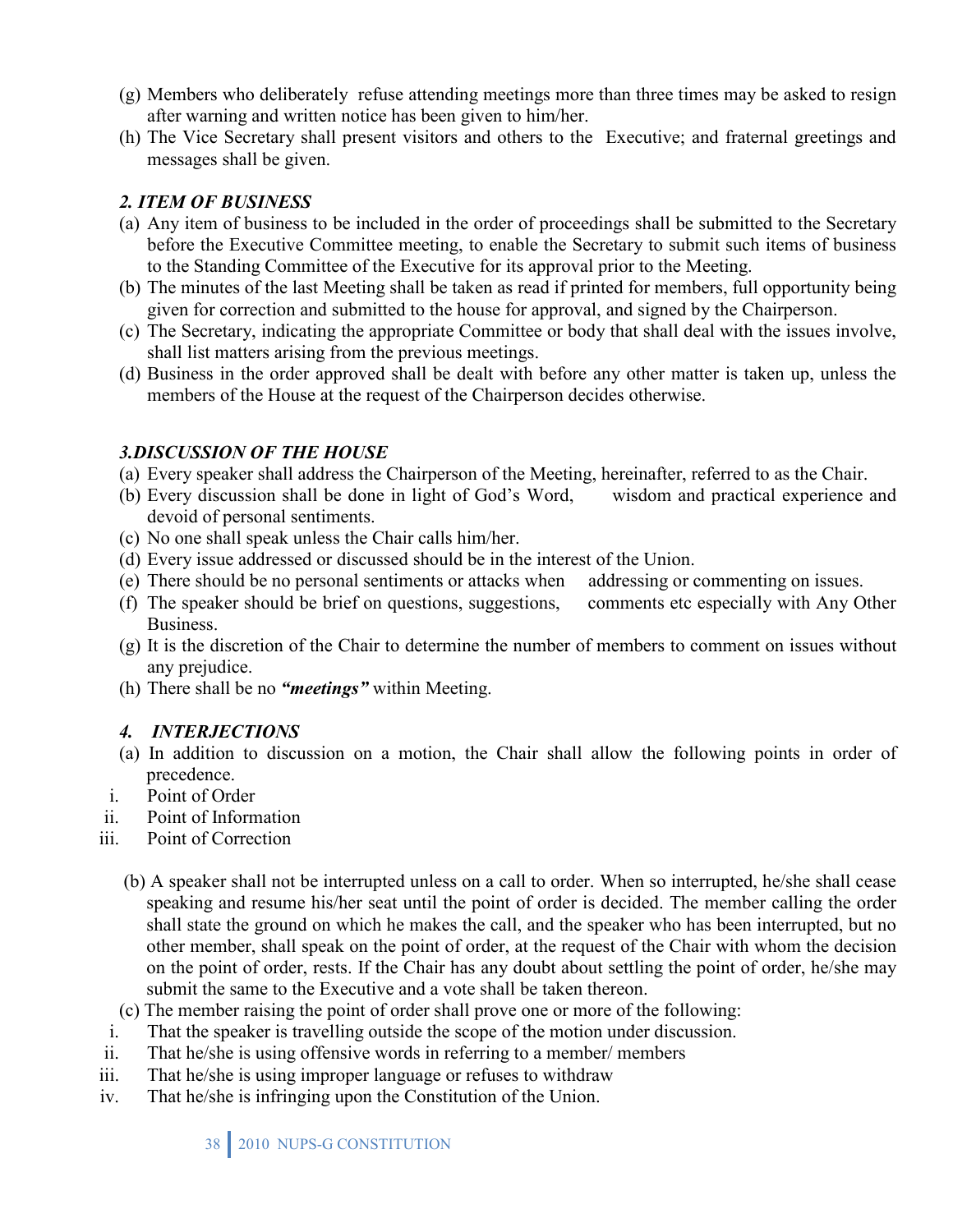(d) A point of information must be strictly relayed to the subject under immediate discussion.

# *5. MOTIONS*

- (a) Any member of the house desiring to make a motion shall read the terms of the motion and hand the same in writing to the Secretary.
- (b) Where a proposed motion exceeds two paragraphs, each paragraph shall be numbered consecutively for easy reference.
- (c) After the motion on a report has been moved and seconded, the members of the house, before dealing with any amendments to the motion shall give opportunity for general discussion on the report.
- (d) The Chair shall rule when such discussion is to be terminated. The Chair shall asked any member of the house not speaking on the motion, to cease speaking, unless he has a second motion or an amendment which shall then be put at the appropriate time.
- (e) In discussion of subjects brought before the house by the report of a Committee or other body or by a member of the house as provided in these Standing orders, and in hearing visitors from the other Churches and others, the following time limits shall apply to speeches –

|      | mover of original motion            | $-5$ minutes |
|------|-------------------------------------|--------------|
| ii.  | seconder                            | $-2$ minutes |
| iii. | mover of second motion or amendment | $-5$ minutes |
| iv.  | seconder                            | $-2$ minutes |
| V.   | other speeches                      | $-2$ minutes |
| vi.  | reply by moving of original motion  | $-5$ minutes |

- (f) The House on a motion made and without discussion, may resolve to extend or otherwise alter the time allowed.
- (g) The House who makes the first motion shall be entitled to a other member may speak twice on the same matter, except in explanation, and then only with the permission of the Chair.
- (h) Motions shall thereafter be put and shall be considered under one of the following heads, and be dealt with as prescribed-
- i. the origin motion;
- ii. second motion (motions contradictory to or negative of the origin motion)
- iii. amendments (motions not substantially contradictory to the origin motion)
- iv. Amendment on amendments already moved and seconded.
	- (i) The Chair shall determine under which head any motion to be considered shall fall and his ruling shall be final.
	- (j) If amendment differs, only slightly from each other the Chair shall rule whether to permit more than one of such an amendment to be moved.

# *6. VOTING*

- (a) Immediately after an amendment as provided in (5c) of the Standing Orders has been proposed, seconded and spoken on, the Chair shall take a vote "For" or "Against". He/She shall thereafter take a vote "For" or "Against" any amendment as amended or unamended. After all amendment have been disposed, he shall take a vote between all motions as provided in (5a) and (5c) of the Standing **Orders**
- (b) The vote shall in every case be taken by one or the other of the following methods –
- i. The Chair may ask members to show hands or to stand in their places and he shall intimate to the executive the side that in his opinion has majority. If his/her decision is not challenge, it shall be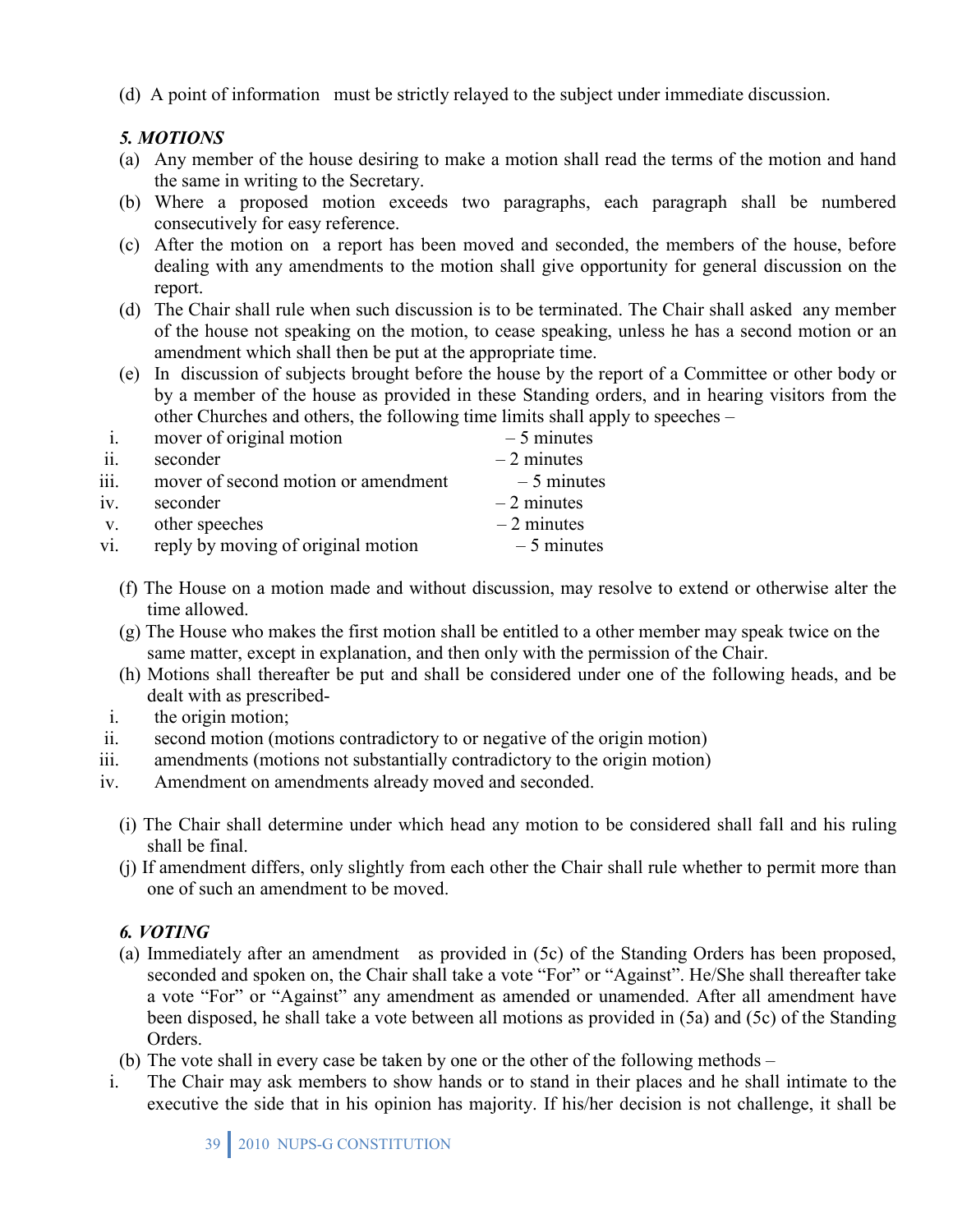final. If a member challenges the decision, the executive shall vote by one of the other methods.

- ii. Members of the House shall stand up and be counted by the Secretary or other tellers appointed by the Chair. To ensure accuracy, members voting shall watch the teller (s) and as soon as the teller points at each member, he shall resume his seat to enable those further back to be counted. The tellers shall report to the secretary. When the Chair announces the result, it shall be final.
- iii. Upon demand for a ballot vote, the Secretary with the aid of a teller shall distribute ballot papers to members. Each member shall mark his ballot paper and return it to the Secretary through the teller (s) appointed.
	- (c) The Secretary with the aid of the Tellers shall examine the ballot papers and ascertain and report to the Chair the result. The result announced by the Chair shall be final.
	- (d) Any member dissatisfied with the judgment of the House which has not been unanimous, shall have the right of entering his/her dissent to it, and any other member present and voting may signify his/her adherence to that dissent. Such dissent with or without reasons attached shall be recorded in the Minutes.
	- (e) In order to avoid confusion in voting, the members of the House shall sit together and observers and others separately behind them.

### *7. REPORTS*

- (a) Written reports to the House shall be submitted to the General Secretary and who shall intend send copies of the Reports to the Executive Committee at least three days before the Executive Meeting.
- (b) All reports to the Meeting shall be discussed either at the plenary Session or Workshops.

### *8. DRESS CODE*

- (a) The dress code for all meetings shall be formal; preferably, members should be in the Union's attire.
- (b) Any member not formally dressed shall not be entertained in the house or speak at all.

### **SCHEDULE 2: HANDING OVER AND INDUCTION SERVICE OF EXECUTIVE**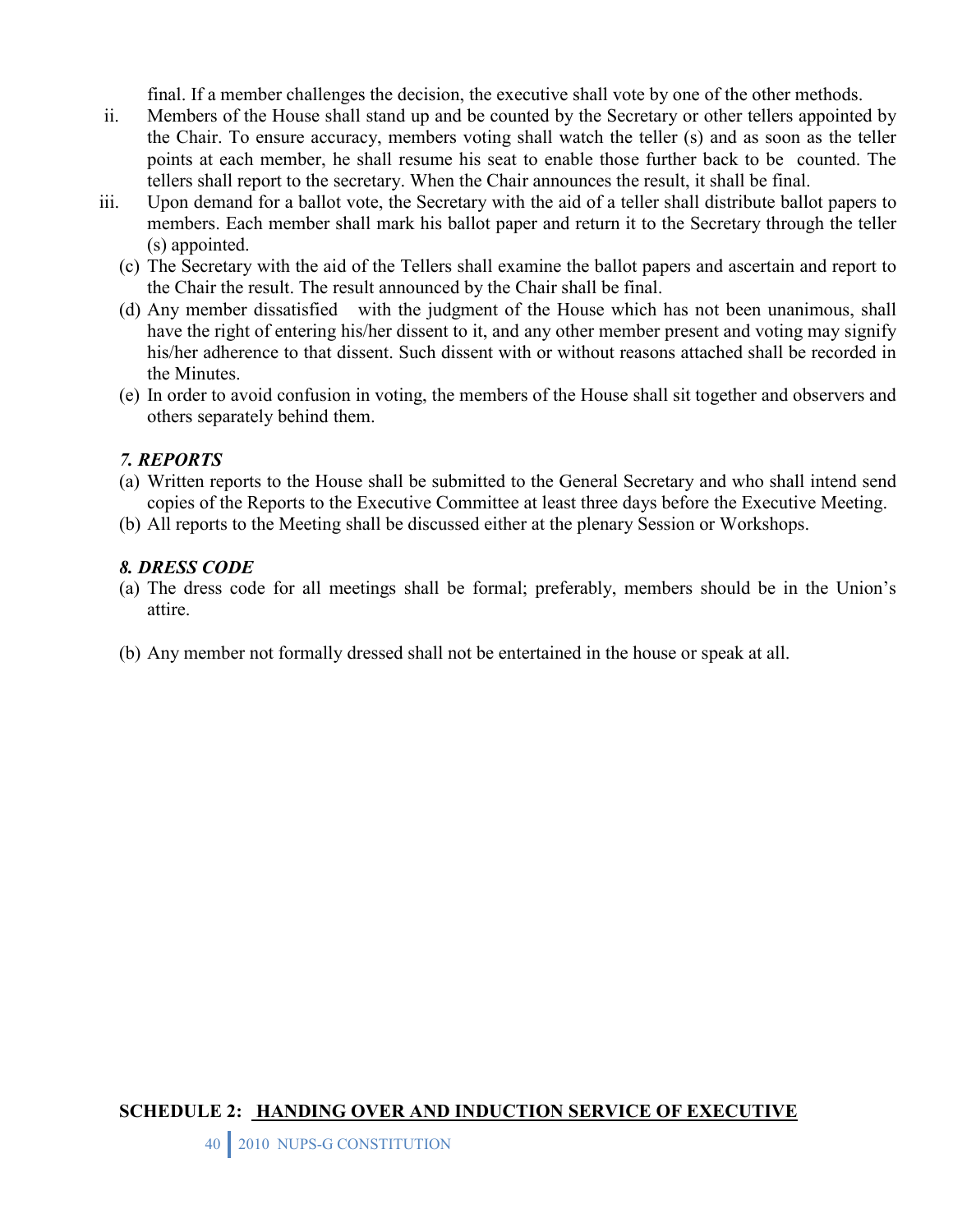### **1. Handing Over:**

Hymn (Twi /Ga PHB 311) Presentation of Outgoing executives Prayers for Outgoing executives Presentation of Incoming executives Exchange of files - (Twi/Ga PHB 646) Outgone executives sit/ Right hand of fellowship

### **2. Induction**:

Dearly beloved, in Apostolic times there were elders (executives) to whom were entrusted the oversight and leadership of the Christian churches, and whom the Apostle Peter exhorted: "Tend the flock of God that is your charge, not by constraint but willingly, not for shameful gain but eagerly, not as domineering over those in your charge but being example to the flock". And when the chief shepherd is manifested, you will obtain the unfading crown of glory. Amen.

These brethren here present, have been chosen in the manner approved and in use in this Union to hold this office. We have therefore met here to commission them for their work in the name of the Lord Jesus Christ, the King and Head of the Church.

### **3**. **Promise:**

Brethren, I request you to promise, in the presence of all, that you are ready to carry out faithfully, the work entrusted to you as executives, saying after me:

*I hereby promise/ in the presence of God and of the congregation/that I will discharge the duties of this office/ diligently and faithfully/ according to the rules of the union/ seeking in all things/ the spiritual growth of the congregation/ for the service of Jesus Christ/so help me God.* 

### **4. The Commissioning**:

In confirmation of this your promise and in the name of the Lord Jesus Christ, on behalf of the Moderator of the General Assembly(PCG), The National Secretariat, The ................. Coordinating Branch Executives and the Executives of ……………… Sub- Coordinating Branch, I commission you to serve as Executives of the Union in (*the school*).

May God Almighty, Father of our Lord Jesus Christ, enlighten you by His Holy Spirit and strengthen you by His Power, in order that you may be enable to discharge your duties to the glory of God, for the spiritual progress of the union and its witness to those outside, and for your own growth in grace. The blessing of God Almighty, the Father, Son and Holy Spirit, rests upon you and abide with you always. Amen.

# **5. The charge:**

### *Addressing the congregation:*

 And you, beloved, receive these executives standing before you, as servants of the Lord; reckon them, for the sake of their office, as deserving all respect, and support them in their Labour by your prayers. May we all in true faith as people belonging to Christ serve one another, and follow Him in Love, to the honour and glory of His Name. Amen.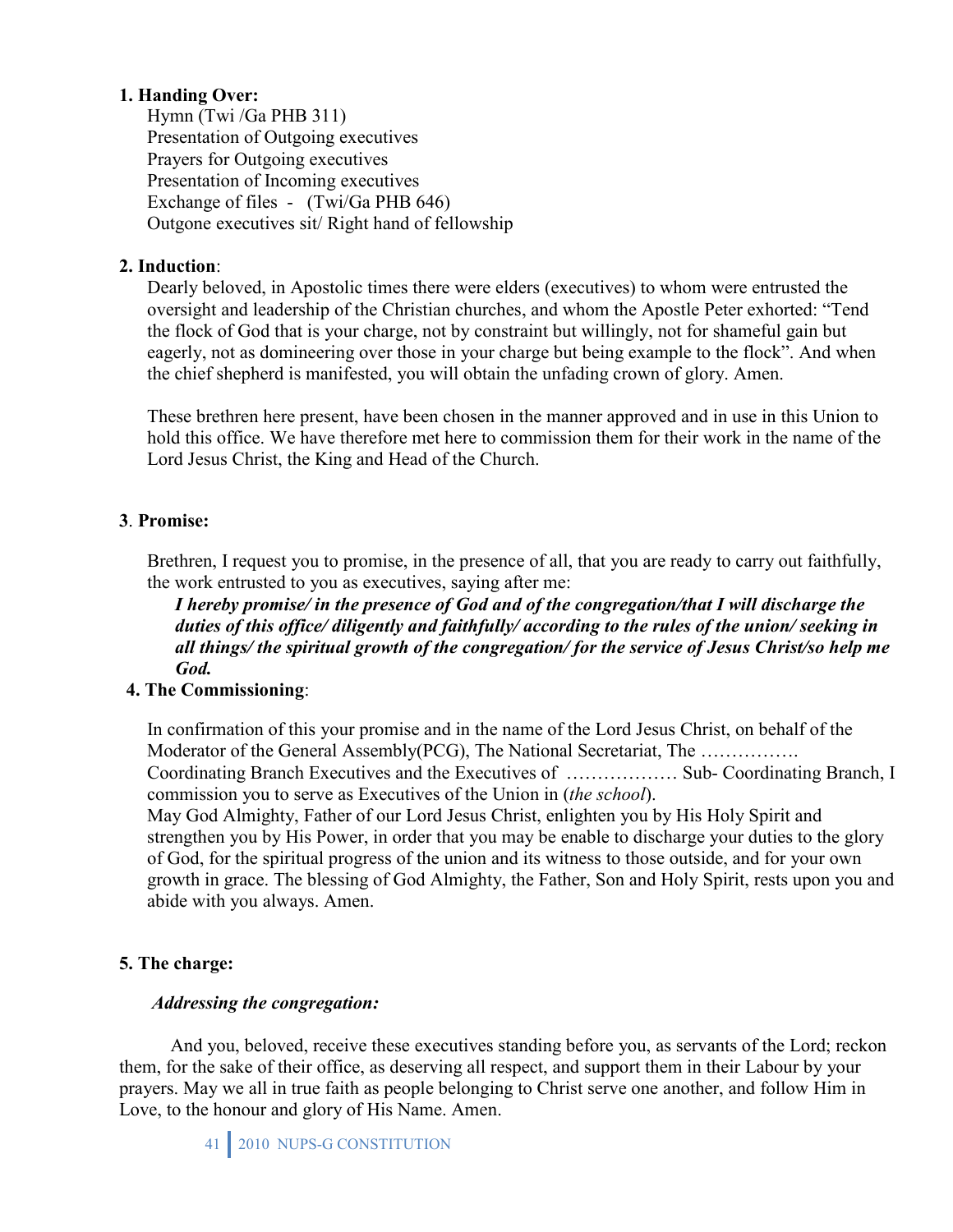- 6. Prayer for income executives.
- 7. Exchange of Right hand of fellowship PHB 329
- 8. Acceptance Speech by the President elect

### **SCHEDULE 4:FORMAT FOR INAUGURATING A BRANCH**

### **1. Preamble**:

The Lord Jesus Christ, our Saviour and Giver of Life declared after His Resurrection: " Go ye, therefore, and teach all nations, baptizing them in the name of the Father, and of the Son, and the Holy Ghost. Teaching them to observe all things whatever I have commanded you; and, Lo, I am with you always, even unto the end of the world. And in accordance with this commandment we are met here to inaugurate ……………. for the enterprise of evangelism. Our help is in the name of the Lord for ever. AMEN.

### **2. Prayer for inauguration**

- O OUR Lord Jesus Christ, the original founder and head of thy Church, we thank you for the opportunity to be present today to inaugurate …(*school*) NUPS-G of the Presbyterian Church of Ghana, to your glory. Let your Spirit stir up, strengthen, revive and come upon the members and leaders of the Union. We pray to you for your mercy and protection. Lift up your countenance upon them and lighten their darkness. Relieve their miseries and heal their diseases.
- We pray that members of the Union would be an example to outsiders in speech, love, faith and holiness. Cleanse them from their uncleanliness so that they will offer themselves as living sacrifice to you.
- O Lord God, unite them and surround them with your mercies. Let them flourish by your grace and fill all lands, that the name of Christ would be glorified among all people. To you be glory, honour and power even now and forever more. Amen!

# **3. ACTS OF INAUGURATION**

Hymn (Twi/Ga PHB 282)

*The executives are asked to come forward to lift up the Holy Bible which is the seal of the inauguration.* 

The officiating Coordinator/ President shall then say:

Dearly beloved brethren, as it has pleased Almighty God to put it into the hearts of His servants (name of sub-coordinating branch) to establish this Union for His worship: let us now fulfil the godly purpose for which we are assembled, of inaugurating it to the honour of God's most holy Name and also for ………… branch to enjoy the full privileges and responsibilities of the National Union of Presbyterian Students- Ghana. Let us all stand.

In the name of the Lord Jesus we do this:

To the glory of the Father, who has called us by His grace: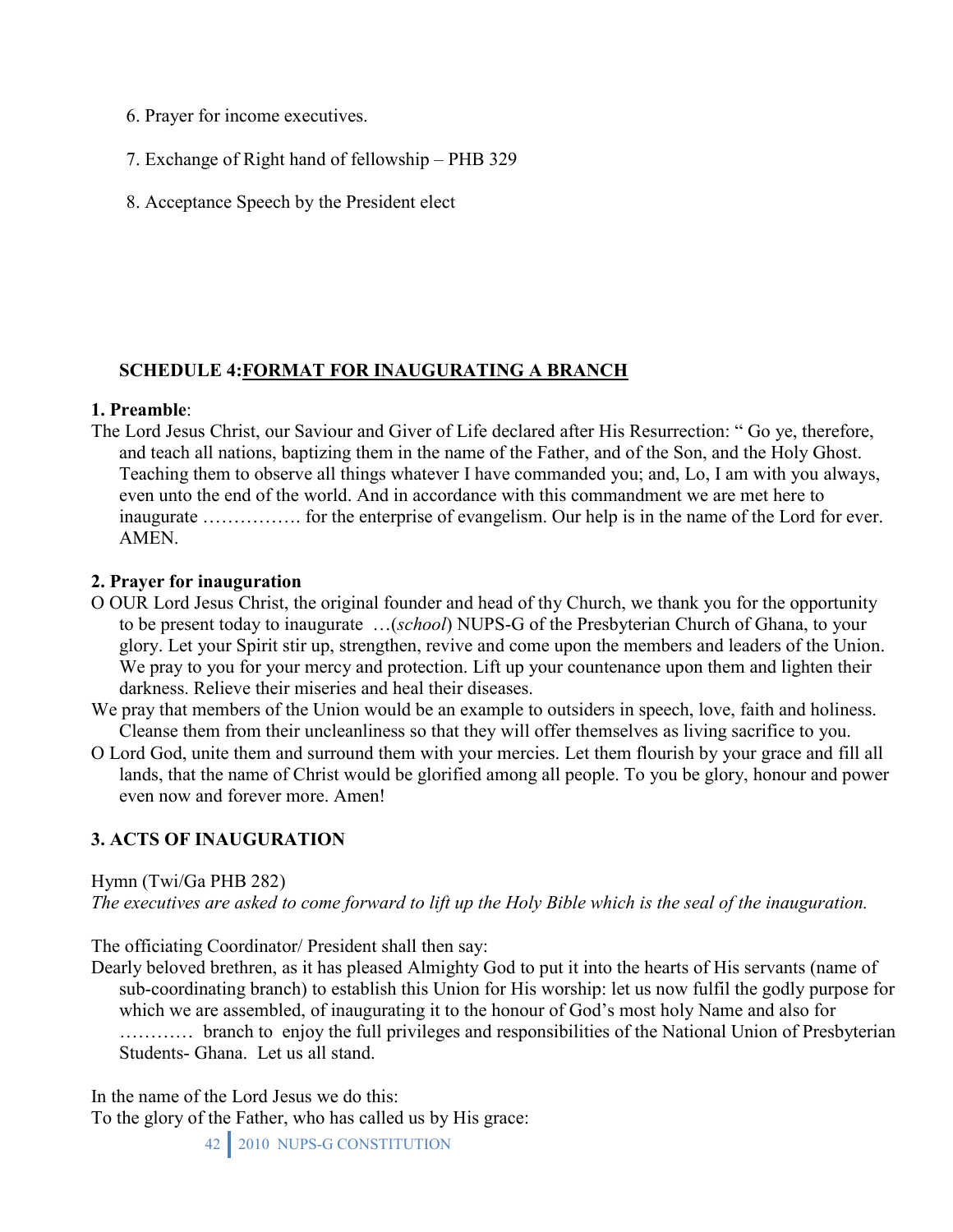To the glory of the Son, who loved us and gave Himself for us: And to the glory of the Holy Spirit, who illumines and sanctifies us: We inaugurate ………………….. NUPS-G branch. AMEN.

For the worship of God in praise and prayer: For the preaching of the Gospel of Jesus Christ, crucified, risen and exalted: And for the celebration of the holy Sacraments of His grace: We inaugurate ………………….. NUPS-G branch. AMEN.

For the giving of comfort to all who mourn: Of strength to all who are tempted: Of light to all who seek the way: We inaugurate ………………….. NUPS-G branch. AMEN.

For the hallowing of family life: For the teaching and guiding of the young: For the upbuilding of all who believe, and the perfecting of the saints: We inaugurate ………………….. NUPS-G branch. AMEN.

For the increase of righteousness: For the spread of the spirit of love. And to call all men into the kingdom of God:We inaugurate ………………….. NUPS-G branch. AMEN.

### **4. Hymn of Prayer**: Twi/Ga PHB 263

#### **. PRAYER OF DEDICATION**

(*Pray to dedicate the Union into the hands of the Almighty and Everlasting God to send forth Thy Spirit upon the union*.)

May the God of all grace, who has called you through Jesus Christ into eternal glory, himself confirm and strengthen you and by the power of His Holy Spirit keep you that through faith, you may enter eternal life. AMEN

**The Lord's prayer**: Our Father; ………….

#### 6. **DECLARATION**

In the name of the Father, and of the Son, and of the Holy Spirit, I, ... on behalf of the Moderator of the General Assembly (PCG), The National Secretariat of NUPS-G, The ……………. Coordinating Branch Executives and the executives of ……………… Sub-Coordinating Branch, upon the powers conferred on me by the National Council of NUPS-G declare ………………………. duly inaugurated. And it is thus inaugurated.

In the name of God the Father, and of God the Son, and of God the Holy Ghost. It is forever set apart from all profanity and consecrated to the worship and service of Almighty God; to whom be glory, majesty, dominion and power for ever and ever. Amen.